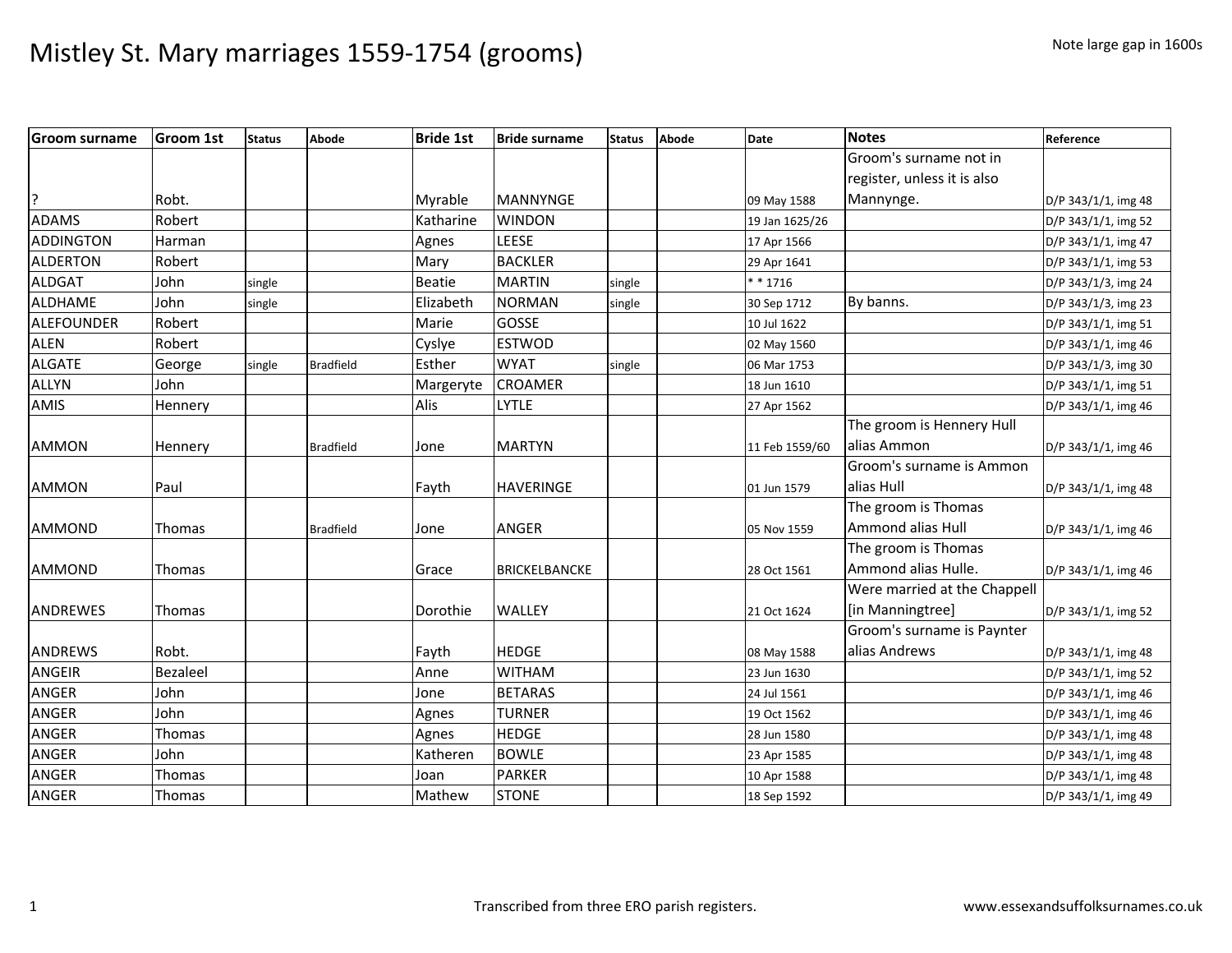| <b>Groom surname</b> | <b>Groom 1st</b> | <b>Status</b> | <b>Abode</b>    | <b>Bride 1st</b> | <b>Bride surname</b> | <b>Status</b> | Abode            | <b>Date</b>    | <b>Notes</b>                 | Reference           |
|----------------------|------------------|---------------|-----------------|------------------|----------------------|---------------|------------------|----------------|------------------------------|---------------------|
| <b>ANGER</b>         | William          |               |                 | Suzan            | <b>DOUGHTYE</b>      |               |                  | 19 Jul 1596    |                              | D/P 343/1/1, img 49 |
| <b>ANGER</b>         | Wm.              |               |                 | Katherine        | CHARNALL             |               |                  | 29 Jan 1604/5  |                              | D/P 343/1/1, img 50 |
| <b>ANGER</b>         | William          |               |                 | Elizabeth        | <b>SLOMAN</b>        |               |                  | 01 Nov 1619    |                              | D/P 343/1/1, img 51 |
| <b>ANNGER</b>        | Thomas           |               |                 | Annis            | <b>MUNTT</b>         |               |                  | 28 Apr 1603    |                              | D/P 343/1/1, img 50 |
|                      |                  |               |                 |                  |                      |               |                  |                | The groom is Mychell Archer  |                     |
| <b>ARCHER</b>        | Mychell          |               |                 | Anne             | <b>RAYSBE</b>        |               |                  | 30 Nov 1573    | senior                       | D/P 343/1/1, img 47 |
|                      |                  |               |                 |                  |                      |               |                  |                | The groom is Mychell Archer  |                     |
| <b>ARCHER</b>        | Mychell          |               |                 | Jone             | SAVAGE               |               |                  | 19 Oct 1574    | junior                       | D/P 343/1/1, img 47 |
| <b>AWTON</b>         | Thomas           |               |                 | Gemima           | <b>BODIFALL</b>      |               | <b>Bradfield</b> | 08 Nov 1560    |                              | D/P 343/1/1, img 46 |
| AYLWARD              | Robt.            |               |                 | Alis             | <b>TOYS</b>          |               |                  | 26 Feb 1559/60 |                              | D/P 343/1/1, img 46 |
| <b>BACKLER</b>       | John             |               |                 | Fridwid          | <b>JOHNSON</b>       |               |                  | 27 Jun 1585    |                              | D/P 343/1/1, img 48 |
|                      |                  |               |                 |                  |                      |               |                  |                | By banns. Date faded. Month  |                     |
| <b>BACON</b>         | Robt.            |               |                 | Sarah            | MOO[RN]              |               |                  | 03 * 1711      | possibly April.              | D/P 343/1/3, img 22 |
| <b>BACON</b>         | Jonathan         | single        |                 | Mary             | <b>SLOGRAVE</b>      | single        |                  | 01 Jan 1718/19 | By banns                     | D/P 343/1/3, img 25 |
| <b>BACULAR</b>       | Thomas           |               |                 | Cislye           | <b>HOBBIS</b>        |               |                  | 11 Jul 1559    |                              | D/P 343/1/1, img 46 |
| <b>BAINES</b>        | Peter            |               |                 | Alice            | <b>MULLEY</b>        |               |                  | 28 May 1730    | By licence                   | D/P 343/1/3, img 27 |
| <b>BAKER</b>         | Thomas           | widower       | <b>Brantham</b> | Agnes            | <b>DIER</b>          |               | Mistley          | 13 May 1584    |                              | D/P 343/1/1, img 48 |
| <b>BAKER</b>         | Robert           |               |                 | Elizabeth        | <b>LYNNE</b>         |               |                  | 25 Aug 1625    |                              | D/P 343/1/1, img 52 |
| <b>BAKER</b>         | Benj.            |               |                 | Eliz.            | <b>TWINE</b>         |               |                  | 15 May 1721    |                              | D/P 343/1/3, img 26 |
| <b>BANCKES</b>       | John             |               |                 | Mary             | <b>HEDGE</b>         |               |                  | 25 Jun 1633    |                              | D/P 343/1/1, img 52 |
|                      |                  |               |                 |                  |                      |               |                  |                | The groom is Alderman of the |                     |
| <b>BANYNGE</b>       | Paul             |               |                 | Suzan            | <b>NORDEN</b>        |               |                  | 03 Jan 1580/81 | syttye of London.            | D/P 343/1/1, img 48 |
|                      |                  |               |                 |                  |                      |               |                  |                | The groom is Payne alias     |                     |
| <b>BARKER</b>        | John             |               |                 | Jone             | <b>NOTT</b>          |               |                  | 01 Jun 1574    | Barker                       | D/P 343/1/1, img 47 |
| <b>BARKER</b>        | Thomas           |               |                 | Olyf             | <b>SHEPERD</b>       | widow         |                  | 05 Jul 1598    |                              | D/P 343/1/1, img 49 |
| <b>BARLY</b>         | Jonas            |               |                 | Agnis            | <b>SMYTH</b>         |               |                  | 08 Jul 1560    |                              | D/P 343/1/1, img 46 |
| <b>BARNARD</b>       | John             |               |                 | Marie            | <b>LEIGHES</b>       |               |                  | 19 Oct 1626    |                              | D/P 343/1/1, img 52 |
| <b>BARNES</b>        | Richard          |               |                 | Martha           | <b>COOKE</b>         |               |                  | 13 Jan 1622/23 |                              | D/P 343/1/1, img 51 |
| <b>BARNES</b>        | Clark            | single        | Colchester      | Anne             | SHEERMAN             | widow         | Colchester       | 23 Sep 1750    |                              | D/P 343/1/3, img 29 |
| <b>BARTON</b>        | Gylbert          |               |                 | Barbara          | EDWARD               |               |                  | 08 Dec 1577    |                              | D/P 343/1/1, img 48 |
| <b>BARTON</b>        | James            |               |                 | Eliz.            | <b>BAKER</b>         |               |                  | 10 Sep 1743    |                              | D/P 343/1/3, img 28 |
| <b>BASS</b>          | Jonathan         | single        | Manningtree     | Hannah           | <b>MULLEY</b>        | single        | Bromly           | 05 Sep 1732    | By licence                   | D/P 343/1/3, img 27 |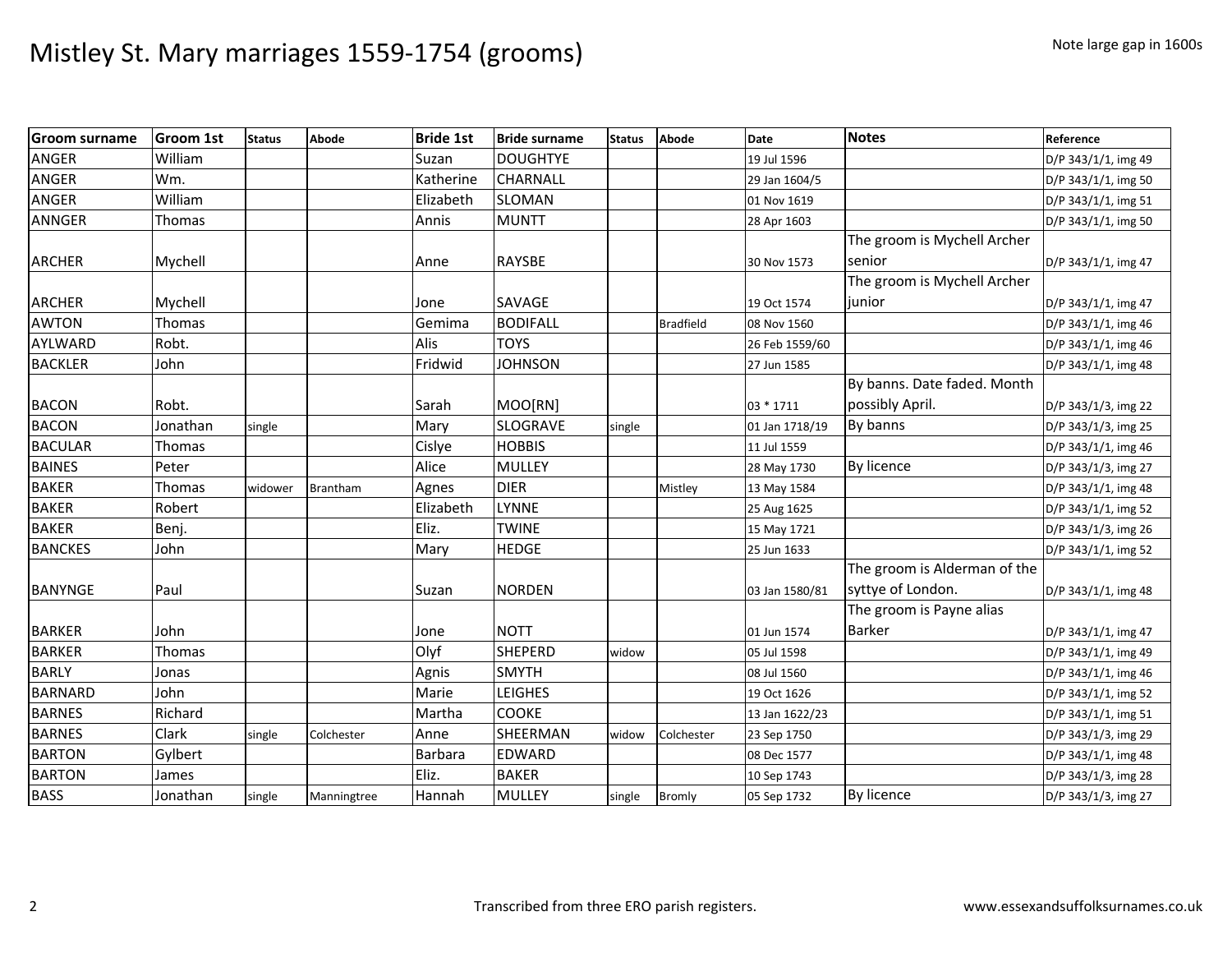| <b>Groom surname</b> | <b>Groom 1st</b> | <b>Status</b> | Abode      | <b>Bride 1st</b> | <b>Bride surname</b> | <b>Status</b> | Abode   | <b>Date</b>    | <b>Notes</b>                   | Reference           |
|----------------------|------------------|---------------|------------|------------------|----------------------|---------------|---------|----------------|--------------------------------|---------------------|
| <b>BATMAN</b>        | Robert           |               |            | Grace            | <b>THIMBLETHORP</b>  |               |         | 22 Jul 1571    |                                | D/P 343/1/1, img 47 |
| <b>BATMAN</b>        | John             |               |            | Margaret         | <b>VYNES</b>         |               |         | 18 Jun 1590    |                                | D/P 343/1/1, img 49 |
| <b>BATMAN</b>        | Edward           |               |            | Elizabeth        | <b>PREW</b>          |               |         | 08 May 1598    |                                | D/P 343/1/1, img 49 |
| <b>BATMAN</b>        | John             |               |            | Fayth            | <b>HULL</b>          |               |         | 23 Apr 1599    |                                | D/P 343/1/1, img 49 |
| <b>BATTELL</b>       | Robt.            |               |            | Margaret         | <b>HANLOCKE</b>      |               |         | 27 Nov 1607    |                                | D/P 343/1/1, img 50 |
| <b>BATTEN</b>        | Robert           |               |            | Marion           | <b>BATTMAN</b>       |               |         | 12 Feb 1606/7  |                                | D/P 343/1/1, img 50 |
| <b>BATTMAN</b>       | John             |               |            | Marian           | <b>MAFFRIS</b>       |               |         | 04 Feb 1604/5  |                                | D/P 343/1/1, img 50 |
| <b>BAULDREY</b>      | William          |               |            | Margarett        | <b>CONVIN</b>        |               |         | 02 Aug 1621    |                                | D/P 343/1/1, img 51 |
| <b>BAXTER</b>        | Georg            | single        | Ramsey     | Allice           | <b>MIMIS</b>         | single        |         | 24 Feb 1703/4  | By licence                     | D/P 343/1/2, img 10 |
| <b>BAYZE</b>         | Anthony          |               |            | Alles            | <b>BRAG</b>          |               |         | 12 Sep 1599    |                                | D/P 343/1/1, img 49 |
| <b>BEALD</b>         | Thomas           |               |            | Anne             | <b>BRAND</b>         |               |         | 31 Jan 1604/5  |                                | D/P 343/1/1, img 50 |
| <b>BEALD</b>         | William          |               |            | Marie            | <b>CLAY</b>          |               |         | 18 Dec 1606    |                                | D/P 343/1/1, img 50 |
| <b>BEALE</b>         | Robert           |               |            | Suzan            | <b>BUSBIE</b>        |               |         | 07 Nov 1591    |                                | D/P 343/1/1, img 49 |
| <b>BEALE</b>         | Wm.              |               |            | Jone             | CHANDLER             |               |         | 10 Jun 1593    |                                | D/P 343/1/1, img 49 |
| <b>BEALE</b>         | Robert           |               |            | Julian           | LEPTON               |               |         | 14 Sep 1593    |                                | D/P 343/1/1, img 49 |
|                      |                  |               |            |                  |                      |               |         |                | Married at Manningtree         |                     |
| <b>BEALE</b>         | William          |               |            | Rose             | <b>ESTEY</b>         |               |         | 08 Jan 1623/24 | chappell                       | D/P 343/1/1, img 52 |
|                      |                  |               |            |                  |                      |               |         |                | By licence. Bride's first name |                     |
| <b>BEARDWEL</b>      | Richard          | widower       | Dovercourt | Eliz.?           | <b>MARTIN</b>        | widow         | Mistley | 18 Oct 1716    | faded.                         | D/P 343/1/3, img 24 |
| <b>BEAST</b>         | Thomas           |               |            | Elizabeth        | <b>JOBSON</b>        |               |         | 14 Aug 1621    |                                | D/P 343/1/1, img 51 |
| <b>BECKWITH</b>      | Thomas           |               |            | Elizabeth        | <b>SPRENGER</b>      |               |         | 14 Jan 1630/31 |                                | D/P 343/1/1, img 52 |
| <b>BEESON</b>        | Edward           |               |            | Alce             | <b>FENNING</b>       |               |         | 30 Oct 1600    |                                | D/P 343/1/1, img 50 |
| <b>BEMMIS</b>        | Edmund           |               |            | Elizabeth        | COOKE                |               |         | 01 Sep 1641    |                                | D/P 343/1/1, img 53 |
| <b>BENGE</b>         | William          |               |            | Anne             | <b>ROSE</b>          |               |         | 21 Oct 1605    |                                | D/P 343/1/1, img 50 |
| <b>BENIFELD</b>      | Richard          |               |            | Jane             | <b>CLEARKE</b>       |               |         | 01 Aug 1621    |                                | D/P 343/1/1, img 51 |
| <b>BERYE</b>         | Robert           |               |            | Edythe           | <b>WYNGFILD</b>      |               |         | 20 Jun 1586    |                                | D/P 343/1/1, img 48 |
| <b>BIRCHETT</b>      | William          |               |            | Rose             | LYLLYE               |               |         | 10 Feb 1579/80 |                                | D/P 343/1/1, img 48 |
| <b>BIRD</b>          | John             |               |            | Alis             | <b>KNYGHT</b>        |               |         | 26 Feb 1559/60 |                                | D/P 343/1/1, img 46 |
| <b>BIRD</b>          | William          |               |            | Elizabeth        | <b>CAMPYN</b>        |               |         | 30 Aug 1573    |                                | D/P 343/1/1, img 47 |
| <b>BIRD</b>          | William          |               |            | Alice            | <b>BENNET</b>        |               |         | 20 Apr 1592    |                                | D/P 343/1/1, img 49 |
| <b>BISHOP</b>        | Henrie           |               |            | Anne             | <b>MANNING</b>       |               |         | 28 Feb 1624/25 |                                | D/P 343/1/1, img 52 |
| <b>BISHOP</b>        | Henry            |               |            | Elizabeth        | <b>DOGGETT</b>       |               |         | 11 Jul 1632    |                                | D/P 343/1/1, img 52 |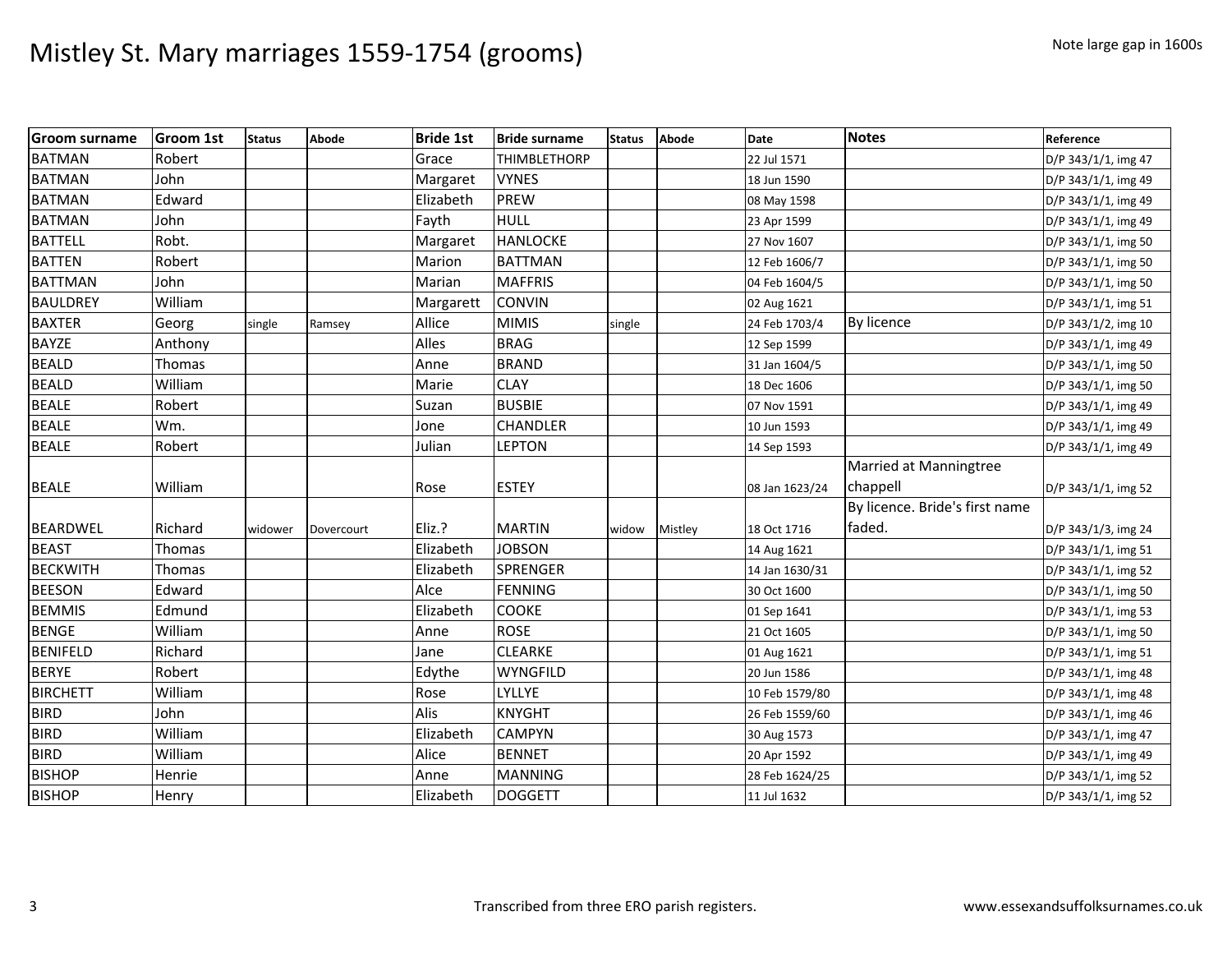| <b>Groom surname</b> | <b>Groom 1st</b> | <b>Status</b> | Abode                | <b>Bride 1st</b> | <b>Bride surname</b> | <b>Status</b> | <b>Abode</b> | <b>Date</b>    | <b>Notes</b>                 | Reference           |
|----------------------|------------------|---------------|----------------------|------------------|----------------------|---------------|--------------|----------------|------------------------------|---------------------|
| <b>BISHOP</b>        | William          |               |                      | Jane             | <b>MILLES</b>        |               |              | 20 Oct 1636    |                              | D/P 343/1/1, img 53 |
| <b>BISHOPP</b>       | Henry            |               |                      | Dorcas           | <b>HOLMSTED</b>      |               |              | 04 Oct 1627    |                              | D/P 343/1/1, img 52 |
| <b>BISHOPP</b>       | Richard          |               |                      | Thamisen         | <b>RALFES</b>        |               |              | 10 Feb 1631/32 |                              | D/P 343/1/1, img 52 |
| <b>BLAXTER</b>       | Henery           |               |                      | Elizabeth        | <b>HARRISON</b>      |               |              | 21 Dec 1615    |                              | D/P 343/1/1, img 51 |
| <b>BLICHENDEN</b>    | John             | widower       | Stoak by<br>Ipswich  | Elizabeth        | <b>EVERET</b>        | widow         | Mistley      | 10 Oct 1706    | By banns                     | D/P 343/1/2, img 10 |
| <b>BLOSSE</b>        | Robert           |               |                      | Margrett         | <b>REIGHNOLDS</b>    |               |              | 01 Nov 1620    |                              | D/P 343/1/1, img 51 |
| <b>BLOSSE</b>        | John             |               |                      | Anne             | <b>GUTTERIDGE</b>    |               |              | 03 May 1641    |                              | D/P 343/1/1, img 53 |
| <b>BLUNT</b>         | Nicholas         |               |                      | Annis            | <b>NOTT</b>          |               |              | 07 Jan 1592/93 |                              | D/P 343/1/1, img 49 |
| <b>BLYTONNE</b>      | Thomas           |               |                      | Agnes            | <b>PERSE</b>         |               |              | 25 Aug 1585    |                              | D/P 343/1/1, img 48 |
| <b>BOARDMAN</b>      | Thomas           |               | Dedham               | Susan            | <b>STOE</b>          |               | Mistley      | 10 Apr 1750    |                              | D/P 343/1/3, img 29 |
| <b>BOISSARD</b>      | William          |               |                      | Marie            | <b>FREELOVE</b>      |               |              | 26 Feb 1638/39 |                              | D/P 343/1/1, img 53 |
| <b>BOND</b>          | John             | single        |                      | Jone             | <b>WARNER</b>        | widow         |              | 10 Apr 1592    |                              | D/P 343/1/1, img 49 |
| <b>BONDS</b>         | Thomas           |               |                      | Susan            | <b>TIZARD</b>        |               |              | 05 Feb 1604/5  |                              | D/P 343/1/1, img 50 |
| <b>BORFLEET</b>      | Samuell          |               |                      | Jone             | <b>DABUYE</b>        |               |              | 14 Jan 1595/96 |                              | D/P 343/1/1, img 49 |
| <b>BORHAM</b>        | William          | single        |                      | Anna             | <b>DYER</b>          | single        |              | 06 Oct 1713    | By licence                   | D/P 343/1/3, img 23 |
| <b>BORHAM</b>        | Wm.              |               |                      | Mary             | <b>WALL</b>          |               |              | $* * 1742$     | No date except year.         | D/P 343/1/3, img 28 |
| <b>BORROW</b>        | Jeames           |               |                      | Anne             | <b>DAVYE</b>         |               |              | 23 Oct 1592    |                              | D/P 343/1/1, img 49 |
|                      |                  |               |                      |                  |                      |               |              |                | John Boston jnr & Ellen      |                     |
| <b>BOSTON</b>        | John             |               |                      | Ellen            | <b>POULTER</b>       |               |              | 01 Sep 1619    | Poulter jnr                  | D/P 343/1/1, img 51 |
| <b>BOSTON</b>        | Richard          |               |                      | Judith           | <b>KEELER</b>        |               |              | 08 Apr 1624    |                              | D/P 343/1/1, img 52 |
| <b>BOSTON</b>        | Richard          |               |                      | Anne             | <b>BULL</b>          |               |              | 25 May 1635    |                              | D/P 343/1/1, img 52 |
| <b>BOSTUCKE</b>      | Richard          |               |                      | <b>Phillis</b>   | <b>CHRISTMAS</b>     |               |              | 18 Jan 1606/7  |                              | D/P 343/1/1, img 50 |
| <b>BOULDEN</b>       | Samuel           | single        | <b>Great Bromley</b> | Mary             | <b>FISHER</b>        | single        | Mistley      | 10 Oct 1751    |                              | D/P 343/1/3, img 30 |
| <b>BOULE</b>         | John             |               |                      | Margarite        | <b>GALE</b>          |               |              | 03 Feb 1623/24 |                              | D/P 343/1/1, img 52 |
| <b>BRABIE</b>        | John             |               |                      | Grace            | <b>COOKE</b>         |               |              | 01 Nov 1585    |                              | D/P 343/1/1, img 48 |
| <b>BRABYE</b>        | Robert           |               |                      | Dorothea         | <b>DIKENSON</b>      |               |              | 18 Apr 1566    |                              | D/P 343/1/1, img 47 |
|                      |                  |               |                      |                  |                      |               |              |                | Were married at the Chappell |                     |
| <b>BRAGG</b>         | Thomas           |               |                      | Marie            | <b>SAFFORD</b>       |               |              | 19 Aug 1624    | [in Manningtree]             | D/P 343/1/1, img 52 |
| <b>BRAND</b>         | John             |               |                      | Elizabeth        | <b>CRAMER</b>        |               |              | 30 Nov 1598    |                              | D/P 343/1/1, img 49 |
| <b>BRAND</b>         | John             |               |                      | Margery          | <b>BETTS</b>         |               |              | 28 Oct 1602    |                              | D/P 343/1/1, img 50 |
| <b>BRAY</b>          | William          |               |                      | Rose             | <b>WOODWARD</b>      |               |              | 24 Jan 1621/22 |                              | D/P 343/1/1, img 51 |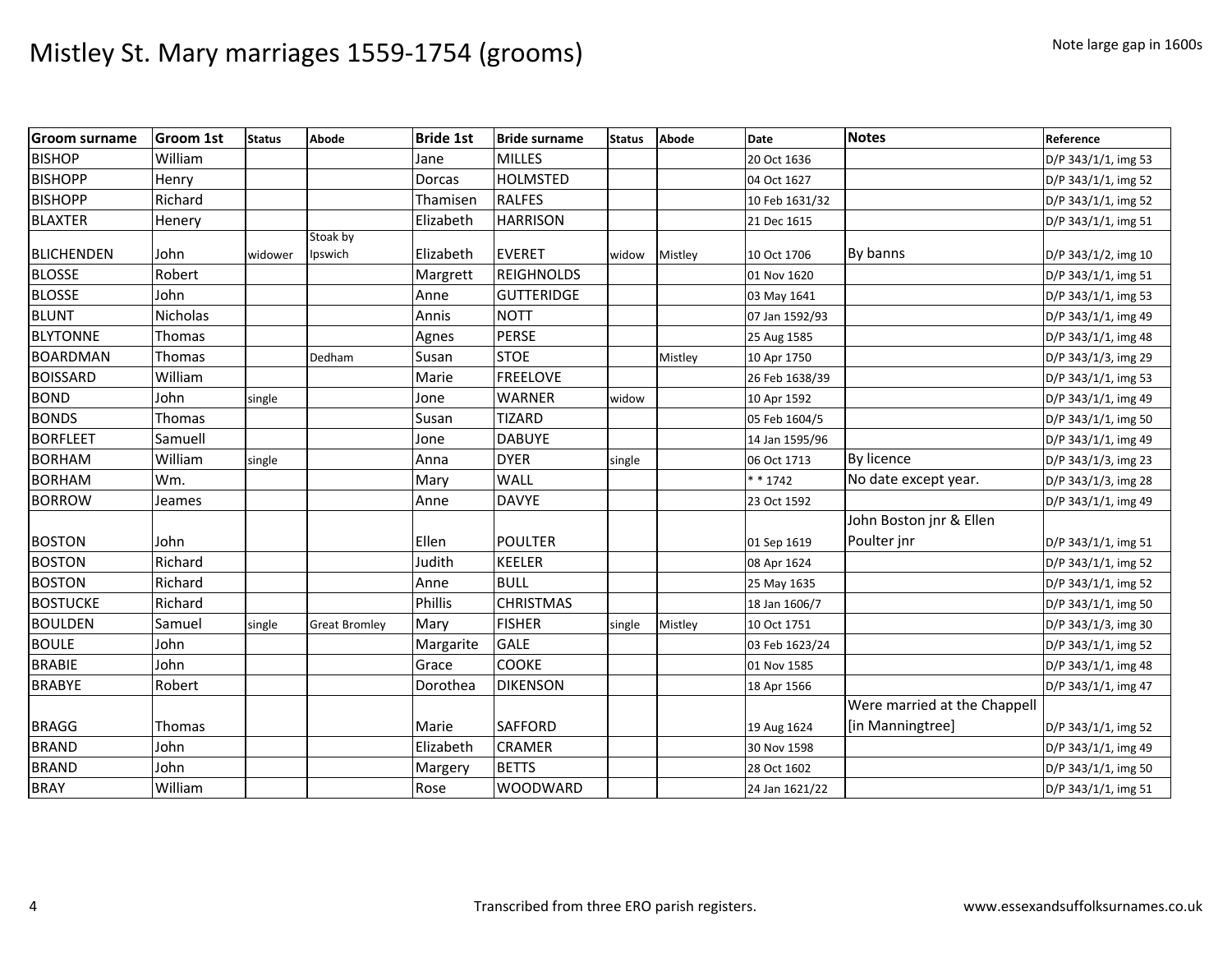| <b>Groom surname</b> | <b>Groom 1st</b> | <b>Status</b> | Abode            | <b>Bride 1st</b> | <b>Bride surname</b> | <b>Status</b> | <b>Abode</b> | <b>Date</b>    | <b>Notes</b> | Reference           |
|----------------------|------------------|---------------|------------------|------------------|----------------------|---------------|--------------|----------------|--------------|---------------------|
| <b>BRETHAR</b>       | Wm.              |               |                  | Rode             | FENN                 |               |              | 08 Sep 1597    |              | D/P 343/1/1, img 49 |
| <b>BRIDGE</b>        | Michaell         |               |                  | Prudence         | <b>DOW</b>           |               |              | 06 Jul 1618    |              | D/P 343/1/1, img 51 |
| <b>BRIDGES</b>       | Thomas           |               |                  | Jean             | <b>SPYNK</b>         |               |              | 29 Nov 1721    |              | D/P 343/1/3, img 26 |
| <b>BRIDGES</b>       | Barth.           |               |                  | Mary             | <b>BROWN</b>         |               |              | 06 Dec 1732    |              | D/P 343/1/3, img 27 |
| <b>BRIDGES</b>       | John             | single        |                  | Anne             | <b>BARTON</b>        | single        |              | 02 Oct 1750    |              | D/P 343/1/3, img 29 |
| <b>BROOKER</b>       | John             |               |                  | Mary             | <b>JOHNSON</b>       |               |              | 24 Sep 1611    |              | D/P 343/1/1, img 51 |
| <b>BROOME</b>        | Thomas           |               |                  | Sara             | <b>MICHE</b>         |               |              | 27 Nov 1620    |              | D/P 343/1/1, img 51 |
| <b>BROWNE</b>        | Thomas           |               |                  | Elizabeth        | <b>TYLLISON</b>      | widow         |              | 01 Dec 1565    |              | D/P 343/1/1, img 47 |
| <b>BROWNE</b>        | William          |               |                  | Marye            | CAPMAN               |               |              | 17 Nov 1590    |              | D/P 343/1/1, img 49 |
| <b>BROWNE</b>        | Richard          |               |                  | Faith            | <b>PLUM</b>          |               |              | 20 Sep 1615    |              | D/P 343/1/1, img 51 |
| <b>BROWNE</b>        | Edward           |               |                  | Elizabeth        | <b>WRIGHTE</b>       |               |              | 14 Jan 1628/29 |              | D/P 343/1/1, img 52 |
| <b>BROWNE</b>        | Samuell          |               |                  | Elizabeth        | <b>KING</b>          |               |              | 03 Apr 1632    |              | D/P 343/1/1, img 52 |
| <b>BROWNE</b>        | Edward           |               |                  | Susan            | INGLISH              |               |              | 04 Jan 1642/43 |              | D/P 343/1/1, img 53 |
| <b>BUGG</b>          | Francis          |               |                  | Rose             | <b>THORNE</b>        |               |              | 30 Jun 1588    |              | D/P 343/1/1, img 48 |
| <b>BULL</b>          | Robert           |               |                  | Anne             | <b>RUSSELL</b>       |               |              | 22 Aug 1636    |              | D/P 343/1/1, img 53 |
| <b>BULL</b>          | John             |               |                  | Francis          | <b>WEBB</b>          |               |              | 10 Jun 1639    |              | D/P 343/1/1, img 53 |
| <b>BURCHET</b>       | William          |               |                  | Annis            | <b>CUCCOOKE</b>      |               |              | 07 Jul 1600    |              | D/P 343/1/1, img 50 |
| <b>BURGIS</b>        | George           |               |                  | Kathrin          | WILLAM[S]            |               |              | 03 Jul 1564    |              | D/P 343/1/1, img 47 |
| <b>BURNISH</b>       | Joseph           |               |                  | Anne             | <b>HERNE</b>         |               |              | 28 Apr 1618    |              | D/P 343/1/1, img 51 |
| <b>BUROWES</b>       | Thomas           |               |                  | Suzan            | <b>BERYE</b>         |               |              | 21 May 1592    |              | D/P 343/1/1, img 49 |
| <b>BURROWES</b>      | John             |               |                  | Joane            | WESEBROUNE           |               |              | 07 May 1623    |              | D/P 343/1/1, img 51 |
| <b>BURY</b>          | Robt.            |               |                  | Jone             | <b>PATTYSON</b>      |               |              | 31 Jul 1570    |              | D/P 343/1/1, img 47 |
| <b>BUSH</b>          | Robt.            |               |                  | Margarett        | <b>CLARKE</b>        |               |              | 07 Oct 1568    |              | D/P 343/1/1, img 47 |
| <b>BYRCHITT</b>      | William          |               |                  | Joane            | <b>BYRD</b>          |               |              | 12 Jul 1614    |              | D/P 343/1/1, img 51 |
| <b>BYRD</b>          | Wm.              |               |                  | Mary             | <b>BRUER</b>         |               |              | 23 May 1597    |              | D/P 343/1/1, img 49 |
| <b>BYRRYE</b>        | Robert           |               |                  | Jone             | <b>HOWARD</b>        |               |              | 20 Oct 1587    |              | D/P 343/1/1, img 48 |
| CALLOW               | William          |               |                  | Mary             | <b>KYNGE</b>         |               |              | 16 Apr 1627    |              | D/P 343/1/1, img 52 |
| <b>CANDLER</b>       | Cristofer        |               |                  | Cristiane        | CARDE                |               |              | 16 Sep 1571    |              | D/P 343/1/1, img 47 |
| <b>CANHAM</b>        | John             |               |                  | Elizabeth        | <b>MARKS</b>         |               |              | 24 Dec 1604    |              | D/P 343/1/1, img 50 |
| <b>CANTRALL</b>      | John             |               |                  | Jone             | <b>HOLMES</b>        |               |              | 02 May 1603    |              | D/P 343/1/1, img 50 |
| CARRE                | Thomas           |               |                  | Susan            | RIDDLESDALE          |               |              | 30 Nov 1624    |              | D/P 343/1/1, img 52 |
| <b>CARRINGTON</b>    | Benjamin         | single        | <b>Bradfield</b> | Judith           | <b>MAFFIN</b>        | single        | Mistley      | 16 Dec 1707    | By banns     | D/P 343/1/2, img 11 |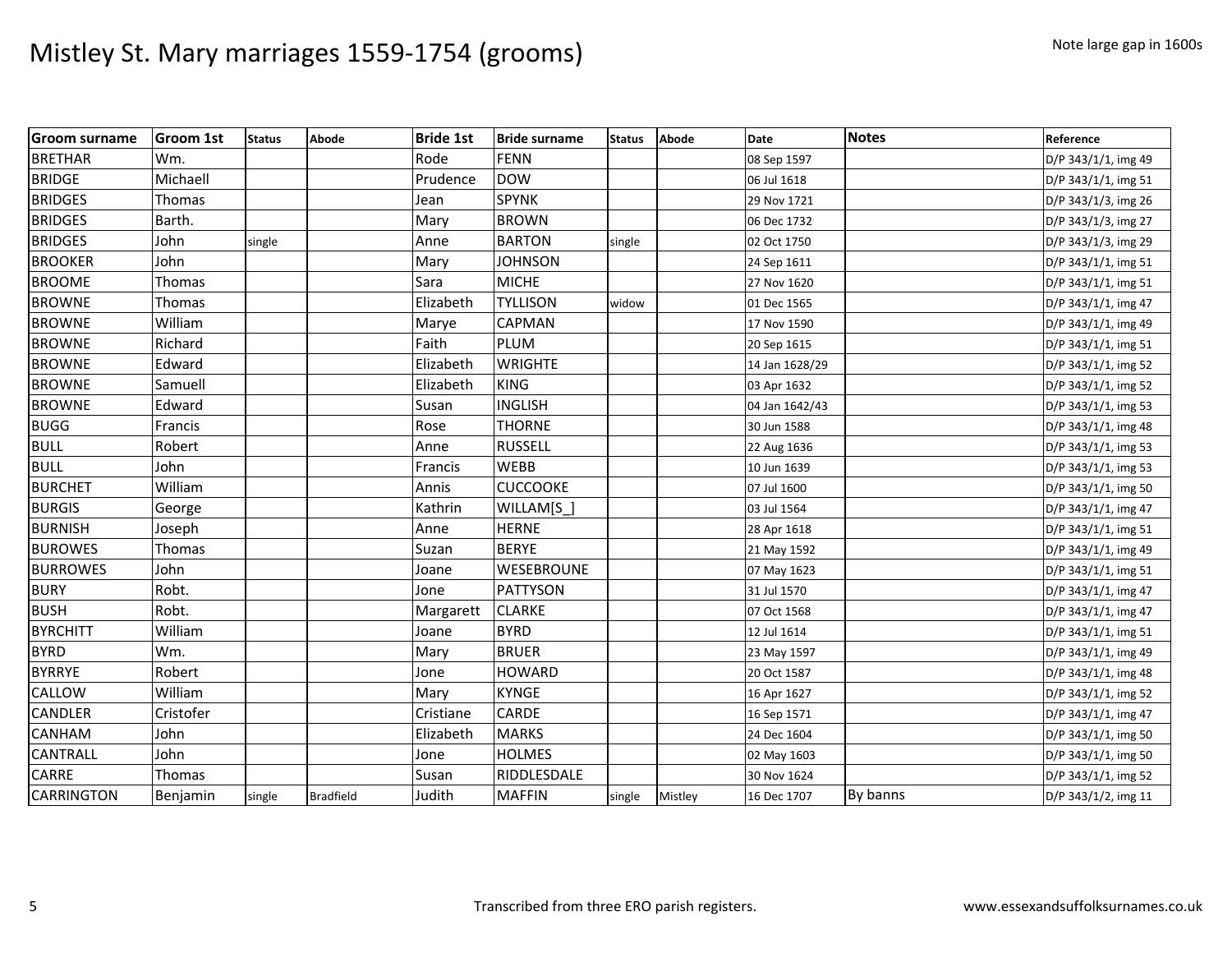| <b>Groom surname</b> | <b>Groom 1st</b> | <b>Status</b> | Abode            | <b>Bride 1st</b> | <b>Bride surname</b> | <b>Status</b> | Abode            | Date           | <b>Notes</b>                                            | Reference           |
|----------------------|------------------|---------------|------------------|------------------|----------------------|---------------|------------------|----------------|---------------------------------------------------------|---------------------|
| <b>CARRINGTON</b>    | William          | single        | <b>Bradfield</b> | Susanna          | <b>EVERET</b>        | widow         | <b>Bradfield</b> | 30 Dec 1712    | By licence.                                             | D/P 343/1/3, img 23 |
| <b>CARRINGTON</b>    | Richard          | widower       | Wrabness         | Mary             | <b>MEFFAN</b>        | single        | Mistley          | 17 Jun 1717    | By licence.                                             | D/P 343/1/3, img 25 |
| <b>CARRINGTON</b>    | Benj.            | single        | <b>Bradfield</b> | Mary             | FORD                 | single        | Mistley          | 17 Nov 1731    |                                                         | D/P 343/1/3, img 27 |
|                      |                  |               | Hyham,           |                  |                      |               | Stoke            |                |                                                         |                     |
| <b>CARTER</b>        | Richard          |               | Suffolk          | Mathy            | <b>GENTRY</b>        |               | Nayland          | 02 Oct 1690    |                                                         | D/P 343/1/1, img 54 |
| <b>CARTER</b>        | Samuel           | single        | Manningtree      | Mary             | <b>DAVYS</b>         | widow         | Manningtree      | 01 Jan 1712/13 | By licence.                                             | D/P 343/1/3, img 23 |
| <b>CARTER</b>        | Stephen          | single        |                  | Martha           | <b>LEECH</b>         | single        |                  | 28 Feb 1714/15 | By banns                                                | D/P 343/1/3, img 24 |
| <b>CARTER</b>        | Stephen          | single        |                  | Hannah           | <b>BRACKE[TL]</b>    | single        |                  | 11 Oct 1752    |                                                         | D/P 343/1/3, img 30 |
| <b>CATLYN</b>        | Isaack           |               |                  | Elizabeth        | <b>POYKIN</b>        |               |                  | 19 Aug 1619    |                                                         | D/P 343/1/1, img 51 |
| CAYE                 | John             |               |                  | Elizabeth        | <b>MICHELL</b>       |               |                  | 27 Jan 1563/64 |                                                         | D/P 343/1/1, img 46 |
| <b>CHAPMAN</b>       | Edward           |               |                  | Joane            | <b>ALLEYN</b>        |               |                  | 18 Sep 1600    |                                                         | D/P 343/1/1, img 50 |
| <b>CHARNOLL</b>      | John             |               |                  | Anne             | <b>HAYWARD</b>       |               |                  | 22 Sep 1630    |                                                         | D/P 343/1/1, img 52 |
| <b>CHEESE</b>        | Edward           |               |                  | Margarite        | <b>BALL</b>          |               |                  | 19 Jul 1625    |                                                         | D/P 343/1/1, img 52 |
| <b>CHURCHMAN</b>     | John             |               | <b>Bradfield</b> | Jone             | ANGER                | widow         |                  | 23 Feb 1561/62 |                                                         | D/P 343/1/1, img 46 |
| <b>CHURCHMAN</b>     | Jasper           |               |                  | Sara             | <b>SPENSER</b>       |               |                  | 26 Sep 1605    |                                                         | D/P 343/1/1, img 50 |
| <b>CLAMPIN</b>       | Robert           | widower       | Manningtree      | Dorothy          | <b>FULLER</b>        | widow         | Manningtree      | 27 Dec 1719    |                                                         | D/P 343/1/3, img 26 |
| <b>CLARK</b>         | Wm.              |               |                  | Hannah           | <b>RUSSEL</b>        |               |                  | 17 Jul 1733    |                                                         | D/P 343/1/3, img 27 |
| <b>CLARK</b>         | John             | widower       |                  | Eliz.            | <b>NORMAN</b>        | single        |                  | 07 Apr 1751    |                                                         | D/P 343/1/3, img 30 |
| <b>CLARKE</b>        | John             |               |                  | Susan            | <b>BURRE</b>         |               |                  | 06 Apr 1643    |                                                         | D/P 343/1/1, img 53 |
| <b>CLARKE</b>        | William          |               |                  | Elizabeth        | <b>COLLINS</b>       |               | Brantham         | 28 Jan 1648/49 |                                                         | D/P 343/1/1, img 53 |
| <b>CLASBEY</b>       | John             |               |                  | Elizabeth        | <b>DIX</b>           |               |                  | 06 Mar 1697/98 |                                                         | D/P 343/1/2, img 8  |
| <b>CLEARCKE</b>      | Daniell          |               |                  | Anne             | <b>BLUNT</b>         |               |                  | 11 Jun 1634    |                                                         | D/P 343/1/1, img 52 |
| <b>CLEEKE</b>        | Richard          |               |                  | Ellen            | LAWDER               | widow         |                  | 22 Feb 1609/10 |                                                         | D/P 343/1/1, img 50 |
| <b>CLEMENTS</b>      | William          |               |                  | Rebecca          | <b>KING</b>          |               |                  | 23 Aug 1625    |                                                         | D/P 343/1/1, img 52 |
| <b>CLIFFORD</b>      | Robert           |               |                  | Joane            | MARKHALL             |               |                  | 26 Dec 1638    |                                                         | D/P 343/1/1, img 53 |
| <b>CLOVER</b>        | Richarde         |               |                  | Alis             | AMYS                 |               |                  | 13 Oct 1572    |                                                         | D/P 343/1/1, img 47 |
| <b>COCOKE</b>        | Thomas           |               |                  | Jane             | <b>FLANDE</b>        |               |                  | 06 May 1565    |                                                         | D/P 343/1/1, img 47 |
|                      |                  |               |                  |                  |                      |               |                  |                | Married at the comandement<br>of Mr. Doctor Bingham the |                     |
| <b>COCOKE</b>        | John             |               |                  | Jone             | LAWRENCE             | widow         |                  | 08 May 1578    | comysarye (by licence)                                  | D/P 343/1/1, img 48 |
| <b>COKE</b>          | John             | widower       |                  | Helyne           | <b>HOLYWELL</b>      | single        |                  | 06 Dec 1571    |                                                         | D/P 343/1/1, img 47 |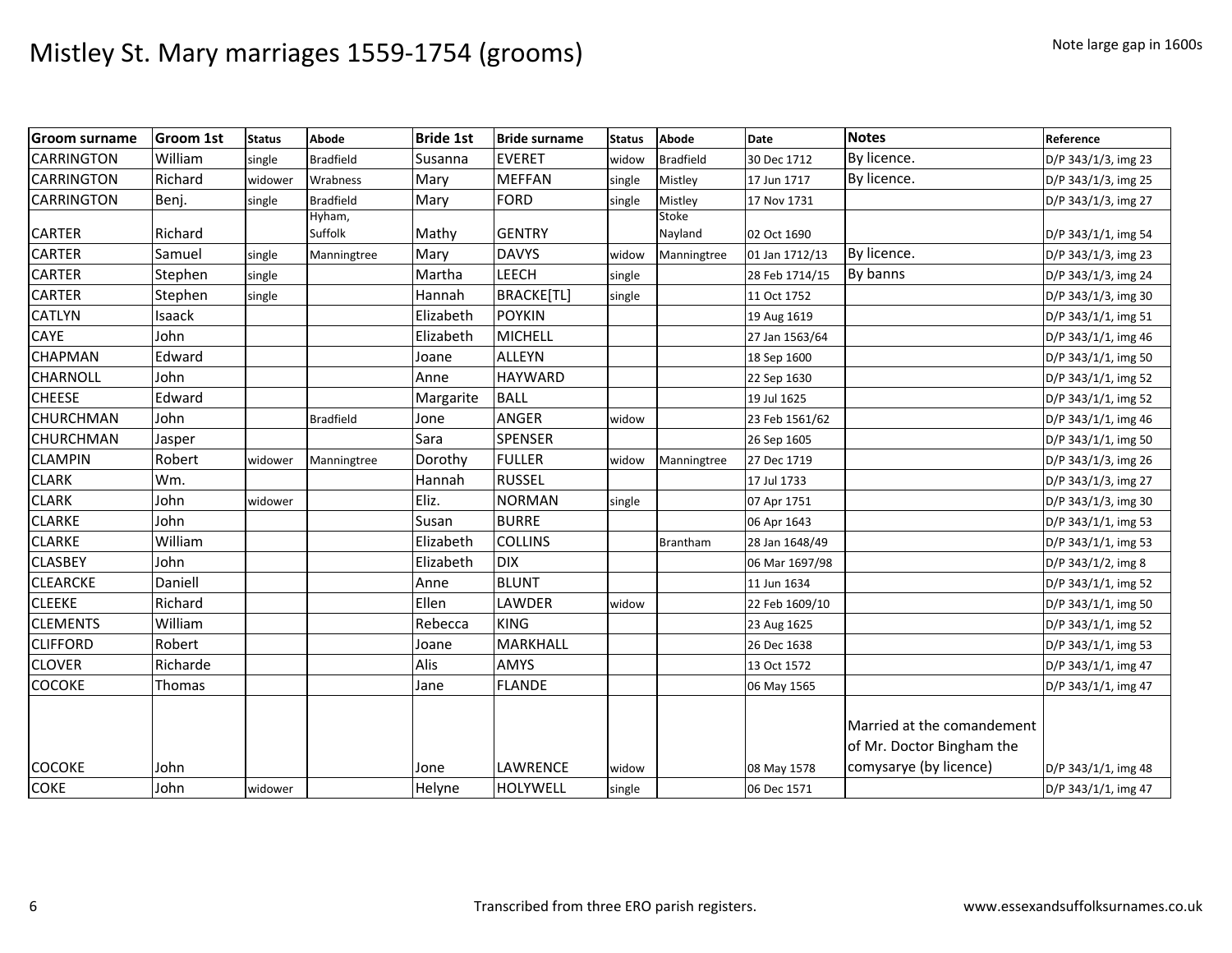| <b>Groom surname</b> | <b>Groom 1st</b> | <b>Status</b> | Abode            | <b>Bride 1st</b> | <b>Bride surname</b> | <b>Status</b> | <b>Abode</b> | <b>Date</b>    | <b>Notes</b>             | Reference           |
|----------------------|------------------|---------------|------------------|------------------|----------------------|---------------|--------------|----------------|--------------------------|---------------------|
| <b>COKER</b>         | Anthony          | single        |                  | Sarah            | SEWELL               | single        |              | 29 Sep 1726    |                          | D/P 343/1/3, img 27 |
| <b>COLE</b>          | <b>Nicholas</b>  |               |                  | Elizabeth        | <b>TARVAR</b>        |               |              | 28 Oct 1612    |                          | D/P 343/1/1, img 51 |
| <b>COLE</b>          | William          |               |                  | Frances          | <b>WALKER</b>        |               |              | 27 Jun 1700    |                          | D/P 343/1/2, img 8  |
| <b>COLEMAN</b>       | Richard          |               |                  | Alice            | <b>GLOZAR</b>        |               |              | 20 Nov 1623    |                          | D/P 343/1/1, img 52 |
| <b>COLLEN</b>        | John             |               |                  | Margarett        | <b>COOKE</b>         | widow         |              | 01 Jul 1576    |                          | D/P 343/1/1, img 47 |
| <b>COLLEY</b>        | Roger            |               |                  | Sibbilly         | <b>SMYTH</b>         |               |              | 26 Jun 1561    |                          | D/P 343/1/1, img 46 |
| <b>COLLINS</b>       | John             |               |                  | Susan            | <b>COPPIN</b>        |               |              | 09 May 1625    |                          | D/P 343/1/1, img 52 |
| <b>COLLY</b>         | Roger            |               |                  | Elizabeth        | <b>SLYPPAR</b>       |               |              | 01 Dec 1572    |                          | D/P 343/1/1, img 47 |
| <b>COLMAN</b>        | Roger            |               |                  | Elizabeth        | <b>DEBNAM</b>        |               |              | 16 Apr 1634    |                          | D/P 343/1/1, img 52 |
| <b>CONSTABLE</b>     | Thomas           |               |                  | Joane            | <b>WINGE</b>         |               |              | 24 May 1643    |                          | D/P 343/1/1, img 53 |
|                      |                  |               |                  |                  |                      |               |              |                | Bride's surname not in   |                     |
| <b>CONSTABLE</b>     | Thomas           |               | <b>Bradfield</b> | Margarite        |                      |               |              | 12 Jul 1648    | register.                | D/P 343/1/1, img 53 |
|                      |                  |               |                  |                  |                      |               |              |                | Groom is John Convin the |                     |
| <b>CONVIN</b>        | John             |               |                  | Hannible         | <b>GREENE</b>        |               |              | 17 Jun 1624    | elder                    | D/P 343/1/1, img 52 |
| <b>CONVYN</b>        | Nicholas         |               |                  | Jone             | <b>PAYNE</b>         | widow         |              | 31 May 1562    |                          | D/P 343/1/1, img 46 |
| <b>COOKE</b>         | William          |               |                  | Julian           | HOW                  |               |              | 04 Jun 1571    |                          | D/P 343/1/1, img 47 |
| <b>COOKE</b>         | Crystopher       |               |                  | Susan            | TOOES                |               |              | 27 May 1576    |                          | D/P 343/1/1, img 47 |
| <b>COOKE</b>         | Cristofer        |               |                  | Agnes            | <b>WOLVET</b>        |               |              | 07 Feb 1579/80 |                          | D/P 343/1/1, img 48 |
| <b>COOKE</b>         | Hennery          |               |                  | Jone             | WHENHAM              |               |              | 29 Jun 1599    |                          | D/P 343/1/1, img 49 |
| <b>COOKE</b>         | Robt.            |               |                  | Johan            | GOSSE                |               |              | 16 May 1608    |                          | D/P 343/1/1, img 50 |
| <b>COOKE</b>         | Thomas           |               |                  | Thamer           | <b>BARLYE</b>        |               |              | 23 Jul 1609    |                          | D/P 343/1/1, img 50 |
| <b>COOKE</b>         | John             |               |                  | Margeret         | LOWDER               |               |              | 01 Apr 1610    |                          | D/P 343/1/1, img 51 |
| <b>COOKE</b>         | James            |               |                  | Rebecca          | <b>HUYT</b>          |               |              | 14 Oct 1619    |                          | D/P 343/1/1, img 51 |
| <b>COOLE</b>         | John             |               |                  | Elizabeth        | LAVEROCKE            | widow         |              | 19 Jul 1584    |                          | D/P 343/1/1, img 48 |
| <b>COOPER</b>        | <b>Thomas</b>    |               |                  | Judyth           | <b>OSBORNE</b>       |               |              | 13 May 1582    |                          | D/P 343/1/1, img 48 |
| <b>COPER</b>         | James            |               |                  | Ellen            | <b>CRISMAS</b>       |               |              | 13 Jun 1587    |                          | D/P 343/1/1, img 48 |
| <b>COPPOWE</b>       | Thomas           |               |                  | Elizabeth        | <b>ROCHESTER</b>     |               |              | 11 Jun 1573    |                          | D/P 343/1/1, img 47 |
| <b>CORNELL</b>       | James            | widower       |                  | Anne             | <b>BOX</b>           | widow         |              | 21 Oct 1753    |                          | D/P 343/1/3, img 30 |
| CORNEWALLERS         | <b>Thomas</b>    |               |                  | Mary             | <b>GRIMSTONE</b>     |               |              | 20 Jan 1606/7  | Both are gents.          | D/P 343/1/1, img 50 |
| <b>CORNWELL</b>      | Ciprian          |               |                  | Anne             | <b>SMITH</b>         |               |              | 07 Jun 1625    |                          | D/P 343/1/1, img 52 |
| <b>COUSIN</b>        | Robert           |               |                  | Joane            | <b>TURNER</b>        |               |              | 15 Jan 1606/7  |                          | D/P 343/1/1, img 50 |
| <b>COWEE</b>         | William          |               |                  | Marie            | <b>GARWOODE</b>      |               |              | 06 Nov 1638    |                          | D/P 343/1/1, img 53 |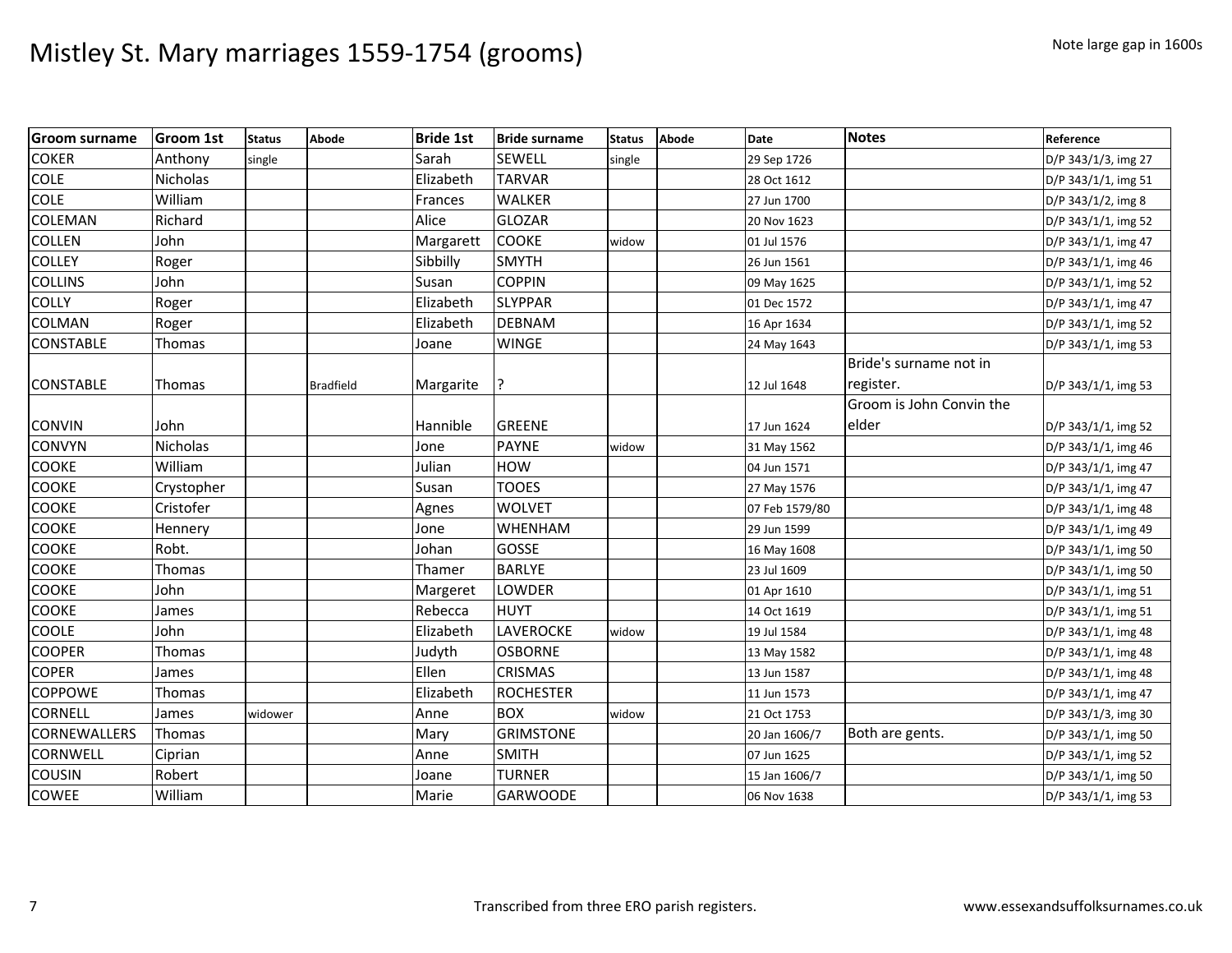| <b>Groom surname</b> | <b>Groom 1st</b> | <b>Status</b> | Abode   | <b>Bride 1st</b> | <b>Bride surname</b> | <b>Status</b> | <b>Abode</b> | <b>Date</b>    | <b>Notes</b>                 | Reference           |
|----------------------|------------------|---------------|---------|------------------|----------------------|---------------|--------------|----------------|------------------------------|---------------------|
| <b>COWELL</b>        | Joshua           |               |         | Anne             | <b>WOOLLERTON</b>    |               |              | 10 Nov 1735    |                              | D/P 343/1/3, img 28 |
| <b>CRACKNER</b>      | Antony           | single        | Lawford | Mary             | VERLANDER            | widow         | Mistley      | 04 Sep 1729    | By licence                   | D/P 343/1/3, img 27 |
| <b>CRISTMAS</b>      | William          |               |         | Joanna           | <b>DEATH</b>         |               |              | 16 Oct 1561    |                              | D/P 343/1/1, img 46 |
| <b>CROAMER</b>       | Nicholas         |               |         | Elizabeth        | <b>TARVER</b>        |               |              | 07 Oct 1613    |                              | D/P 343/1/1, img 51 |
| <b>CROMER</b>        | Cambell          |               |         | Elizabeth        | <b>PAMENT</b>        |               |              | 14 Sep 1596    |                              | D/P 343/1/1, img 49 |
|                      |                  |               |         |                  |                      |               |              |                | Groom's surname              |                     |
| <b>CROMER</b>        | William          |               |         | Joane            | <b>HURLAND</b>       |               |              | 28 Oct 1606    | abbreviated to Crom.         | D/P 343/1/1, img 50 |
| <b>CROSSE</b>        | Thomas           |               |         | Susan            | <b>BORODALE</b>      |               |              | 05 Jun 1609    |                              | D/P 343/1/1, img 50 |
| <b>DAMSELL</b>       | Thomas           |               |         | Rachell          | <b>BOSTOCKE</b>      |               |              | 28 Sep 1632    |                              | D/P 343/1/1, img 52 |
| <b>DANIELL</b>       | William          |               |         | Mary             | <b>HUKE</b>          |               |              | 10 Jun 1602    |                              | D/P 343/1/1, img 50 |
| <b>DARBY</b>         | John             |               |         | Grace            | <b>HAMOND</b>        |               |              | 16 Jan 1605/6  |                              | D/P 343/1/1, img 50 |
| <b>DARBYE</b>        | John             |               |         | Jone             | <b>KENT</b>          |               |              | 13 May 1584    |                              | D/P 343/1/1, img 48 |
| <b>DARBYE</b>        | John             |               |         | Elizabeth        | <b>WOOLVITT</b>      |               |              | 01 Nov 1631    |                              | D/P 343/1/1, img 52 |
| <b>DAWSON</b>        | William          |               |         | Jone             | <b>STONNE</b>        |               |              | 16 Sep 1565    |                              | D/P 343/1/1, img 47 |
| <b>DAWSON</b>        | William          |               |         | Margery          | <b>PALMER</b>        |               |              | 14 Jul 1566    |                              | D/P 343/1/1, img 47 |
| <b>DAWSON</b>        | William          |               |         | Jone             | <b>DOWETT</b>        |               |              | 19 Jan 1572/73 |                              | D/P 343/1/1, img 47 |
| <b>DAWSON</b>        | Symon            |               |         | Margaret         | <b>BROWNE</b>        |               |              | 20 Jun 1574    |                              | D/P 343/1/1, img 47 |
| <b>DAWSON</b>        | Cutbert          |               |         | Alys             | <b>BATE</b>          |               |              | 20 Jun 1574    |                              | D/P 343/1/1, img 47 |
| <b>DAWSONNE</b>      | Symon            |               |         | Elizabeth        | $M$ R[D ][E ]        |               |              | 07 Feb 1604/5  |                              | D/P 343/1/1, img 50 |
| <b>DAY</b>           | Benj.            | single        |         | Mary             | <b>BEECHAM</b>       | single        |              | 01 Feb 1747/48 |                              | D/P 343/1/3, img 29 |
| <b>DICKENSON</b>     | Wylliam          |               |         | Cristian         | <b>GANNT</b>         |               |              | 09 Jul 1560    |                              | D/P 343/1/1, img 46 |
| <b>DICKES</b>        | William          |               |         | Roose            | <b>WARNER</b>        |               |              | 14 Feb 1562/63 |                              | D/P 343/1/1, img 46 |
| <b>DICKES</b>        | Thomas           |               |         | Alis             | <b>CAMPYN</b>        |               |              | 08 May 1569    |                              | D/P 343/1/1, img 47 |
| <b>DIX</b>           | Georg            |               |         | Mary             | <b>COCKES</b>        |               |              | 21 Jul 1597    |                              | D/P 343/1/1, img 49 |
| <b>DIXON</b>         | Edward           |               |         | Margarite        | <b>POULING</b>       |               |              | 14 Apr 1628    |                              | D/P 343/1/1, img 52 |
| <b>DIXSON</b>        | John             |               |         | Margaret         | <b>HISSICKE</b>      |               |              | 24 Jul 1609    |                              | D/P 343/1/1, img 50 |
| <b>DOLPHEN</b>       | Thomas           |               |         | Lydya            | <b>BOROWE</b>        |               |              | 02 Apr 1573    |                              | D/P 343/1/1, img 47 |
| <b>DORMAN</b>        | Daniel           | single        |         | Eliz.            | <b>VINCENT</b>       | single        |              | 17 Dec 1750    |                              | D/P 343/1/3, img 29 |
| <b>DOUGHTYE</b>      | Richard          |               |         | Alis             | <b>BOONAM</b>        |               |              | 21 Apr 1561    |                              | D/P 343/1/1, img 46 |
|                      |                  |               |         |                  |                      |               |              |                | Groom's first name and       |                     |
|                      |                  |               |         |                  |                      |               |              |                | entirety of bride's name not |                     |
| <b>DOWDALE</b>       |                  |               |         |                  | l?                   |               |              | 29 Apr 1641    | entered in register.         | D/P 343/1/1, img 53 |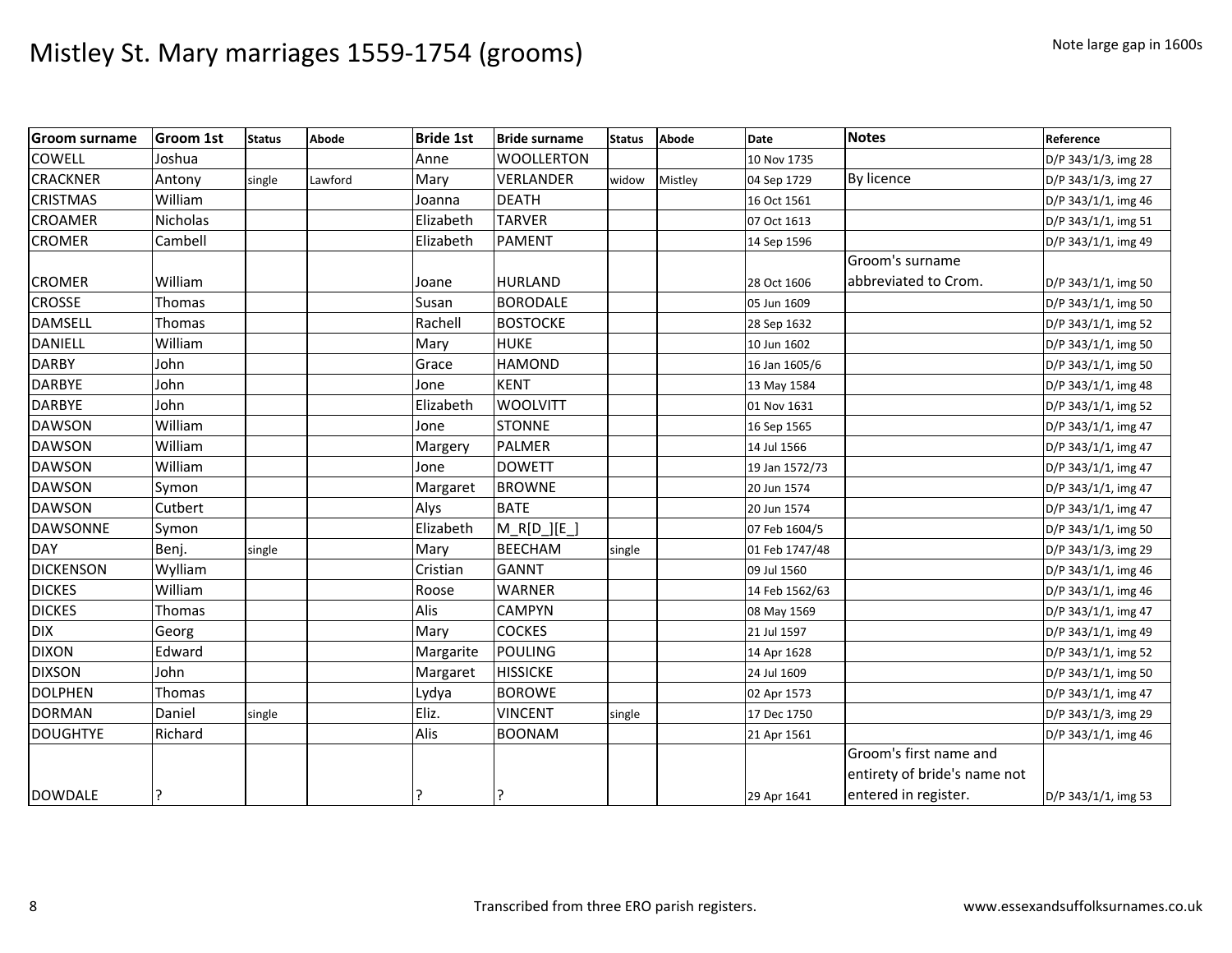| <b>Groom surname</b> | <b>Groom 1st</b> | <b>Status</b> | Abode | <b>Bride 1st</b> | <b>Bride surname</b> | <b>Status</b> | Abode | Date           | <b>Notes</b>                 | Reference           |
|----------------------|------------------|---------------|-------|------------------|----------------------|---------------|-------|----------------|------------------------------|---------------------|
| <b>DOWET</b>         | George           |               |       | Fayth            | <b>NUNE</b>          |               |       | 20 Dec 1587    |                              | D/P 343/1/1, img 48 |
| <b>DOWETT</b>        | George           |               |       | Anne             | <b>DICKLYE</b>       |               |       | 28 Jun 1576    |                              | D/P 343/1/1, img 47 |
| <b>DYER</b>          | Edward           |               |       | Mary             | <b>LYNN</b>          |               |       | 23 Oct 1592    |                              | D/P 343/1/1, img 49 |
| <b>DYX</b>           | Edward           |               |       | Margritt         | <b>TYLL</b>          |               |       | 16 Apr 1616    |                              | D/P 343/1/1, img 51 |
| <b>EADE</b>          | Wm.              |               |       | Dorothie         | <b>BRABIE</b>        |               |       | 26 Nov 1581    |                              | D/P 343/1/1, img 48 |
| <b>EARLE</b>         | Steven           |               |       | Rose             | <b>GREENE</b>        |               |       | 07 Nov 1586    |                              | D/P 343/1/1, img 48 |
| <b>EASTOWE</b>       | Thomas           |               |       | Martha           | <b>COVENEY</b>       |               |       | 16 May 1639    |                              | D/P 343/1/1, img 53 |
| <b>EDES</b>          | William          |               |       | Annis            | <b>ROWETT</b>        |               |       | 10 Dec 1590    |                              | D/P 343/1/1, img 49 |
| <b>EDWARDES</b>      | Richard          |               |       | Precylla         | <b>VEVENS</b>        | widow         |       | 25 Nov 1593    |                              | D/P 343/1/1, img 49 |
|                      |                  |               |       |                  |                      |               |       |                | The groom is Mr. Richard     |                     |
| <b>EDWARDES</b>      | Richard          |               |       | Susan            | <b>WITHAM</b>        |               |       | 01 Nov 1639    | Edwardes                     | D/P 343/1/1, img 53 |
| <b>EDWARDS</b>       | William          |               |       | Suzan            | <b>BANYNGE</b>       |               |       | 09 Sep 1582    |                              | D/P 343/1/1, img 48 |
| <b>ELLIS</b>         | John             |               |       | Agnes            | <b>DURYFALL</b>      |               |       | 10 Jul 1559    |                              | D/P 343/1/1, img 46 |
| <b>ELLIS</b>         | John             | single        |       | Jane             | <b>DAVID</b>         | single        |       | 08 Oct 1753    |                              | D/P 343/1/3, img 30 |
| <b>ELMAN</b>         | Richard          |               |       | Margarett        | <b>JOYE</b>          |               |       | 08 Sep 1580    |                              | D/P 343/1/1, img 48 |
| <b>ELMAR</b>         | Robert           |               |       | Sara             | <b>WRIGHT</b>        |               |       | 13 Jun 1616    |                              | D/P 343/1/1, img 51 |
| <b>ELY</b>           | Joseph           | single        |       | Mary             | <b>SMITH</b>         | single        |       | 11 Nov 1750    |                              | D/P 343/1/3, img 29 |
| <b>ESTALL</b>        | John             |               |       | Agnes            | <b>WALL</b>          |               |       | 12 May 1569    |                              | D/P 343/1/1, img 47 |
|                      |                  |               |       |                  |                      |               |       |                | Groom's surname is Estall    |                     |
| <b>ESTALL</b>        | Richard          |               |       | Ann              | <b>RIVERS</b>        |               |       | 01 Nov 1612    | alias Tyll                   | D/P 343/1/1, img 51 |
| <b>ESTALL</b>        | Henry            |               |       | Ursulie          | <b>POPE</b>          |               |       | 17 Oct 1626    |                              | D/P 343/1/1, img 52 |
| <b>ESTALL</b>        | Richard          |               |       | Grace            | <b>DARBIE</b>        |               |       | 08 Nov 1629    |                              | D/P 343/1/1, img 52 |
| <b>ESTALL</b>        | John             |               |       | Joane            | <b>DIER</b>          |               |       | 25 Jun 1633    |                              | D/P 343/1/1, img 52 |
| <b>ESTEY</b>         | James            |               |       | Abigaile         | <b>MAN</b>           |               |       | 25 Feb 1627/28 |                              | D/P 343/1/1, img 52 |
| <b>ESTEYE</b>        | James            |               |       | Rachell          | <b>DEWE</b>          |               |       | 25 Nov 1635    |                              | D/P 343/1/1, img 52 |
|                      |                  |               |       |                  |                      |               |       |                | At the commandement of Mr.   |                     |
| <b>EVERED</b>        | William          |               |       | Edytha           | <b>FILDE</b>         |               | Wix   | 09 Dec 1562    | Pullen (by licence)          | D/P 343/1/1, img 46 |
| <b>EVERED</b>        | Nicholas         |               |       | Katherin         | <b>WEST</b>          |               |       | 02 Sep 1584    |                              | D/P 343/1/1, img 48 |
| <b>EVERED</b>        | Robert           |               |       | <b>Bridgett</b>  | <b>LEECH</b>         |               |       | 25 Sep 1623    |                              | D/P 343/1/1, img 51 |
|                      |                  |               |       |                  |                      |               |       |                | The groom is John Evered the |                     |
| <b>EVERED</b>        | John             |               |       | Margarite        | <b>HUNT</b>          |               |       | 17 Apr 1626    | younger                      | D/P 343/1/1, img 52 |
| <b>EVERET</b>        | Thomas           |               |       | Agnes            | <b>ROWED</b>         |               |       | 29 Sep 1594    |                              | D/P 343/1/1, img 49 |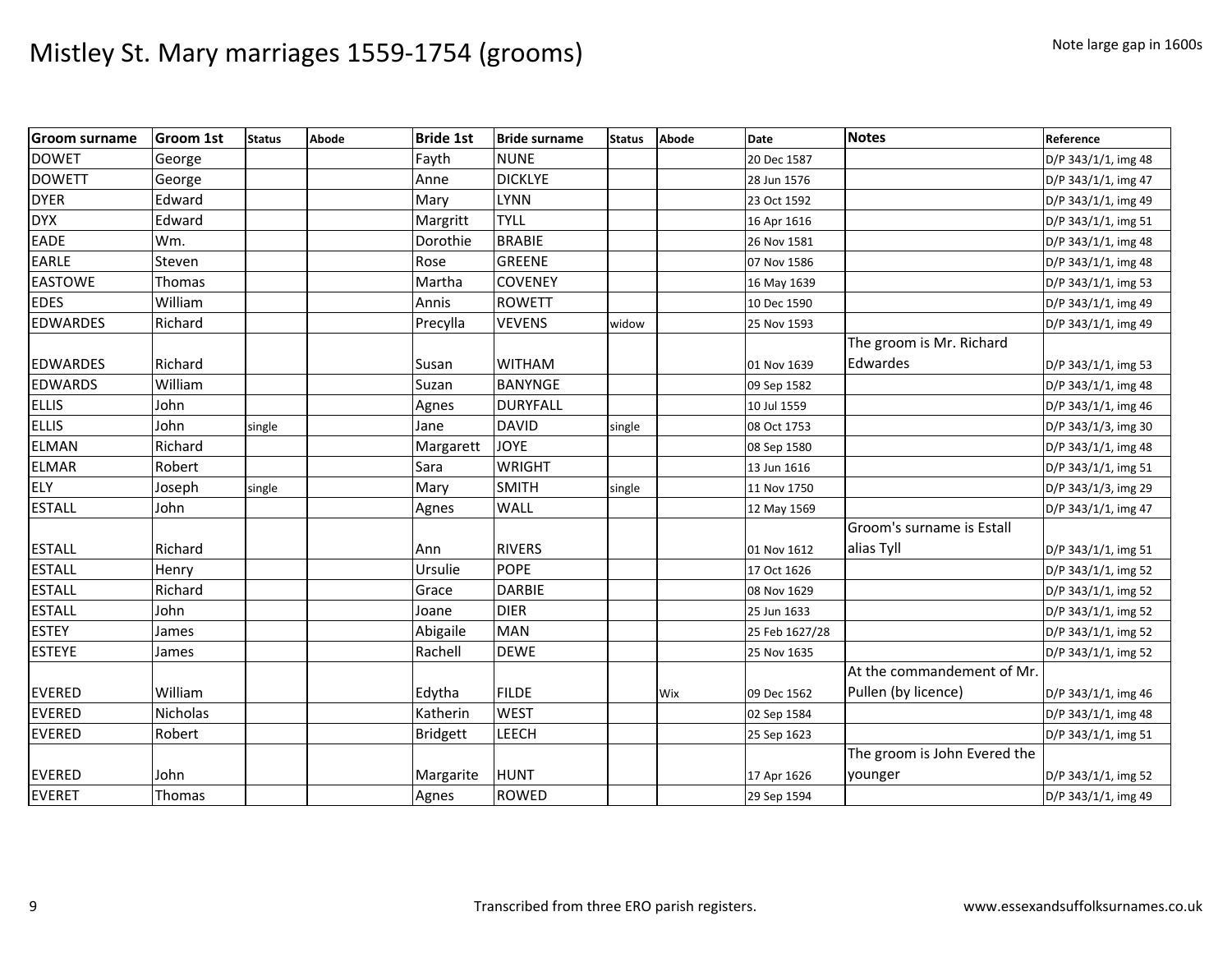| <b>Groom surname</b> | <b>Groom 1st</b> | <b>Status</b> | Abode           | <b>Bride 1st</b> | <b>Bride surname</b> | <b>Status</b> | <b>Abode</b>     | Date           | <b>Notes</b> | Reference           |
|----------------------|------------------|---------------|-----------------|------------------|----------------------|---------------|------------------|----------------|--------------|---------------------|
| <b>EVERET</b>        | Jacob            | widower       |                 | Elizabeth        | <b>FITCH</b>         | single        |                  | 14 Sep 1711    | By banns.    | D/P 343/1/3, img 22 |
| <b>EVERET</b>        | Samuel           | single        |                 | Mary             | <b>HANCE</b>         | single        |                  | 06 Jul 1746    |              | D/P 343/1/3, img 29 |
| <b>EVERETT</b>       | Nicholas         |               |                 | Margarett        | <b>NOKES</b>         |               |                  | 03 Oct 1588    |              | D/P 343/1/1, img 48 |
| <b>EXEBIE</b>        | William          |               |                 | Elizabeth        | <b>GULL</b>          |               |                  | 21 Jan 1629/30 |              | D/P 343/1/1, img 52 |
| <b>EXTON</b>         | Israell          |               |                 | Francis          | <b>FISHER</b>        |               |                  | 18 May 1626    |              | D/P 343/1/1, img 52 |
| FAINT?               | Joseph           |               | <b>Brantham</b> | Sarah            | <b>SAYER</b>         |               |                  | 30 Sep 1740    |              | D/P 343/1/3, img 28 |
| <b>FELGATE</b>       | John             |               |                 | Joane            | <b>FENNELL</b>       |               |                  | 08 Jun 1612    |              | D/P 343/1/1, img 51 |
| <b>FENN</b>          | Wm.              |               |                 | Anne             | <b>ALLEN</b>         |               |                  | 16 Jan 1737/38 |              | D/P 343/1/3, img 28 |
| <b>FENNE</b>         | John             |               |                 | Rhoda            | LANSDALE             |               |                  | 11 Jun 1593    |              | D/P 343/1/1, img 49 |
| FENNYNGS             | Robert           |               |                 | Eden             | <b>PADMOR</b>        |               |                  | 07 Sep 1589    |              | D/P 343/1/1, img 49 |
| <b>FEWENT</b>        | Robert           |               |                 | Mathew           | <b>FREMAN</b>        |               |                  | 05 Jan 1580/81 |              | D/P 343/1/1, img 48 |
| <b>FINNINGS</b>      | John             |               | Harwich         | Mary             | <b>EASTER</b>        |               |                  | 24 Sep 1690    |              | D/P 343/1/1, img 54 |
| <b>FIRMAN</b>        | Wm.              |               |                 | Eliz.            | <b>MULLY</b>         |               |                  | 11 Feb 1728/29 |              | D/P 343/1/3, img 27 |
| <b>FIRMIN</b>        | John             | single        | Kirby           | Susan            | <b>BACON</b>         | widow         | Thorp            | 04 Jan 1722/23 |              | D/P 343/1/3, img 26 |
| <b>FISHER</b>        | Daniel           | single        | Manningtree     | Jean             | <b>BORHAM</b>        | single        | Manningtree      | 31 Jan 1715/16 | By licence   | D/P 343/1/3, img 24 |
| <b>FLETCHER</b>      | William          |               |                 | Roose            | AYLWARD              |               |                  | 10 Oct 1599    |              | D/P 343/1/1, img 49 |
| <b>FLETCHER</b>      | William          |               |                 | Elizabeth        | <b>MILLS</b>         |               |                  | 15 Nov 1627    |              | D/P 343/1/1, img 52 |
| <b>FOAKES</b>        | Thomas           |               |                 | Elizabeth        | COALE                |               |                  | 13 Apr 1621    |              | D/P 343/1/1, img 51 |
| <b>FOKER</b>         | Jeremiah         | single        |                 | Anne             | <b>KEEBLE</b>        | single        |                  | 01 Dec 1723    |              | D/P 343/1/3, img 27 |
| <b>FORIST</b>        | John             |               |                 | Ann              | <b>GLOSKOCKE</b>     | widow         |                  | 14 Sep 1598    |              | D/P 343/1/1, img 49 |
| <b>FOSSDIKE</b>      | Robert           |               |                 | Elizabeth        | <b>RUSSELL</b>       |               |                  | 04 Feb 1621/22 |              | D/P 343/1/1, img 51 |
| <b>FOULSOM</b>       | George           |               |                 | Hannah           | APPLEFOORD           |               | <b>Braintree</b> | 13 Jun 1710    | By licence   | D/P 343/1/3, img 22 |
| <b>FOX</b>           | John             |               |                 | Anne             | <b>GRIFFIN</b>       |               |                  | 23 Oct 1626    |              | D/P 343/1/1, img 52 |
| <b>FOXE</b>          | <b>Briant</b>    |               |                 | Mary             | <b>RUSSLE</b>        |               |                  | 19 Oct 1629    |              | D/P 343/1/1, img 52 |
| <b>FRANCIS</b>       | Thomas           |               |                 | Annis            | <b>BUTLER</b>        |               |                  | 11 Nov 1600    |              | D/P 343/1/1, img 50 |
| <b>FREELOVE</b>      | George           |               |                 | Margerye         | <b>BENLEY</b>        |               |                  | 09 Apr 1629    |              | D/P 343/1/1, img 52 |
| <b>FRIER</b>         | Ezechiell        |               |                 | Jone             | <b>CRISTMAS</b>      |               |                  | 11 Sep 1570    |              | D/P 343/1/1, img 47 |
| <b>FROST</b>         | John             | single        |                 | Sarah            | <b>JENNINGS</b>      | single        |                  | 13 May 1753    |              | D/P 343/1/3, img 30 |
| <b>FROSTICK</b>      | James            | widower       | Lawford         | Mary             | <b>EAGLE</b>         | widow         | Manningtree      | 14 Jan 1713/14 | By banns     | D/P 343/1/3, img 24 |
| <b>FURNACE</b>       | Henry            |               |                 | Anna             | CHARNELL             |               |                  | 15 Aug 1648    |              | D/P 343/1/1, img 53 |
| <b>FURNESSE</b>      | Henrie           |               |                 | Alice            | <b>TINGATT</b>       |               |                  | 05 Feb 1636/37 |              | D/P 343/1/1, img 53 |
| <b>GAME</b>          | Abraham          |               |                 | Mary             | <b>DIXON</b>         |               |                  | 04 Jun 1618    |              | D/P 343/1/1, img 51 |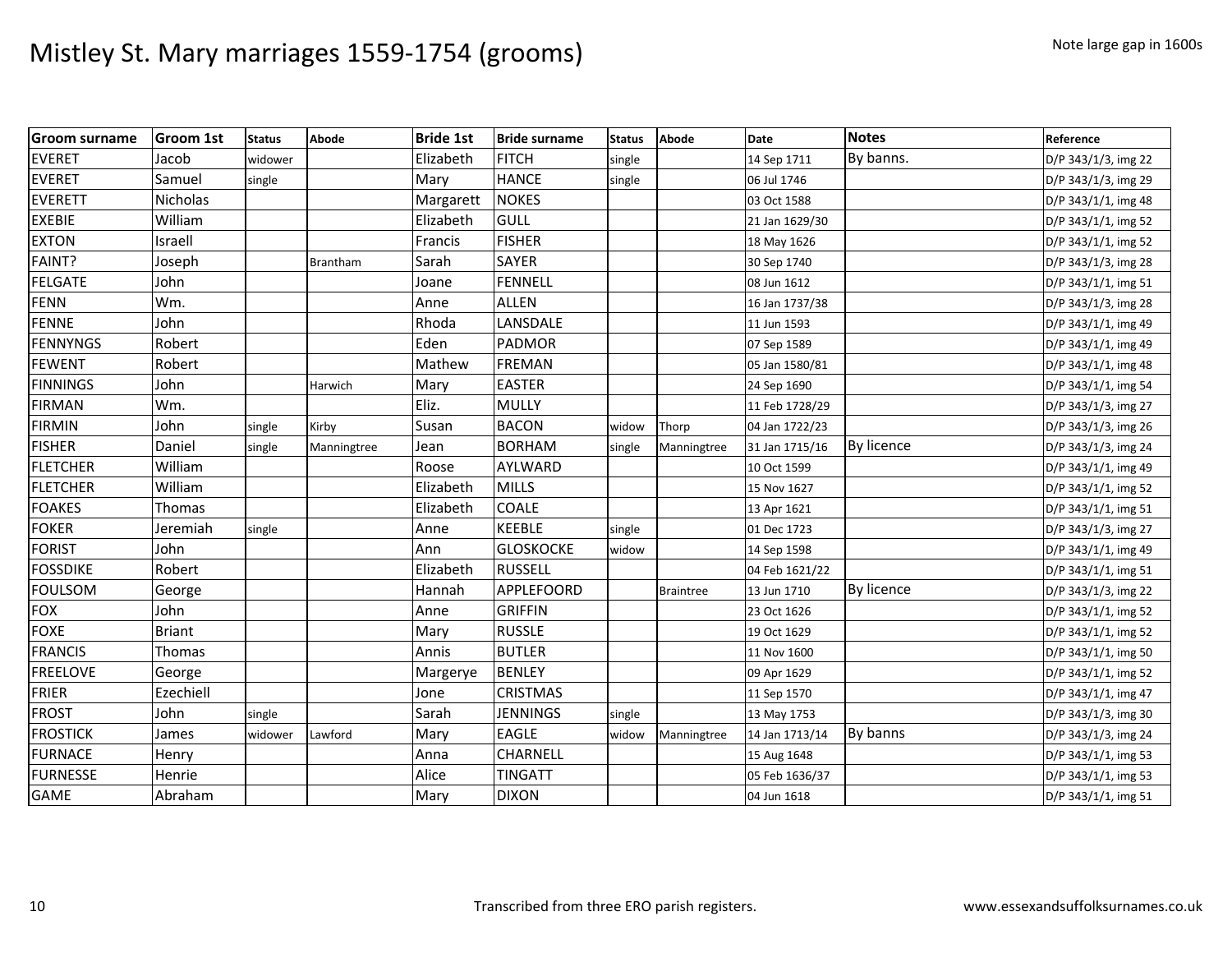| <b>Groom surname</b> | <b>Groom 1st</b> | Status  | Abode   | <b>Bride 1st</b> | <b>Bride surname</b> | <b>Status</b> | <b>Abode</b> | Date           | <b>Notes</b>                 | Reference           |
|----------------------|------------------|---------|---------|------------------|----------------------|---------------|--------------|----------------|------------------------------|---------------------|
|                      |                  |         |         |                  |                      |               |              |                |                              |                     |
|                      |                  |         |         |                  |                      |               |              |                | At the commandement of       |                     |
| GARDENER             | John             |         |         | Mawte            | <b>MAWLE</b>         |               |              | 12 May 1567    | Adam Richardson (by licence) | D/P 343/1/1, img 47 |
| <b>GARDENER</b>      | John             |         |         | Hannah           | <b>BARTON</b>        |               |              | 22 Apr 1731    |                              | D/P 343/1/3, img 27 |
| <b>GARWOOD</b>       | Robert           | single  |         | Anne             | WAYNMAN              | single        |              | 22 Apr 1745    |                              | D/P 343/1/3, img 28 |
| <b>GENTYLMAN</b>     | William          |         |         | Elizabeth        | <b>SYMANTES</b>      |               |              | 14 Jul 1598    |                              | D/P 343/1/1, img 49 |
| <b>GEORGE</b>        | Thomas           |         |         | <b>Brigett</b>   | <b>FRANCIS</b>       |               |              | 30 Nov 1586    |                              | D/P 343/1/1, img 48 |
| <b>GLADEN</b>        | John             | single  | Walton  | Sarah            | LEWIS                | single        | Mistley      | * * 1745       | By licence                   | D/P 343/1/3, img 29 |
| <b>GLASCOCKE</b>     | Alexander        |         |         | Hellen           | <b>LEECH</b>         |               |              | 25 Apr 1620    |                              | D/P 343/1/1, img 51 |
| <b>GLISON</b>        | Benjamin         | single  |         | Abigall          | <b>NORMAND</b>       | single        |              | 04 Oct 1715    | By banns                     | D/P 343/1/3, img 24 |
| <b>GOFF</b>          | John             |         |         | Mary             | <b>WARNER</b>        |               |              | * * 1749       | No date except year.         | D/P 343/1/3, img 29 |
| <b>GOODDALL</b>      | Edmund           |         |         | Amie             | <b>MINETT</b>        |               |              | 01 Dec 1620    |                              | D/P 343/1/1, img 51 |
| <b>GOODWIN</b>       | Edward           |         |         | Elizabeth        | <b>ROICE</b>         |               |              | 12 Apr 1621    |                              | D/P 343/1/1, img 51 |
| GOSSE                | William          |         |         | Jone             | <b>FENNYNGE</b>      |               |              | 23 Aug 1590    |                              | D/P 343/1/1, img 49 |
| <b>GRAVENER</b>      | Richard          |         |         | Hellen           | <b>WEBBE</b>         |               |              | 01 Nov 1619    |                              | D/P 343/1/1, img 51 |
| <b>GREENE</b>        | Robert           |         |         | Judith           | <b>HILLS</b>         |               |              | 20 Jan 1618/19 |                              | D/P 343/1/1, img 51 |
| <b>GREENE</b>        | Richard          |         |         | Annible          | <b>HOY</b>           |               |              | 13 Sep 1621    |                              | D/P 343/1/1, img 51 |
| <b>GREENE</b>        | Robert           |         |         | Fraunces         | <b>GOATE</b>         |               |              | 29 Oct 1633    |                              | D/P 343/1/1, img 52 |
| <b>GRENE</b>         | Thomas           |         |         | Suzan            | <b>BATTES</b>        |               |              | 18 Jan 1587/88 |                              | D/P 343/1/1, img 48 |
| <b>GRENELE</b>       | Hennery          |         | Lawford | Jone             | <b>STEVENS</b>       |               | Mistley      | 20 Jan 1591/92 |                              | D/P 343/1/1, img 49 |
| <b>GRICE</b>         | Edmund           |         |         | Grace            | PERIMAN              |               |              | 16 Oct 1567    |                              | D/P 343/1/1, img 47 |
| <b>GRICE</b>         | Edmund           |         |         | Marie            | <b>WOOD</b>          |               |              | 06 Apr 1640    |                              | D/P 343/1/1, img 53 |
| <b>GRISE</b>         | Edmond           |         |         | Elizabeth        | <b>ANGER</b>         |               |              | 16 Nov 1609    |                              | D/P 343/1/1, img 50 |
| <b>GROAUE</b>        | Willm.           |         |         | Ann              | <b>BATEMAN</b>       |               |              | 05 Dec 1611    |                              | D/P 343/1/1, img 51 |
| <b>GROAUE</b>        | William          |         |         | Prudens          | <b>WRIGHT</b>        |               |              | 24 Jun 1619    |                              | D/P 343/1/1, img 51 |
| <b>GROOME</b>        | Thomas           |         |         | Eedee            | SARJEAUNT            |               |              | 16 Jul 1640    |                              | D/P 343/1/1, img 53 |
| <b>GRYXE</b>         | John             |         |         | Alis             | <b>MANNCHE</b>       |               |              | 29 Jan 1559/60 |                              | D/P 343/1/1, img 46 |
| <b>GYSE</b>          | John             |         |         | Margarett        | <b>LYTTELL</b>       |               |              | 08 Aug 1577    |                              | D/P 343/1/1, img 47 |
| <b>HACKET</b>        | Joseph           | widower |         | Elizabeth        | <b>MORPHEW</b>       | single        |              | 21 Sep 1712    | By licence.                  | D/P 343/1/3, img 23 |
| <b>HADDYE</b>        | Richard          |         |         | Elizabeth        | <b>BACKLER</b>       |               |              | 28 Sep 1584    |                              | D/P 343/1/1, img 48 |
| <b>HAIES</b>         | John             |         |         | Marie            | <b>WITHAM</b>        |               |              | 07 Jun 1637    |                              | D/P 343/1/1, img 53 |
| <b>HALL</b>          | John             |         | Lawford | Anne             | <b>HOMES</b>         |               | Manningtree  | 18 Oct 1591    |                              | D/P 343/1/1, img 49 |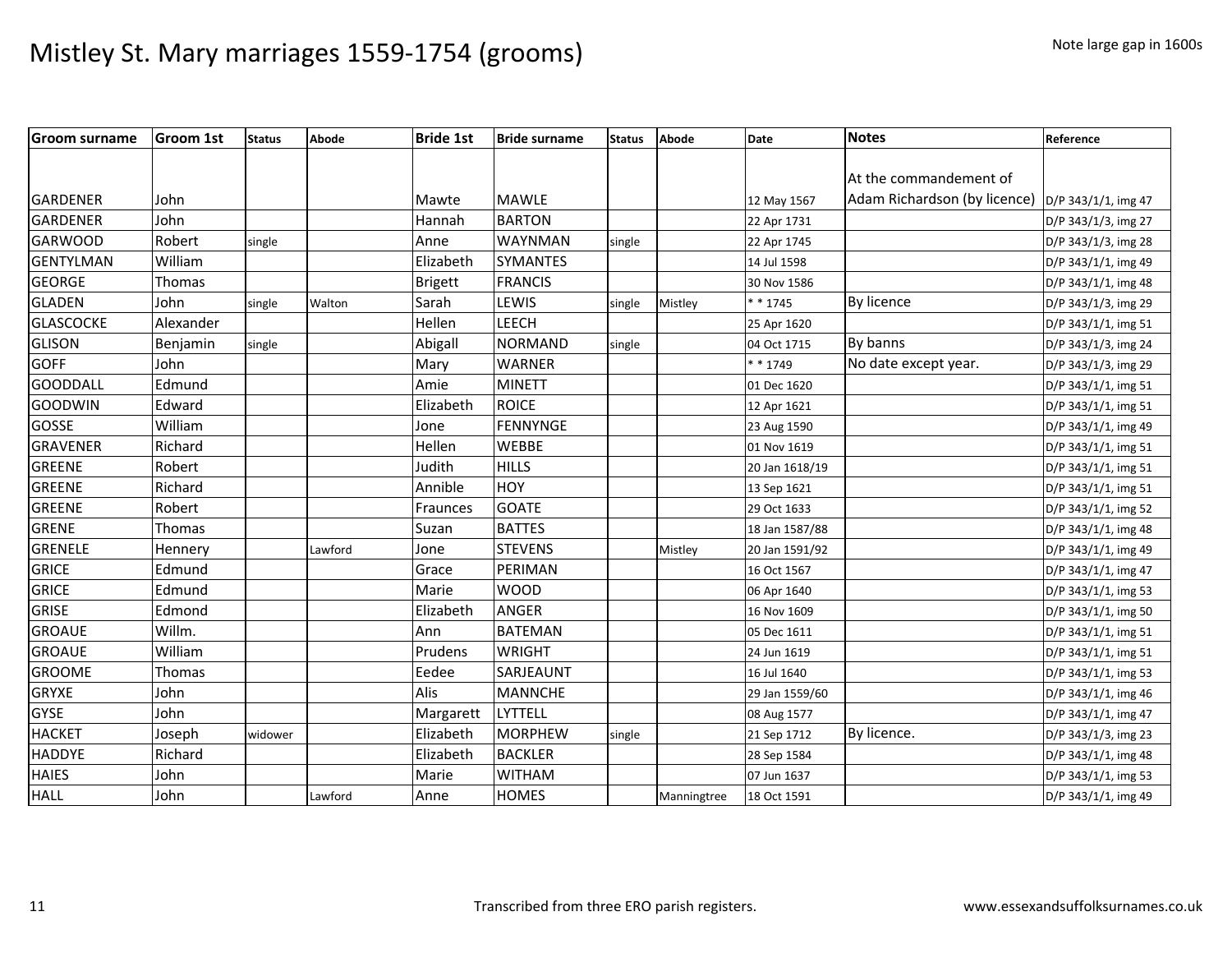| <b>Groom surname</b> | <b>Groom 1st</b> | <b>Status</b> | Abode       | <b>Bride 1st</b> | <b>Bride surname</b> | <b>Status</b> | <b>Abode</b> | <b>Date</b>    | <b>Notes</b>                 | Reference           |
|----------------------|------------------|---------------|-------------|------------------|----------------------|---------------|--------------|----------------|------------------------------|---------------------|
| <b>HALL</b>          | Edward           |               |             | Annis            | <b>WOLLVET</b>       |               |              | 20 Jul 1598    |                              | D/P 343/1/1, img 49 |
| <b>HAM</b>           | John             |               |             | Mary             | <b>SEVERN</b>        |               |              | 06 Oct 1735    |                              | D/P 343/1/3, img 27 |
| <b>HANKENSON</b>     | Edward           |               |             | Grace            | <b>BRABYE</b>        |               |              | 22 Oct 1588    |                              | D/P 343/1/1, img 48 |
|                      |                  |               |             |                  |                      |               |              |                | Were married at the Chappell |                     |
| <b>HANKIN</b>        | Richard          |               |             | Joane            | <b>BRIDGE</b>        |               |              | 27 Feb 1622/23 | [in Manningtree]             | D/P 343/1/1, img 51 |
| <b>HARGRAVE</b>      | Richard          |               |             | Elizabeth        | <b>BULL</b>          |               |              | 31 Oct 1575    |                              | D/P 343/1/1, img 47 |
| <b>HARGRAVE</b>      | John             |               |             | Suzan            | LYND                 | widow         |              | 09 Aug 1599    |                              | D/P 343/1/1, img 49 |
| <b>HARGRAVE</b>      | John             |               |             | Sara             | <b>BROWNE</b>        |               |              | 01 Nov 1604    |                              | D/P 343/1/1, img 50 |
| <b>HARGRAVE</b>      | William          |               |             | <b>Bitteris</b>  | <b>HOLBROOKE</b>     |               |              | 31 Jul 1623    |                              | D/P 343/1/1, img 51 |
| <b>HARMAN</b>        | John             |               |             | Catherin         | WALL                 |               |              | 18 Sep 1569    |                              | D/P 343/1/1, img 47 |
| <b>HARMAN</b>        | John             |               |             | Elizabeth        | <b>GENTLEMAN</b>     |               |              | 15 Feb 1606/7  |                              | D/P 343/1/1, img 50 |
|                      |                  |               |             |                  |                      |               |              |                | Marryed at the Chappell of   |                     |
| <b>HARRIS</b>        | John             |               |             | Ellen            | <b>SEERSE</b>        |               |              | 11 Dec 1623    | Manningtree                  | D/P 343/1/1, img 52 |
| <b>HARRIS</b>        | William          |               |             | Bridgett         | PODD                 |               |              | 08 Jun 1626    |                              | D/P 343/1/1, img 52 |
| <b>HART</b>          | Robt.            |               |             | Julian           | <b>COKE</b>          |               |              | 04 Apr 1575    |                              | D/P 343/1/1, img 47 |
| <b>HART</b>          | Robert           |               |             | Ales             | <b>NEVARD</b>        |               |              | 28 Jun 1580    |                              | D/P 343/1/1, img 48 |
| <b>HART</b>          | Tobias           |               |             | Elizabeth        | <b>DIX</b>           |               |              | 25 Jan 1595/96 |                              | D/P 343/1/1, img 49 |
| <b>HART</b>          | John             |               |             | Sara             | POTT                 |               |              | 01 Nov 1638    |                              | D/P 343/1/1, img 53 |
| <b>HARTE</b>         | Thomas           |               |             | Sybilla          | <b>HOOKE</b>         |               |              | 06 Feb 1586/87 |                              | D/P 343/1/1, img 48 |
| HARTTWELL            | John             |               |             | Rose             | <b>CROMER</b>        |               |              | 01 Nov 1614    |                              | D/P 343/1/1, img 51 |
| <b>HARVYE</b>        | William          |               |             | Agnes            | <b>WELSE</b>         |               |              | 15 Nov 1576    |                              | D/P 343/1/1, img 47 |
| HASE[L]              | Thomas           |               |             | Barbara          | <b>GRISE</b>         |               |              | 05 Aug 1605    |                              | D/P 343/1/1, img 50 |
| <b>HASELL</b>        | John             |               |             | Anne             | <b>NUNNE</b>         |               |              | 24 Oct 1575    |                              | D/P 343/1/1, img 47 |
| <b>HATTON</b>        | Marmaduke        |               |             | Francis          | <b>MARTIN</b>        |               |              | 08 May 1636    |                              | D/P 343/1/1, img 53 |
| <b>HAUKES</b>        | William          |               |             | Emme             | <b>STROODE</b>       |               |              | 14 Apr 1634    |                              | D/P 343/1/1, img 52 |
| <b>HAVERING</b>      | James            |               |             | Jone             | <b>WOODROUGH</b>     |               |              | 31 Jul 1571    |                              | D/P 343/1/1, img 47 |
| <b>HAVERINGE</b>     | James            |               |             | Jone             | LEEG                 |               |              | 10 Jan 1569/70 |                              | D/P 343/1/1, img 47 |
| <b>HAVERINGE</b>     | Robert           |               |             | Elyne            | <b>COKE</b>          |               |              | 18 Jun 1573    |                              | D/P 343/1/1, img 47 |
| <b>HAWARD</b>        | William          |               | Manningtree | Susan            | <b>HAWARD</b>        |               | Manningtree  | 17 Oct 1698    | By licence.                  | D/P 343/1/2, img 8  |
| <b>HAWKS</b>         | Richard          | single        | Manningtree | Anna             | <b>HARVYS</b>        | single        | Manningtree  | 14 Jul 1713    | By banns.                    | D/P 343/1/3, img 23 |
| <b>HAWSE</b>         | James            |               |             | Anne             | <b>RUSHBROOKE</b>    |               |              | 26 Oct 1631    |                              | D/P 343/1/1, img 52 |
| <b>HAYWARD</b>       | Thomas           | single        | Manningtree | Rhoda            | <b>BEALE</b>         |               |              | 16 Jan 1591/92 |                              | D/P 343/1/1, img 49 |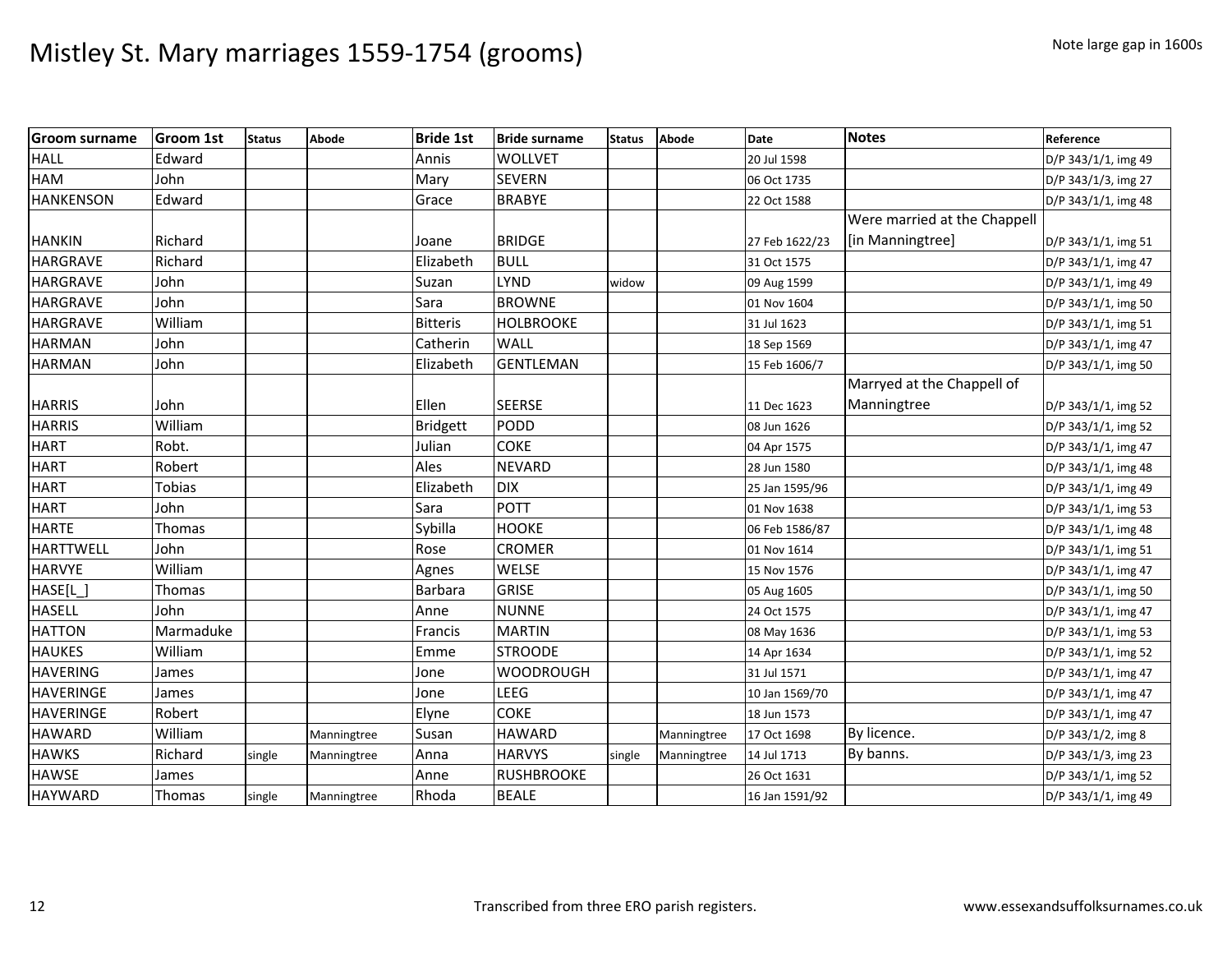| <b>Groom surname</b> | Groom 1st   | <b>Status</b> | Abode            | <b>Bride 1st</b> | <b>Bride surname</b> | <b>Status</b> | <b>Abode</b> | Date           | Notes                       | Reference           |
|----------------------|-------------|---------------|------------------|------------------|----------------------|---------------|--------------|----------------|-----------------------------|---------------------|
| <b>HEARNE</b>        | John        |               |                  | Anne             | <b>SHULVER</b>       |               |              | 07 Jul 1607    |                             | D/P 343/1/1, img 50 |
| <b>HECKFORD</b>      | William     |               |                  | Isrey            | <b>GREENHAUKE</b>    |               |              | 02 Feb 1619/20 |                             | D/P 343/1/1, img 51 |
| <b>HEDGE</b>         | Robt.       |               |                  | Elizabeth        | <b>CURKE</b>         |               |              | 28 Oct 1596    |                             | D/P 343/1/1, img 49 |
| <b>HEEKES</b>        | George      | single        |                  | Eliz.            | <b>WALKER</b>        | widow         |              | 01 Aug 1750    |                             | D/P 343/1/3, img 29 |
| <b>HERLOCK</b>       | Robert      |               |                  | Ellen            | <b>WOOLVITT</b>      |               |              | 01 Jun 1623    |                             | D/P 343/1/1, img 51 |
| <b>HEWETT</b>        | Thomas      |               | <b>Bradfield</b> | Alis             | <b>PAYNE</b>         |               |              | 12 Aug 1559    |                             | D/P 343/1/1, img 46 |
| <b>HEWEYY</b>        | John        |               |                  | Jone             | <b>THORNE</b>        |               |              | 27 Aug 1590    |                             | D/P 343/1/1, img 49 |
| <b>HICKMAN</b>       | Thomas      |               |                  | Margaret         | <b>WILKIN</b>        | widow         | Thorpe       | 15 May 1651    |                             | D/P 343/1/1, img 53 |
| <b>HIGHAM</b>        | John        |               |                  | Joane            | <b>MARCHAUNT</b>     |               |              | 16 Jun 1624    |                             | D/P 343/1/1, img 52 |
| <b>HILLAR</b>        | John        |               |                  | Ages             | <b>OVERALL</b>       |               |              | 28 Jul 1560    |                             | D/P 343/1/1, img 46 |
| <b>HILLS</b>         | Abraham     | widower       |                  | Mary             | <b>MUDD</b>          | single        |              | 04 Mar 1722/23 |                             | D/P 343/1/3, img 26 |
| <b>HITCHECOCK</b>    | William     |               | Dedham           | Mary             | CAGE                 |               | Manningtree  | 27 Jun 1717    | By banns                    | D/P 343/1/3, img 25 |
| <b>HOALYE</b>        | John        |               |                  | Rachell          | <b>JOHNSON</b>       |               |              | 04 Jan 1559/60 |                             | D/P 343/1/1, img 46 |
| <b>HOBBES</b>        | John        |               |                  | Elizabeth        | <b>FRANCKE</b>       |               |              | 13 Apr 1577    |                             | D/P 343/1/1, img 47 |
| <b>HOBRONE</b>       | Samuell     |               |                  | Jane             | <b>HORSLYE</b>       |               |              | 28 Nov 1607    |                             | D/P 343/1/1, img 50 |
| <b>HOBROW</b>        | Richard     |               |                  | Margret          | <b>GRIMSTON</b>      |               |              | 25 Apr 1595    |                             | D/P 343/1/1, img 49 |
| <b>HOLBROOKE</b>     | John        |               |                  | Sarah            | <b>FENNING</b>       |               |              | 06 Apr 1640    |                             | D/P 343/1/1, img 53 |
| <b>HOLDINGE</b>      | Thomas      |               |                  | Elizabeth        | GOLDING?             | widow         |              | 16 Feb 1609/10 |                             | D/P 343/1/1, img 50 |
| <b>HOLLAND</b>       | John        |               |                  | Jone             | <b>TAYLER</b>        |               |              | 04 Feb 1571/72 |                             | D/P 343/1/1, img 47 |
| <b>HOLLAND</b>       | John        |               |                  | Jone             | <b>MELLIS</b>        |               |              | 27 Jun 1580    |                             | D/P 343/1/1, img 48 |
| <b>HOLMDEN</b>       | William     | single        |                  | Sarah            | <b>EVEREST</b>       | single        |              | 12 Jun 1748    |                             | D/P 343/1/3, img 29 |
| <b>HOLMES</b>        | John        |               |                  | Hellen           | <b>POULTER</b>       |               |              | 25 Jul 1619    | Groom is John Holmes senior | D/P 343/1/1, img 51 |
| <b>HOMAN</b>         | Christopher |               |                  | Avis             | COOKE                |               |              | 15 May 1623    |                             | D/P 343/1/1, img 51 |
| <b>HOMANN</b>        | Robt.       |               |                  | Elizabeth        | <b>CROMER</b>        |               |              | 30 May 1605    |                             | D/P 343/1/1, img 50 |
| <b>HORSLEY</b>       | Thomas      |               |                  | Jane             | <b>BISHOPPE</b>      |               |              | 08 Aug 1602    |                             | D/P 343/1/1, img 50 |
| <b>HORTON</b>        | William     |               |                  | Anne             | <b>WOOD</b>          |               |              | 25 Jun 1602    |                             | D/P 343/1/1, img 50 |
| <b>HOULT</b>         | Samuell     |               |                  | Alis             | <b>HURT</b>          |               |              | 26 Feb 1594/95 |                             | D/P 343/1/1, img 49 |
| <b>HOVELL</b>        | John        |               |                  | Anne             | <b>ANDREWES</b>      |               |              | 24 May 1638    |                             | D/P 343/1/1, img 53 |
| <b>HOW</b>           | Robert      |               |                  | Anne             | <b>CARRINGTON</b>    |               |              | 10 Dec 1745    |                             | D/P 343/1/3, img 29 |
| <b>HOWARD</b>        | Thomas      |               |                  | Jone             | <b>CULPACKE</b>      | widow         |              | 27 Nov 1570    |                             | D/P 343/1/1, img 47 |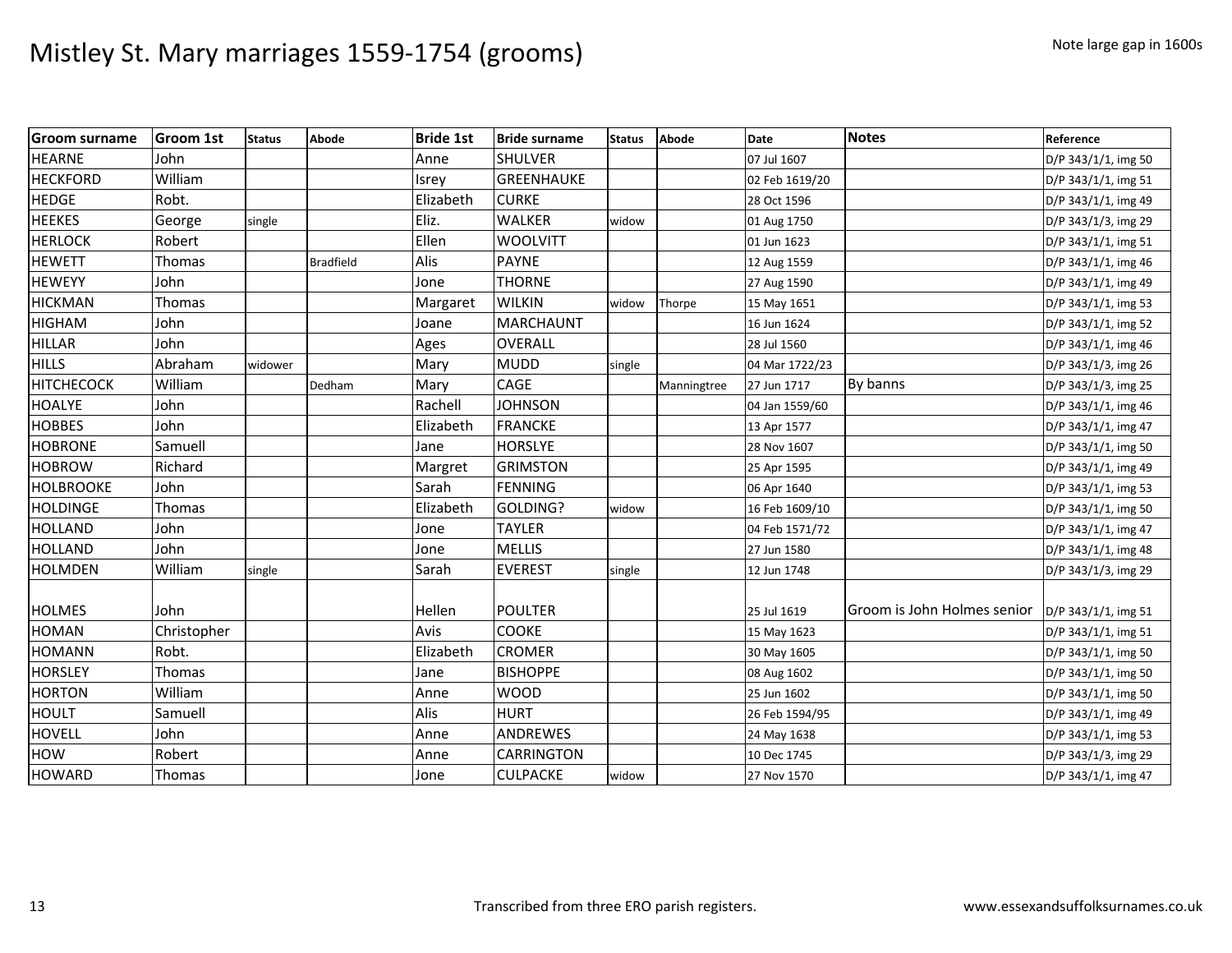| <b>Groom surname</b> | <b>Groom 1st</b> | <b>Status</b> | Abode            | <b>Bride 1st</b> | <b>Bride surname</b> | <b>Status</b> | <b>Abode</b> | <b>Date</b>    | <b>Notes</b>                 | Reference           |
|----------------------|------------------|---------------|------------------|------------------|----------------------|---------------|--------------|----------------|------------------------------|---------------------|
|                      |                  |               |                  |                  |                      |               |              |                | Bride's surname unclear -    |                     |
| <b>HOWARD</b>        | John             |               |                  | Mary             | <b>EDWARDS</b>       |               |              | 11 Jun 1689    | <b>Edwards or Edmunds?</b>   | D/P 343/1/1, img 54 |
|                      |                  |               |                  |                  |                      |               |              |                | Bride's surname unclear -    |                     |
| <b>HOWARD</b>        | John             |               |                  | Mary             | <b>EDMUNDS</b>       |               |              | 11 Jun 1689    | <b>Edwards or Edmunds?</b>   | D/P 343/1/1, img 54 |
| <b>HOWLET</b>        | Samuel           | single        | <b>Bradfield</b> | Elizabeth        | <b>HARRIS</b>        | single        | Manningtree  | 14 Jul 1713    | By banns                     | D/P 343/1/3, img 23 |
| <b>HOY</b>           | Thomas           |               |                  | Agnes            | <b>BOULE</b>         |               |              | 26 Mar 1611    |                              | D/P 343/1/1, img 51 |
| <b>HUET</b>          | <b>Nycholas</b>  |               | <b>Bradfield</b> | Katheryn         | <b>BAALL</b>         |               |              | 21 Apr 1560    |                              | D/P 343/1/1, img 46 |
| <b>HUGHER</b>        | George           |               |                  | Ruth             | <b>FOSDIKE</b>       |               |              | 11 Feb 1640/41 |                              | D/P 343/1/1, img 53 |
|                      |                  |               |                  |                  |                      |               |              |                | The groom is Thomas          |                     |
| <b>HULL</b>          | <b>Thomas</b>    |               | <b>Bradfield</b> | Jone             | <b>ANGER</b>         |               |              | 05 Nov 1559    | <b>Ammond alias Hull</b>     | D/P 343/1/1, img 46 |
|                      |                  |               |                  |                  |                      |               |              |                | The groom is Hennery Hull    |                     |
| <b>HULL</b>          | Hennery          |               | <b>Bradfield</b> | Jone             | <b>MARTYN</b>        |               |              | 11 Feb 1559/60 | alias Ammon                  | D/P 343/1/1, img 46 |
|                      |                  |               |                  |                  |                      |               |              |                | Groom's surname is Ammon     |                     |
| <b>HULL</b>          | Paul             |               |                  | Fayth            | <b>HAVERINGE</b>     |               |              | 01 Jun 1579    | alias Hull                   | D/P 343/1/1, img 48 |
|                      |                  |               |                  |                  |                      |               |              |                | The groom is Thomas          |                     |
| <b>HULLE</b>         | Thomas           |               |                  | Grace            | <b>BRICKELBANCKE</b> |               |              | 28 Oct 1561    | Ammond alias Hulle.          | D/P 343/1/1, img 46 |
| <b>HUMFERIE</b>      | John             |               |                  | Joan             | <b>SMYTH</b>         |               |              | 18 Aug 1583    |                              | D/P 343/1/1, img 48 |
|                      |                  |               |                  |                  |                      |               |              |                | Were married at the Chappell |                     |
| <b>HUNTER</b>        | Robert           |               |                  | Sara             | <b>DEDNAM</b>        |               |              | 09 Dec 1624    | [in Manningtree]             | D/P 343/1/1, img 52 |
| <b>HUNTT</b>         | Robert           |               |                  | Suzan            | ROTH                 |               |              | 02 Mar 1589/90 |                              | D/P 343/1/1, img 49 |
| <b>HURT</b>          | William          |               |                  | Ollye            | <b>STEBBING</b>      |               |              | 24 Nov 1578    |                              | D/P 343/1/1, img 48 |
| <b>HURTE</b>         | Robert           |               |                  | Anne             | <b>MELLIS</b>        |               |              | 07 Jan 1570/71 |                              | D/P 343/1/1, img 47 |
| HUST[CR]OS[HT]E      | Richard          |               |                  | Jone             | <b>SCOTT</b>         |               |              | 11 Jan 1563/64 |                              | D/P 343/1/1, img 46 |
| <b>HUTCHINSON</b>    | Simon            |               |                  | Elizabeth        | <b>SPRENGER</b>      |               |              | 03 Nov 1631    |                              | D/P 343/1/1, img 52 |
| <b>IDE</b>           | Anthonie         |               |                  | Anne             | <b>KINGE</b>         |               |              | 03 Jul 1636    |                              | D/P 343/1/1, img 53 |
| <b>INMAN</b>         | Thomas           | widower       |                  | Rebecca          | <b>MOSS</b>          |               |              | 11 Jun 1744    |                              | D/P 343/1/3, img 28 |
| <b>JACOBS</b>        | Philip           | single        | Manningtree      | Anna             | LEWS                 | single        | Manningtree  | 07 Jul 1713    | By banns                     | D/P 343/1/3, img 23 |
|                      |                  |               |                  |                  |                      |               |              |                | By banns. No date except     |                     |
| <b>JACOBS</b>        | John             | single        | Harwich          | Hannah           | <b>EVERIT</b>        | single        | Manningtree  | * * 1718       | year.                        | D/P 343/1/3, img 25 |
| <b>JEFFREYS</b>      | Edward           |               |                  | Esther           | TO [L ]EY            |               |              | 06 Oct 1735    |                              | D/P 343/1/3, img 27 |
| <b>JENNINGS</b>      | Randal           | widower       |                  | Sarah            | <b>GREEN</b>         | single        |              | 25 Feb 1754    |                              | D/P 343/1/3, img 31 |
| <b>JENTRYE</b>       | Thomas           |               |                  | Jone             | <b>HAYWARD</b>       |               |              | 21 Jan 1587/88 |                              | D/P 343/1/1, img 48 |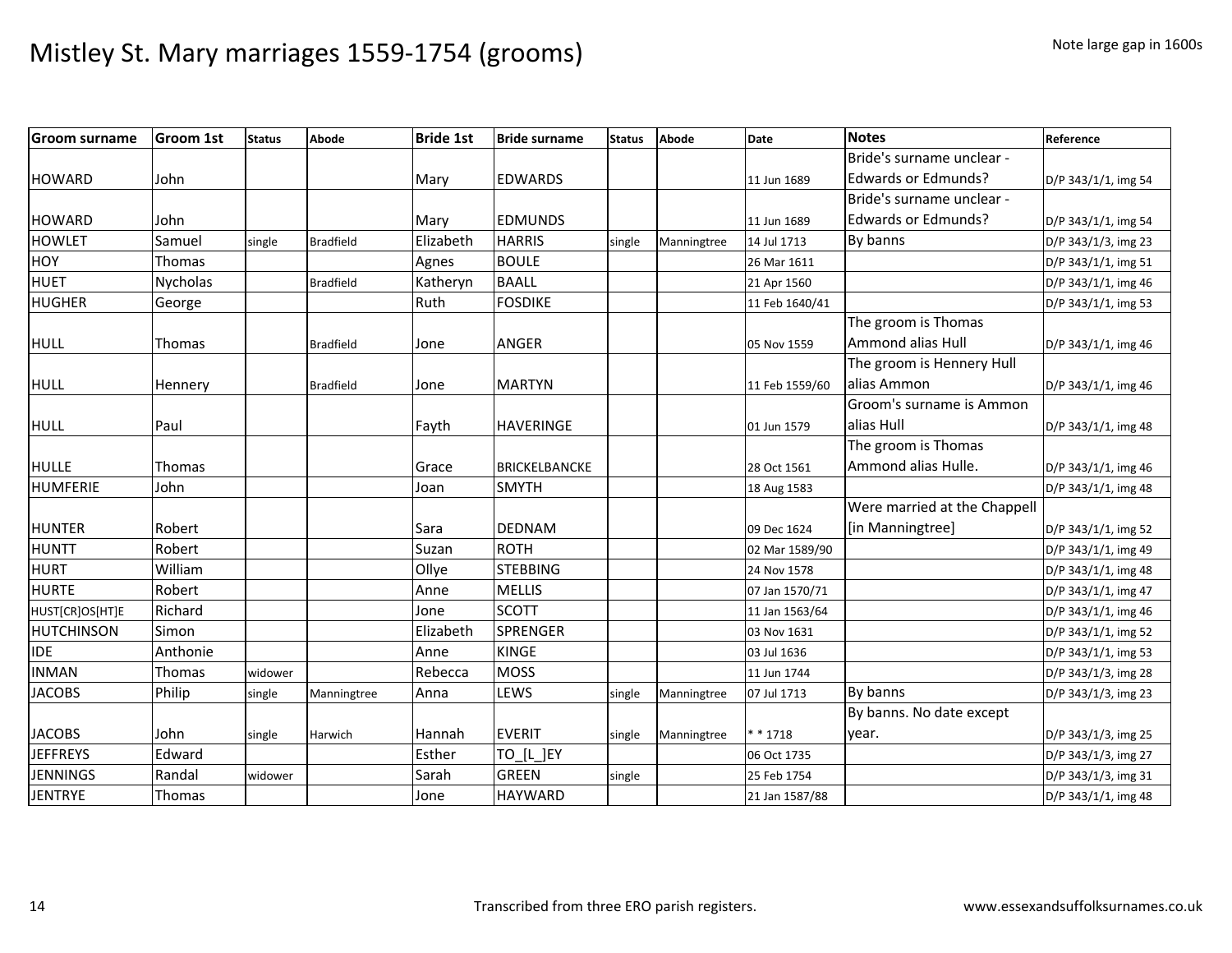| <b>Groom surname</b> | <b>Groom 1st</b> | <b>Status</b> | Abode | <b>Bride 1st</b> | <b>Bride surname</b> | <b>Status</b> | Abode | <b>Date</b>    | <b>Notes</b>                | Reference           |
|----------------------|------------------|---------------|-------|------------------|----------------------|---------------|-------|----------------|-----------------------------|---------------------|
| <b>JOHNSON</b>       | Samuell          |               |       | Parnell          | SAVAGE               |               |       | 17 Jul 1575    |                             | D/P 343/1/1, img 47 |
| <b>JOHNSON</b>       | Samuell          |               |       | Barbary          | <b>COPPING</b>       |               |       | 04 Nov 1588    |                             | D/P 343/1/1, img 48 |
| <b>JOHNSON</b>       | Cristofer        |               |       | Grace            | <b>BROWNE</b>        |               |       | 20 Aug 1590    |                             | D/P 343/1/1, img 49 |
| <b>JOHNSTON</b>      | Wm.              | single        |       | Eliz.            | <b>PHILIPS</b>       |               |       | 21 Jul 1741    |                             | D/P 343/1/3, img 28 |
|                      |                  |               |       |                  |                      |               |       |                | Mr. Richard Jones, parsonof |                     |
|                      |                  |               |       |                  |                      |               |       |                | Mystley, & Mrs. Elizabeth   |                     |
| <b>JONES</b>         | Richard          |               |       | Elizabeth        | <b>BROKE</b>         |               |       | 20 Jan 1581/82 | Broke.                      | D/P 343/1/1, img 48 |
|                      |                  |               |       |                  |                      |               |       |                | Bride's surname on page     |                     |
| <b>JONSON</b>        | Cambell          |               |       | Agnes            | D?                   |               |       | 22 Jul 1593    | edge.                       | D/P 343/1/1, img 49 |
| <b>JURDEN</b>        | William          |               |       | Anne             | <b>LINTON</b>        |               |       | 27 Dec 1605    |                             | D/P 343/1/1, img 50 |
| <b>KEIE</b>          | John             |               |       | Rachell          | <b>KILLETT</b>       |               |       | 23 Oct 1627    |                             | D/P 343/1/1, img 52 |
| <b>KELER</b>         | Edward           |               |       | Judith           | <b>CROSSE</b>        |               |       | 01 Nov 1607    |                             | D/P 343/1/1, img 50 |
| <b>KELLOCKE</b>      | Robert           |               |       | Elizabeth        | <b>MANNING</b>       |               |       | 19 Jan 1625/26 |                             | D/P 343/1/1, img 52 |
| <b>KELLOGE</b>       | Robert           |               |       | Elizabeth        | <b>AMYS</b>          |               |       | 30 May 1590    |                             | D/P 343/1/1, img 49 |
| <b>KEMBELL</b>       | Stephen          | single        |       | Eliz.            | <b>HOW</b>           | single        |       | 07 Nov 1723    |                             | D/P 343/1/3, img 26 |
| <b>KEMPSTER</b>      | Tho.             |               |       | Letitia          | <b>CURTIS</b>        |               |       | 09 Jun 1720    |                             | D/P 343/1/3, img 26 |
| <b>KETTYELL</b>      | Erion            |               |       | Rachell          | <b>HOALEY</b>        |               |       | 26 Sep 1580    |                             | D/P 343/1/1, img 48 |
| <b>KIES</b>          | John             |               |       | Susan            | <b>HILLS</b>         |               |       | 17 Jul 1639    |                             | D/P 343/1/1, img 53 |
| <b>KIES</b>          | John             |               |       | Marie            | <b>GOSSLIN</b>       |               |       | 27 Apr 1640    |                             | D/P 343/1/1, img 53 |
| <b>KING</b>          | Richard          |               |       | Margerye         | <b>PECKSALE</b>      |               |       | 25 Aug 1575    |                             | D/P 343/1/1, img 47 |
| <b>KING</b>          | Henry            |               |       | Annis            | <b>RUGGLES</b>       |               |       | 17 Jan 1599/00 |                             | D/P 343/1/1, img 50 |
| <b>KING</b>          | Henry            |               |       | Annis            | <b>HUSBAND</b>       |               |       | 24 Jun 1605    |                             | D/P 343/1/1, img 50 |
| <b>KING</b>          | Edmund           |               |       | Marie            | <b>BALDERO</b>       |               |       | 02 Nov 1641    |                             | D/P 343/1/1, img 53 |
| <b>KING</b>          | James            | widower       |       | Mary             | <b>BRIGHT</b>        | widow         |       | 20 Jan 1747/48 |                             | D/P 343/1/3, img 29 |
|                      |                  |               |       |                  |                      |               |       |                | The groom is Woodhouse      |                     |
| KINGE                | Thomas           |               |       | Margarett        | <b>COKE</b>          |               |       | 28 Sep 1572    | alias Kinge                 | D/P 343/1/1, img 47 |
| KINNEGIL             | Isaac            |               |       | Abigail          | <b>THORNTON</b>      |               |       | 05 Oct 1742    |                             | D/P 343/1/3, img 28 |
| <b>KINNIGIL</b>      | William          | single        |       | Eliz.            | KINIGIL              | single        |       | 20 Mar 1753    |                             | D/P 343/1/3, img 30 |
| <b>KNIGHTES</b>      | John             |               |       | Susan            | <b>PEARTREE</b>      |               |       | 12 Dec 1636    |                             | D/P 343/1/1, img 53 |
| <b>KNOWLING</b>      | Joseph           |               |       | Eliz.            | <b>NORMAN</b>        |               |       | 13 Apr 1746    |                             | D/P 343/1/3, img 29 |
| LAMBE                | John             |               |       | <b>Bridgett</b>  | <b>POLEING</b>       |               |       | 28 Aug 1632    |                             | D/P 343/1/1, img 52 |
| LANDALL              | Cornelius        |               |       | Juliane          | <b>BACULAR</b>       |               |       | 16 Apr 1564    |                             | D/P 343/1/1, img 46 |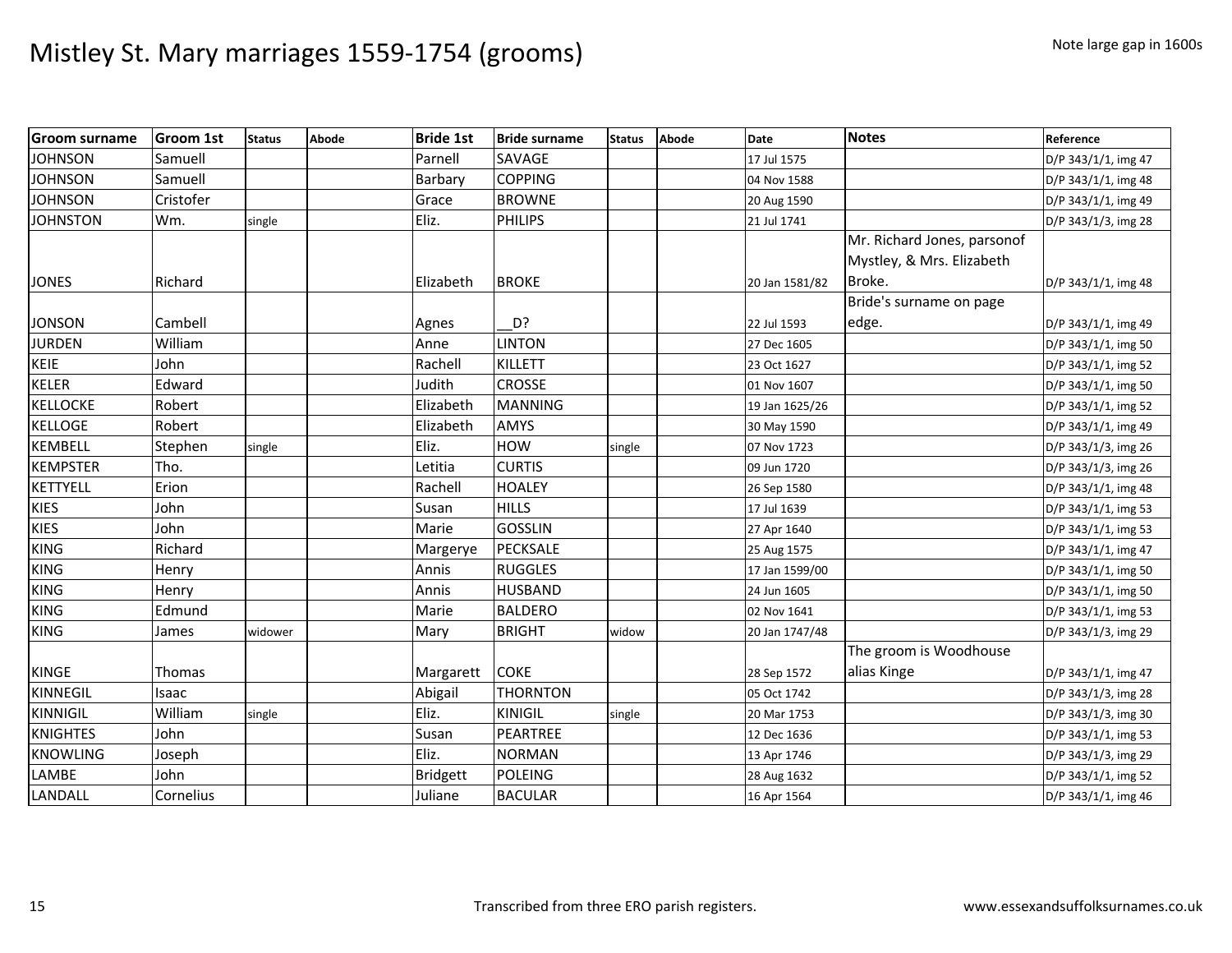| <b>Groom surname</b> | <b>Groom 1st</b> | <b>Status</b> | Abode                  | <b>Bride 1st</b> | <b>Bride surname</b> | <b>Status</b> | Abode       | <b>Date</b>    | <b>Notes</b>                     | Reference           |
|----------------------|------------------|---------------|------------------------|------------------|----------------------|---------------|-------------|----------------|----------------------------------|---------------------|
| <b>LANDALL</b>       | James            |               |                        | Agnes            | <b>PALMAR</b>        |               |             | 17 Sep 1564    |                                  | D/P 343/1/1, img 47 |
| LANDALL              | Adrian           |               |                        | Collett          | <b>FOREST</b>        |               |             | 22 Oct 1570    |                                  | D/P 343/1/1, img 47 |
|                      |                  |               | <b>Great Bealings,</b> |                  |                      |               |             |                | The groom is the parso of        |                     |
| <b>LARWOOD</b>       | Richard          |               | Suffolk                | Katherin         | <b>JOHNSON</b>       | widow         | Mistley     | 19 Sep 1581    | <b>Great Bealings, Suffolk</b>   | D/P 343/1/1, img 48 |
| <b>LASON</b>         | Robert           |               |                        | Ann              | <b>WOLVITT</b>       |               |             | 02 Feb 1614/15 |                                  | D/P 343/1/1, img 51 |
| <b>LAVENDER</b>      | William          |               |                        | Alice            | <b>TOULSON</b>       |               |             | 29 May 1632    |                                  | D/P 343/1/1, img 52 |
| <b>LAVEROKE</b>      | Wm.              |               |                        | Margarett        | <b>HULL</b>          |               |             | 18 Jan 1581/82 |                                  | D/P 343/1/1, img 48 |
| <b>LAWRENCE</b>      | Peter            |               |                        | Jone             | <b>COLLY</b>         |               |             | 09 Jul 1576    |                                  | D/P 343/1/1, img 47 |
| <b>LE GANDER</b>     | Isaac            |               |                        | Sarah            | <b>BRETT</b>         |               |             | $* * 1737$     | No date apart from year.         | D/P 343/1/3, img 27 |
| <b>LEECH</b>         | Nicholas         |               |                        | Elizabeth        | <b>MASON</b>         |               |             | 20 Feb 1625/26 |                                  | D/P 343/1/1, img 52 |
| <b>LEECH</b>         | William          |               |                        | Elizabeth        | <b>BECKWITH</b>      |               |             | 09 May 1639    |                                  | D/P 343/1/1, img 53 |
| <b>LEECH</b>         | William          |               |                        | Phillip          | little               |               |             | 12 Oct 1641    | Married at Manningtree.          | D/P 343/1/1, img 53 |
| <b>LEES</b>          | Thomas           |               |                        | Cristian         | <b>CLOVER</b>        |               |             | 11 Feb 1560/61 |                                  | D/P 343/1/1, img 46 |
| <b>LEES</b>          | Jeames           |               |                        | Alis             | <b>GRIGES</b>        | widow         |             | 22 Dec 1591    |                                  | D/P 343/1/1, img 49 |
| <b>LEESE</b>         | James            |               |                        | Elizabeth        | <b>MYLLES</b>        |               |             | 30 Jan 1575/76 |                                  | D/P 343/1/1, img 47 |
| <b>LEIGHES</b>       | Thomas           |               |                        | Mary             | PEGRIM               |               |             | 26 Sep 1620    |                                  | D/P 343/1/1, img 51 |
|                      |                  |               |                        |                  |                      |               |             |                | Bride's abode: Barfold           |                     |
|                      |                  |               |                        |                  |                      |               |             |                | (Bergholt - not clear if Easr or |                     |
| <b>LEWES</b>         | John             |               |                        | Susan            | <b>DRIVER</b>        |               | Barfold     | 12 Oct 1648    | West)                            | D/P 343/1/1, img 53 |
| LEWIS                | Timothy          | single        | Wix                    | Mary             | PLUMER               | single        | Wix         | 15 Apr 1718    | By banns                         | D/P 343/1/3, img 25 |
| LILLEY               | Thomas           |               |                        | Mary             | <b>PENNICKS</b>      |               |             | 29 Sep 1635    |                                  | D/P 343/1/1, img 52 |
| <b>LIMER</b>         | Daniel           | widower       | Mistley                | Eliz.            | COE                  | widow         | Manningtree | 20 Oct 1713    | By banns                         | D/P 343/1/3, img 24 |
| <b>LIPPAN</b>        | Willm.           |               |                        | Aliz             | <b>COLLEN</b>        |               |             | 02 Feb 1607/8  |                                  | D/P 343/1/1, img 50 |
| LITTLE               | Richard          |               |                        | Marye            | <b>WEERE</b>         |               |             | 29 Nov 1626    |                                  | D/P 343/1/1, img 52 |
| LITTLE               | Peter            |               |                        | Elizabeth        | <b>WRIGHTE</b>       |               |             | 01 May 1633    |                                  | D/P 343/1/1, img 52 |
| LOE                  | John             |               |                        | Martha           | <b>SMITH</b>         |               |             | 14 Jul 1619    |                                  | D/P 343/1/1, img 51 |
| LONG                 | Edward           |               |                        | Mary             | SPARROW              | widow         |             | 11 Aug 1744    |                                  | D/P 343/1/3, img 28 |
| LONG                 | Philip           | single        |                        | Sarah            | COOK[ES]             |               |             | 11 Aug 1750    |                                  | D/P 343/1/3, img 29 |
| <b>LORRANCE</b>      | James            |               |                        | Anna             | <b>JUES</b>          |               |             | 04 Aug 1648    |                                  | D/P 343/1/1, img 53 |
| LOW                  | Mathew           |               |                        | Jone             | <b>METHAM</b>        |               |             | 12 Jul 1581    |                                  | D/P 343/1/1, img 48 |
| LULL                 | George           |               |                        | Margret          | LEWES                |               |             | 25 Feb 1594/95 |                                  | D/P 343/1/1, img 49 |
| LUSE                 | William          |               |                        | Margarett        | <b>CRISTMAS</b>      |               |             | 30 Nov 1576    |                                  | D/P 343/1/1, img 47 |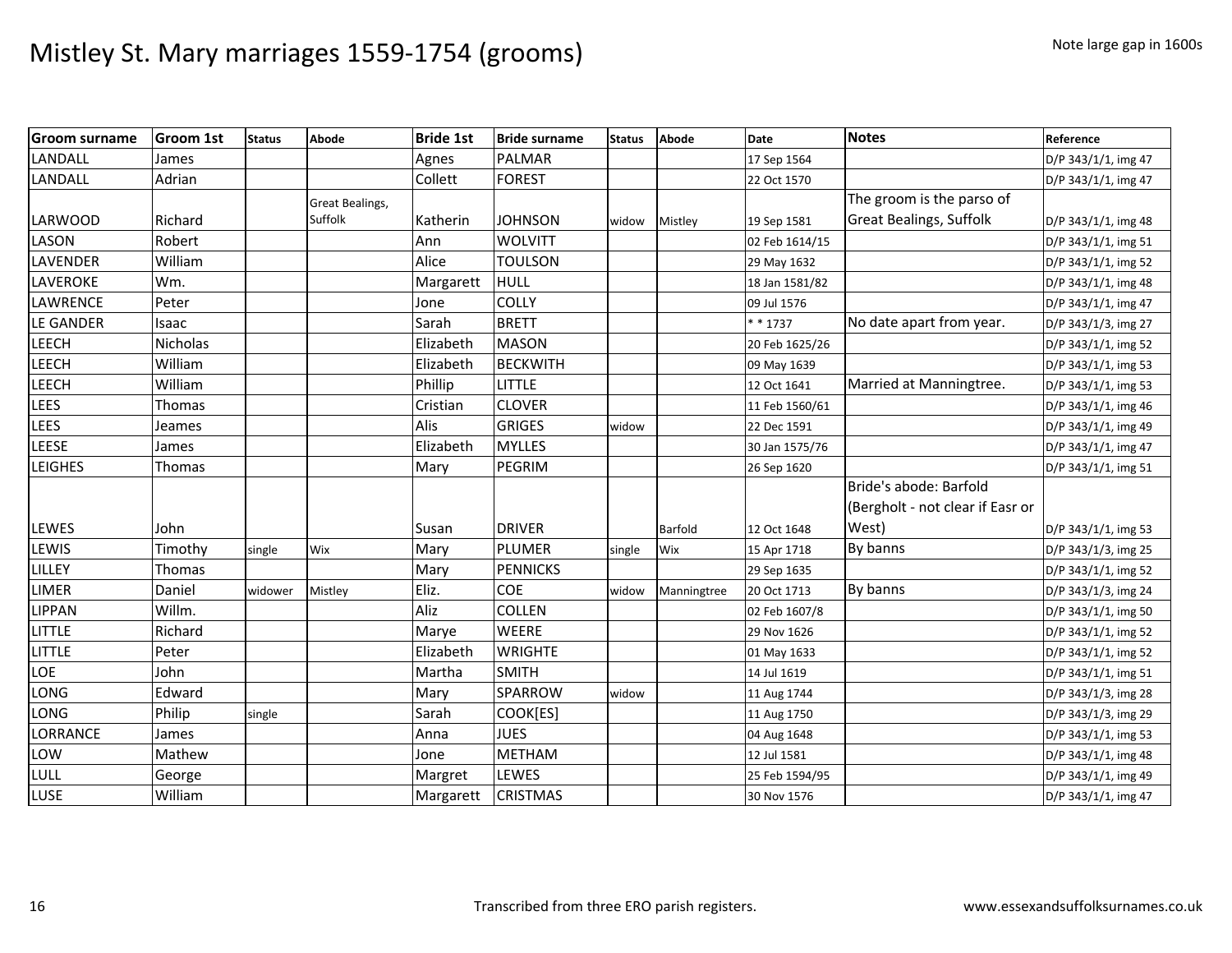| <b>Groom surname</b> | <b>Groom 1st</b> | <b>Status</b> | Abode              | <b>Bride 1st</b> | <b>Bride surname</b> | <b>Status</b> | <b>Abode</b> | <b>Date</b>    | <b>Notes</b>                                               | Reference           |
|----------------------|------------------|---------------|--------------------|------------------|----------------------|---------------|--------------|----------------|------------------------------------------------------------|---------------------|
| <b>LYMMYNGE</b>      | Edward           |               | Stoke              | Agnes            | <b>BAKER</b>         |               |              | 28 Dec 1585    |                                                            | D/P 343/1/1, img 48 |
| <b>LYNG</b>          | Wm.              |               | Lynsye,<br>Suffolk | Anne             | <b>THIMBLETHORP</b>  |               | Mistley      | 25 Apr 1593    |                                                            | D/P 343/1/1, img 49 |
| <b>LYNN</b>          | Mathewe          |               |                    | Suzan            | <b>NOTT</b>          |               |              | 10 Jan 1584/85 |                                                            | D/P 343/1/1, img 48 |
| <b>LYTLE</b>         | Japhery          |               |                    | Elizabeth        | <b>PICKERING</b>     |               |              | 13 Jun 1563    |                                                            | D/P 343/1/1, img 46 |
| <b>LYTLE</b>         | Richard          |               |                    | Agnes            | <b>SMYTH</b>         |               |              | 09 Jul 1564    |                                                            | D/P 343/1/1, img 47 |
| <b>MACHINE</b>       | Hennerye         |               |                    | Margerye         | <b>COBBALL</b>       |               |              | 30 Dec 1585    |                                                            | D/P 343/1/1, img 48 |
| <b>MACKROW</b>       | Willm.           |               |                    | Anne             | <b>RAPHES</b>        |               |              | 28 Oct 1611    |                                                            | D/P 343/1/1, img 51 |
|                      |                  |               |                    |                  |                      |               |              |                | This entry has been crossed                                |                     |
| <b>MACKROW</b>       | William          |               |                    | Marie            | <b>HOWETT</b>        |               |              | 07 Oct 1639    | out.                                                       | D/P 343/1/1, img 53 |
| <b>MACKROWE</b>      | William          |               |                    | Marie            | <b>TOOES</b>         |               |              | 27 Jul 1637    |                                                            | D/P 343/1/1, img 53 |
| <b>MAFFRES</b>       | John             |               |                    | Marian           | SNELLINGE            |               |              | 01 May 1603    |                                                            | D/P 343/1/1, img 50 |
| <b>MAISTONE</b>      | John             |               |                    | Joane            | <b>BEALE</b>         |               |              | 10 Jun 1639    |                                                            | D/P 343/1/1, img 53 |
| <b>MAJOR</b>         | Stephen          |               |                    | Eliz.            | <b>MAYORS</b>        |               |              | 25 Jun 1720    |                                                            | D/P 343/1/3, img 26 |
| <b>MALTWELL</b>      | John             |               |                    | Rachel           | <b>RAWLING</b>       |               |              | 30 Jan 1647/48 |                                                            | D/P 343/1/1, img 53 |
| <b>MAN</b>           | John             |               |                    | Francis          | <b>LUCAS</b>         |               |              | 21 Jun 1605    |                                                            | D/P 343/1/1, img 50 |
| <b>MANDE</b>         | Austen           |               |                    | Beatrice         | <b>FRANCKLYN</b>     |               |              | 03 Aug 1587    |                                                            | D/P 343/1/1, img 48 |
| <b>MANHOOD</b>       | Joseph           | single        | Manningtree        | Amessia          | <b>PERKINS</b>       | single        |              | 01 Jan 1715/16 |                                                            | D/P 343/1/3, img 24 |
| <b>MANN</b>          | Steven           |               |                    | Dorethe          | <b>REVELL</b>        | widow         |              | 23 Jun 1577    |                                                            | D/P 343/1/1, img 47 |
| <b>MANN</b>          | Nathnaiell       |               |                    | Anne             | <b>COWARD</b>        |               |              | 24 Aug 1624    | Were married at the Chappell<br>[in Manningtree]           | D/P 343/1/1, img 52 |
| <b>MANNYNGE</b>      | Adam             |               |                    | Edee             | <b>SARGEANT</b>      |               |              | 02 Aug 1593    |                                                            | D/P 343/1/1, img 49 |
| <b>MAPRICE</b>       | John             | single        |                    | Cathrin          | LARGE                | single        | Manningtree  | 26 Sep 1591    |                                                            | D/P 343/1/1, img 49 |
| <b>MARBIE</b>        | Joseph           |               |                    | Anne             | <b>PUDNEY</b>        |               |              | 04 Mar 1621/22 |                                                            | D/P 343/1/1, img 51 |
| MARCHAUNT            | George           |               |                    | Sara             | CORNEWALL            |               |              | 27 Jun 1625    |                                                            | D/P 343/1/1, img 52 |
| <b>MARKALL</b>       | John             |               |                    | Grissell         | <b>MARKALL</b>       |               |              | 30 Jan 1615/16 |                                                            | D/P 343/1/1, img 51 |
|                      |                  |               |                    |                  |                      |               |              |                | Bride's abode: Barfold<br>(Bergholt - not clear if Easr or |                     |
| <b>MARLER</b>        | Benjamin         |               |                    | An               | <b>FORD</b>          |               |              | 09 Mar 1647/48 | West)                                                      | D/P 343/1/1, img 53 |
| <b>MARTEN</b>        | William          |               |                    | <b>Brigett</b>   | <b>MOORE</b>         |               |              | 31 Oct 1621    |                                                            | D/P 343/1/1, img 51 |
| <b>MARTEN</b>        | William          |               |                    | Rachell          | NICHOLSON            |               |              | 21 Jun 1636    |                                                            | D/P 343/1/1, img 53 |
| <b>MARTIN</b>        | Robert           |               |                    | Eliz.            | <b>BALLS</b>         |               |              | 02 Oct 1723    |                                                            | D/P 343/1/3, img 26 |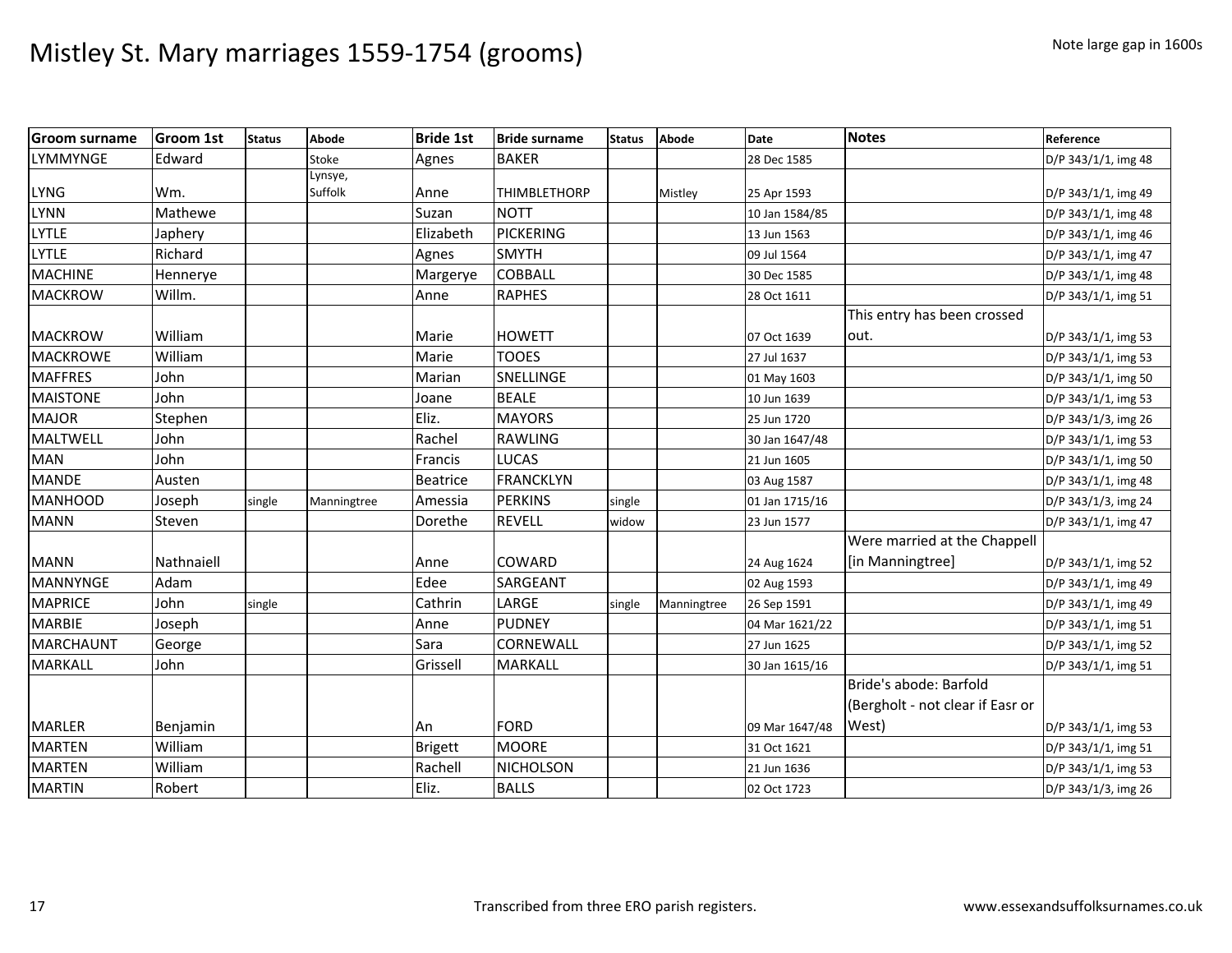| <b>Groom surname</b> | <b>Groom 1st</b> | <b>Status</b> | Abode       | <b>Bride 1st</b> | <b>Bride surname</b> | <b>Status</b> | <b>Abode</b> | <b>Date</b>    | <b>Notes</b>                   | Reference           |
|----------------------|------------------|---------------|-------------|------------------|----------------------|---------------|--------------|----------------|--------------------------------|---------------------|
| <b>MARTIN</b>        | Robert           |               |             | Anne             | LOW                  |               |              | 23 Dec 1745    |                                | D/P 343/1/3, img 29 |
| <b>MARTIN</b>        | Wm.              | single        |             | Sarah            | <b>HAWARD</b>        | single        |              | 26 Dec 1750    |                                | D/P 343/1/3, img 29 |
| <b>MARTYN</b>        | John             |               |             | Alis             | <b>CHURCH</b>        |               |              | 06 Oct 1563    |                                | D/P 343/1/1, img 46 |
| <b>MARTYN</b>        | William          |               |             | Jone             | CARRE                |               |              | 07 May 1583    |                                | D/P 343/1/1, img 48 |
| <b>MARTYN</b>        | William          | single        | Mistley     | Anne             | <b>WADE</b>          | single        | Stonnam      | 02 Jun 1729    |                                | D/P 343/1/3, img 27 |
| <b>MARTYN</b>        | Wm.              | widower       |             | Mary             | <b>WEBB</b>          |               |              | 25 Apr 1731    |                                | D/P 343/1/3, img 27 |
| <b>MARTYN</b>        | Thos.            |               | Wix         | Eliz.            | SPRINGET             |               | Mistley      | 05 Aug 1742    |                                | D/P 343/1/3, img 28 |
| <b>MARVYN</b>        | Thomas           |               |             | Marrion          | <b>ROYSE</b>         |               |              | 27 Sep 1580    |                                | D/P 343/1/1, img 48 |
| <b>MATHEWS</b>       | John             |               |             | Mary             | <b>DEAKS</b>         |               |              | 05 Mar 1700/1  | By banns                       | D/P 343/1/2, img 10 |
| <b>MATHIES</b>       | John             | single        | Manningtree | Mary             | <b>TAIT</b>          | single        | Manningtree  | 09 Feb 1713/14 | By banns.                      | D/P 343/1/3, img 24 |
| <b>MELL</b>          | Edward           |               |             | Marion           | <b>SMYTH</b>         |               |              | 28 Jun 1590    |                                | D/P 343/1/1, img 49 |
| <b>MELLEBYE</b>      | John             |               |             | Elizabeth        | <b>ROTHE</b>         |               |              | 09 Oct 1568    |                                | D/P 343/1/1, img 47 |
|                      |                  |               |             |                  |                      |               |              |                | End of bride surname's lost on |                     |
| <b>MELLIS</b>        | <b>Thomas</b>    |               |             | Jone             | BU <sup>*</sup>      |               |              | 24 Sep 1570    | page edge.                     | D/P 343/1/1, img 47 |
| <b>MELLIS</b>        | John             |               |             | Martha           | COOKE                |               |              | 23 Jul 1580    |                                | D/P 343/1/1, img 48 |
| <b>MERCHANT</b>      | William          | widower       | Ardleigh    | Anne             | <b>ANGIER</b>        | single        | Ardleigh     | 07 Dec 1722    |                                | D/P 343/1/3, img 26 |
| <b>METCALF</b>       | Anthony          |               |             | Elizabeth        | <b>THIMMETHORP</b>   |               |              | 02 Oct 1600    |                                | D/P 343/1/1, img 50 |
| <b>MILLER</b>        | George           |               |             | Anne             | <b>STUDLEY</b>       |               |              | 08 Sep 1630    |                                | D/P 343/1/1, img 52 |
| <b>MILLER</b>        | Joseph           |               | Stoke       | Mary             | <b>WAYNMAN</b>       |               |              | 25 Oct 1753    |                                | D/P 343/1/3, img 30 |
| <b>MILLES</b>        | John             |               |             | Francis          | <b>MUNT</b>          |               |              | 15 Feb 1640/41 |                                | D/P 343/1/1, img 53 |
| <b>MILLES</b>        | John             |               |             | Susan            | <b>NORMAN</b>        |               |              | 02 Apr 1648    |                                | D/P 343/1/1, img 53 |
| <b>MORE</b>          | Robt.            |               |             | Joane            | <b>HAZELL</b>        |               |              | 19 Nov 1586    |                                | D/P 343/1/1, img 48 |
| <b>MORE</b>          | Robert           |               |             | Ellyn            | <b>NITALL</b>        |               |              | 06 Jan 1588/89 |                                | D/P 343/1/1, img 49 |
| <b>MORE</b>          | Robert           |               |             | Jane             | <b>MORSE</b>         |               |              | 14 Sep 1593    |                                | D/P 343/1/1, img 49 |
| <b>MORSE</b>         | John             |               |             | Alice            | <b>CLAYDON</b>       |               |              | 11 Jul 1585    |                                | D/P 343/1/1, img 48 |
| <b>MORTIMER</b>      | Robert           |               |             | Rachell          | <b>DAMSELL</b>       |               |              | 21 Jul 1640    |                                | D/P 343/1/1, img 53 |
| <b>MUNT</b>          | Richard          |               |             | Frances          | <b>RICE</b>          |               |              | 30 Nov 1631    |                                | D/P 343/1/1, img 52 |
|                      |                  |               |             |                  |                      |               |              |                | Bride's surname unclear -      |                     |
| <b>MURTON</b>        | <b>Henrie</b>    |               |             | Tabitha          | <b>WOODE</b>         |               |              | 13 Oct 1606    | Woode? Meede?                  | D/P 343/1/1, img 50 |
|                      |                  |               |             |                  |                      |               |              |                | Bride's surname unclear -      |                     |
| <b>MURTON</b>        | Henrie           |               |             | Tabitha          | <b>MEEDE</b>         |               |              | 13 Oct 1606    | Woode? Meede?                  | D/P 343/1/1, img 50 |
| <b>MUTTON</b>        | Edward           |               |             | Prudens          | SPOONER              | widow         |              | 28 May 1618    |                                | D/P 343/1/1, img 51 |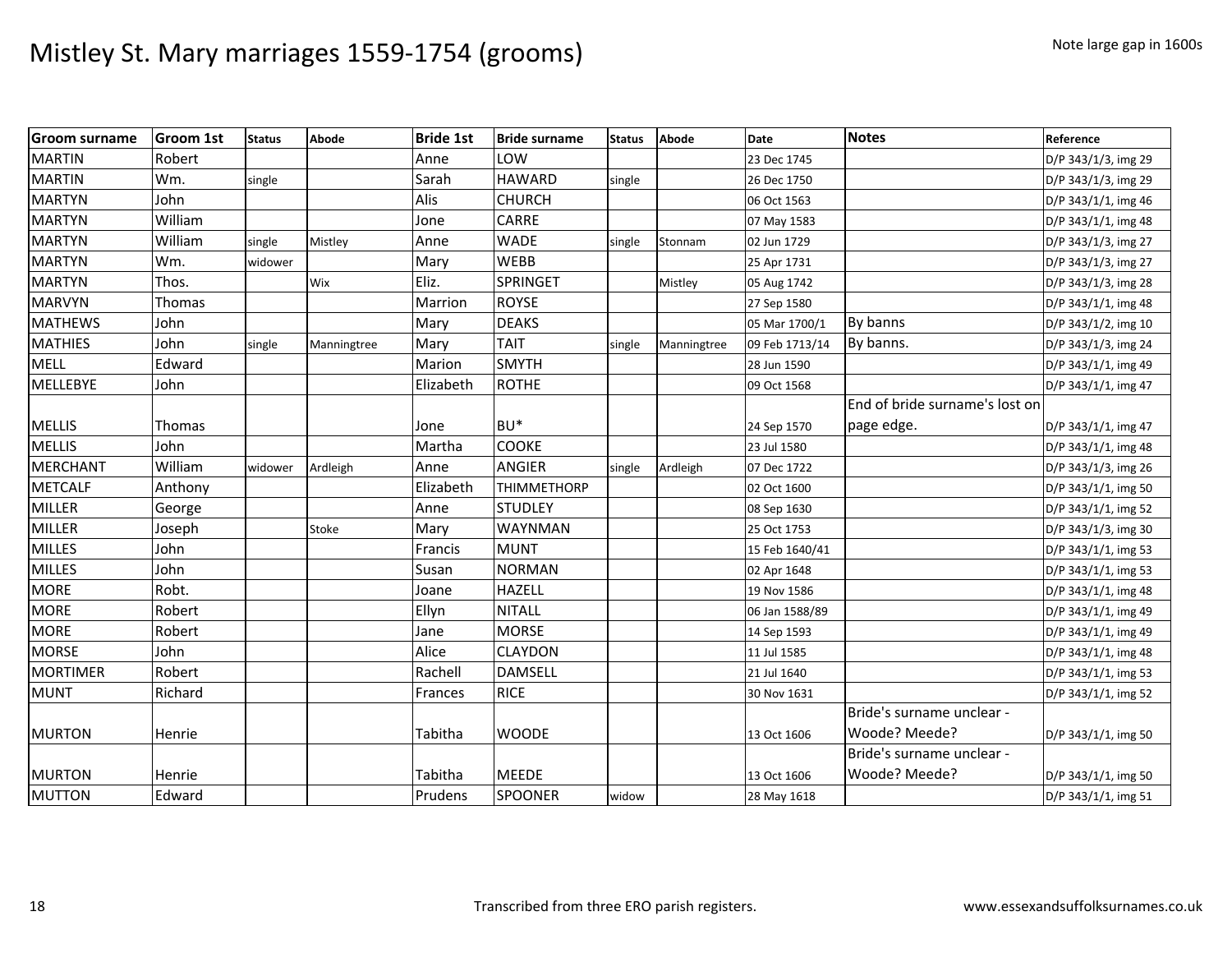| <b>Groom surname</b> | <b>Groom 1st</b> | <b>Status</b> | <b>Abode</b> | <b>Bride 1st</b> | <b>Bride surname</b> | <b>Status</b> | <b>Abode</b> | <b>Date</b>    | <b>Notes</b>                 | Reference           |
|----------------------|------------------|---------------|--------------|------------------|----------------------|---------------|--------------|----------------|------------------------------|---------------------|
| <b>MYCHELL</b>       | Robart           |               |              | Roose            | <b>LAWRANC</b>       |               |              | 23 Jun 1599    |                              | D/P 343/1/1, img 49 |
| <b>MYLES</b>         | Robt.            |               |              | Grace            | <b>CROMER</b>        |               |              | 12 Nov 1607    |                              | D/P 343/1/1, img 50 |
| <b>NEAVE</b>         | Richard          |               |              | Jone             | <b>HAZELL</b>        |               |              | 19 Jan 1587/88 |                              | D/P 343/1/1, img 48 |
| <b>NEELE</b>         | John             |               |              | Ann              | PEGRIM               |               |              | 05 Nov 1612    |                              | D/P 343/1/1, img 51 |
| <b>NEEVE</b>         | George           |               |              | Joane            | <b>HADLOCKE</b>      |               |              | 18 Jun 1637    |                              | D/P 343/1/1, img 53 |
| <b>NEEVE</b>         | George           |               |              | Martha           | <b>EASTOWE</b>       |               |              | 20 Jul 1641    |                              | D/P 343/1/1, img 53 |
| <b>NOOXE</b>         | Thomas           |               |              | Margarett        | <b>MANSER</b>        |               |              | 02 Dec 1585    |                              | D/P 343/1/1, img 48 |
| <b>NORMAN</b>        | Robt.            |               |              | Ellen            | <b>RASER</b>         |               |              | 14 Nov 1605    |                              | D/P 343/1/1, img 50 |
|                      |                  |               |              |                  |                      |               |              |                | Groom surname is Norman      |                     |
| <b>NORMAN</b>        | John             |               |              | Joane            | <b>EGLE</b>          |               |              | 13 Nov 1615    | alias Turner                 | D/P 343/1/1, img 51 |
|                      |                  |               |              |                  |                      |               |              |                | Groom surname is Norman      |                     |
| <b>NORMAN</b>        | John             |               |              | Grace            | <b>GODFREY</b>       |               |              | 26 May 1617    | alias Turner                 | D/P 343/1/1, img 51 |
|                      |                  |               |              |                  |                      |               |              |                | Groom's surname is Turner    |                     |
| <b>NORMAN</b>        | Robert           |               |              | Sara             | <b>BROOME</b>        |               |              | 25 Apr 1622    | alias Norman                 | D/P 343/1/1, img 51 |
|                      |                  |               |              |                  |                      |               |              |                | Groom's surname is Norman    |                     |
| <b>NORMAN</b>        | Robert           |               |              | Hellen           | RIFEHAM              |               |              | 30 Oct 1626    | alias Turner                 | D/P 343/1/1, img 52 |
| <b>NORMAN</b>        | Robert           |               |              | Dorothy          | <b>SEAMANS</b>       |               |              | 27 Aug 1629    |                              | D/P 343/1/1, img 52 |
| <b>NORMAN</b>        | Robert           |               |              | Susan            | <b>MAULE</b>         |               |              | 01 Oct 1634    |                              | D/P 343/1/1, img 52 |
| <b>NORMAN</b>        | Jonathan         |               |              | Elizabeth        | $ROO[S_][T_$         |               |              | 25 Dec 1688    |                              | D/P 343/1/1, img 54 |
| <b>NORMAN</b>        | Abraham          | single        | Manningtree  | Mary             | <b>SPINKS</b>        | single        | Manningtree  | 26 May 1713    | By banns                     | D/P 343/1/3, img 23 |
| <b>NORMAN</b>        | Stephen          | single        |              | Elizth.          | <b>DEATH</b>         | single        |              | 10 Jan 1744/45 |                              | D/P 343/1/3, img 28 |
| <b>NORMAN</b>        | Alexander        |               |              | Mary             | <b>KING</b>          |               |              | 14 Feb 1750/51 |                              | D/P 343/1/3, img 29 |
| <b>NORMAND</b>       | Jonathan         |               |              | Francis          | <b>JOSSLYN</b>       |               |              | 11 Sep 1711    | By banns.                    | D/P 343/1/3, img 22 |
| <b>NORTHEN</b>       | Richard          |               |              | Helyn            | <b>SHERWYN</b>       |               |              | 18 Sep 1561    |                              | D/P 343/1/1, img 46 |
| <b>NOWELL</b>        | Richard          |               |              | Avis             | <b>ROBERTSON</b>     |               |              | 30 Sep 1573    |                              | D/P 343/1/1, img 47 |
| <b>NUBYE</b>         | Richard          |               |              | Agnes            | <b>TUNGATT</b>       |               |              | 02 Nov 1559    |                              | D/P 343/1/1, img 46 |
|                      |                  |               |              |                  |                      |               |              |                | Were married at the Chappell |                     |
| <b>NUN</b>           | John             |               |              | Francis          | <b>FISH</b>          |               |              | 15 Jul 1619    | [in Manningtree]             | D/P 343/1/1, img 51 |
| <b>NUNNE</b>         | Richard          |               |              | Marion           | <b>ROYSE</b>         |               |              | 01 Aug 1585    |                              | D/P 343/1/1, img 48 |
| <b>NURSSE</b>        | Richard          |               |              | Emme             | <b>BENGE</b>         |               |              | 02 Feb 1606/7  |                              | D/P 343/1/1, img 50 |
| <b>NYGHTALL</b>      | Thomas           |               |              | Helyne           | <b>BEALE</b>         |               |              | 26 Feb 1578/79 |                              | D/P 343/1/1, img 48 |
| <b>OSBORNE</b>       | Edward           |               |              | Ellyn            | <b>HAVERINGE</b>     |               |              | 05 Sep 1588    |                              | D/P 343/1/1, img 48 |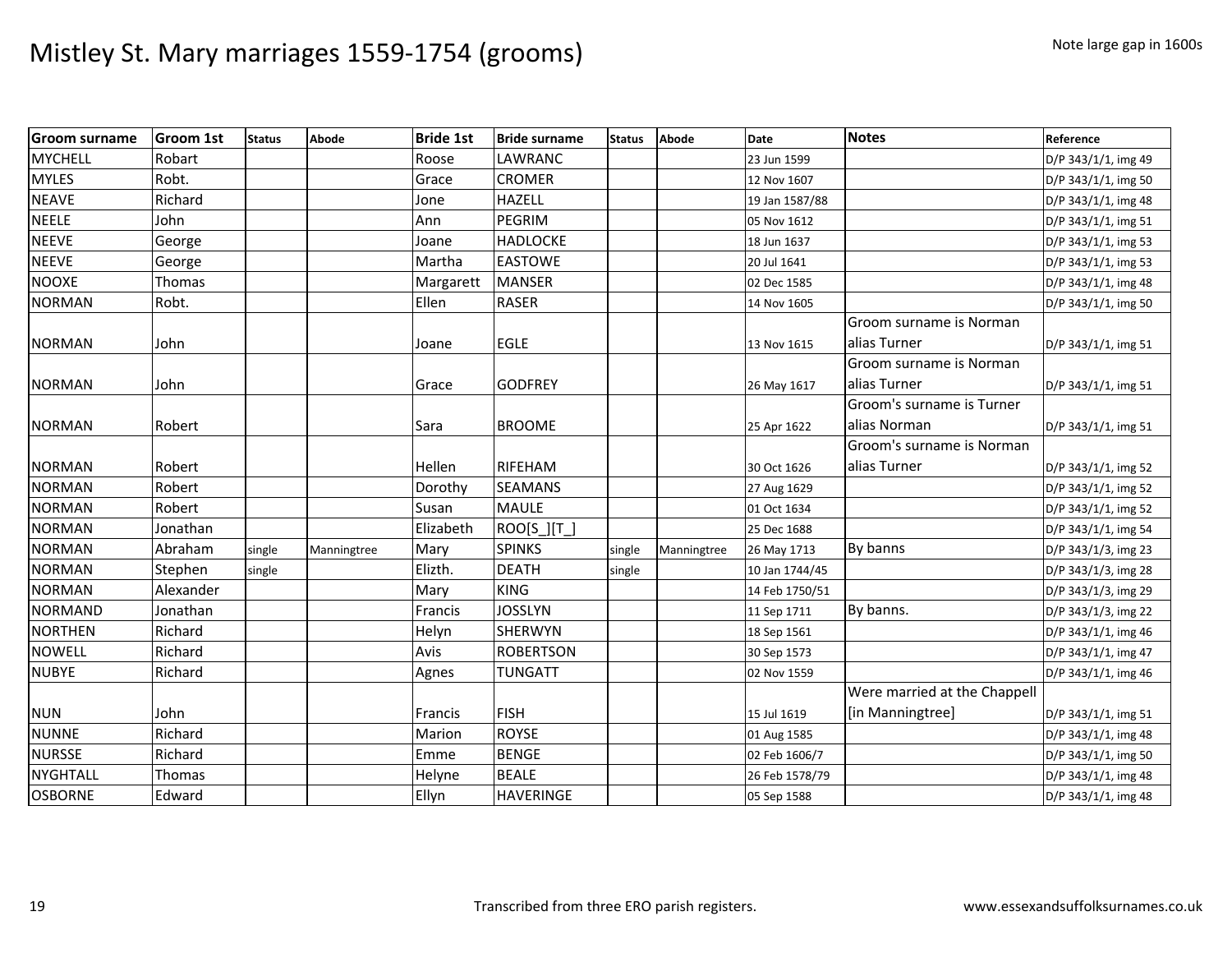| <b>Groom surname</b> | <b>Groom 1st</b> | <b>Status</b> | <b>Abode</b> | <b>Bride 1st</b> | <b>Bride surname</b> | <b>Status</b> | Abode | <b>Date</b>    | <b>Notes</b>               | Reference           |
|----------------------|------------------|---------------|--------------|------------------|----------------------|---------------|-------|----------------|----------------------------|---------------------|
|                      |                  |               |              |                  |                      |               |       |                | Groom's surname is         |                     |
| <b>OSBORNE</b>       | William          |               |              | Grace            | <b>GRYCE</b>         |               |       | 25 Nov 1612    | Osbostone alias Osborne    | D/P 343/1/1, img 51 |
|                      |                  |               |              |                  |                      |               |       |                | Groom's surname is         |                     |
| <b>OSBOSTONE</b>     | William          |               |              | Grace            | <b>GRYCE</b>         |               |       | 25 Nov 1612    | Osbostone alias Osborne    | D/P 343/1/1, img 51 |
| OSMUND               | Ruben            |               |              | Anne             | <b>EAGLE</b>         |               |       | 30 Sep 1630    |                            | D/P 343/1/1, img 52 |
| <b>PALMER</b>        | <b>Thomas</b>    |               |              | Jane             | <b>DARBIE</b>        |               |       | 12 Jan 1634/35 |                            | D/P 343/1/1, img 52 |
| PANNELL              | George           |               |              | Anne             | <b>MANBEE</b>        |               |       | 17 May 1626    |                            | D/P 343/1/1, img 52 |
| <b>PANNELL</b>       | George           |               |              | Mary             | LEECH                |               |       | 01 Apr 1627    |                            | D/P 343/1/1, img 52 |
| <b>PARKER</b>        | Thomas           |               |              | Parnell          | <b>JOHNSON</b>       |               |       | 29 Jun 1620    |                            | D/P 343/1/1, img 51 |
| PARPOYNT             | John             |               |              | Anne             | <b>WAYE</b>          |               |       | 10 Jan 1588/89 |                            | D/P 343/1/1, img 49 |
| PARRISH              | Thomas           |               |              | Anne             | <b>DILLYE</b>        |               |       | 13 Oct 1634    |                            | D/P 343/1/1, img 52 |
|                      |                  |               |              |                  |                      |               |       |                | The groom is Payne alias   |                     |
| <b>PAYNE</b>         | John             |               |              | Jone             | <b>NOTT</b>          |               |       | 01 Jun 1574    | Barker                     | D/P 343/1/1, img 47 |
| <b>PAYNE</b>         | Richard          |               |              | Grace            | <b>WILD</b>          |               |       | 28 Aug 1605    |                            | D/P 343/1/1, img 50 |
|                      |                  |               |              |                  |                      |               |       |                | Groom's surname is Paynter |                     |
| <b>PAYNTER</b>       | Robt.            |               |              | Fayth            | <b>HEDGE</b>         |               |       | 08 May 1588    | alias Andrews              | D/P 343/1/1, img 48 |
| <b>PEECK</b>         | John             | widower       |              | Anne             | <b>PANNOCK</b>       | single        |       | 02 May 1720    |                            | D/P 343/1/3, img 26 |
| PEEK                 | John             | single        |              | Mary             | <b>WILLES</b>        | single        |       | 01 Jan 1718/19 | By banns                   | D/P 343/1/3, img 25 |
| PEGRUM               | George           |               |              | Elizabeth        | LYSE                 |               |       | 01 Jul 1607    |                            | D/P 343/1/1, img 50 |
| <b>PEGRYM</b>        | John             |               |              | Sara             | <b>LEIGHES</b>       |               |       | 04 May 1615    |                            | D/P 343/1/1, img 51 |
| <b>PETT</b>          | Thomas           |               |              | Ruth             | <b>RIVERS</b>        |               |       | 26 Mar 1627    |                            | D/P 343/1/1, img 52 |
| PHILLIPE             | Peter            |               |              | Justian          | <b>GRICE</b>         |               |       | 25 Oct 1584    |                            | D/P 343/1/1, img 48 |
| PHILLIPS             | Jeremie          |               |              | Susan            | <b>BOSTOCK</b>       |               |       | 22 Jun 1630    |                            | D/P 343/1/1, img 52 |
| <b>PICKE</b>         | Richard          |               |              | Marye            | <b>RAND</b>          |               |       | 20 Mar 1588/89 |                            | D/P 343/1/1, img 49 |
| <b>PIERS</b>         | John             |               |              | Ellen            | <b>EDWARDS</b>       |               |       | 28 Jan 1608/9  |                            | D/P 343/1/1, img 50 |
| PLUM                 | Rubyn            |               |              | Jann             | LUFKYN               |               |       | 08 Nov 1594    |                            | D/P 343/1/1, img 49 |
| PLUME                | Roger            |               |              | Katheryne        | <b>DRIVER</b>        |               |       | 01 Jun 1570    |                            | D/P 343/1/1, img 47 |
| PODD                 | William          |               |              | Easter           | <b>BARRICKE</b>      |               |       | 24 Jun 1624    |                            | D/P 343/1/1, img 52 |
| <b>PONDER</b>        | John             |               |              | Anne             | <b>EDWARDS</b>       |               |       | 28 Oct 1634    |                            | D/P 343/1/1, img 52 |
| <b>PONDER</b>        | James            | single        | Grotton      | Martha           | <b>BUMSTED</b>       | single        |       | 26 Nov 1752    |                            | D/P 343/1/3, img 30 |
| <b>POPE</b>          | Christopher      |               |              | Katheren         | <b>POIKEN</b>        |               |       | 25 May 1619    |                            | D/P 343/1/1, img 51 |
| <b>PORREDGE</b>      | Henry            |               |              | Margrett         | MARKALL              |               |       | 24 Jul 1617    |                            | D/P 343/1/1, img 51 |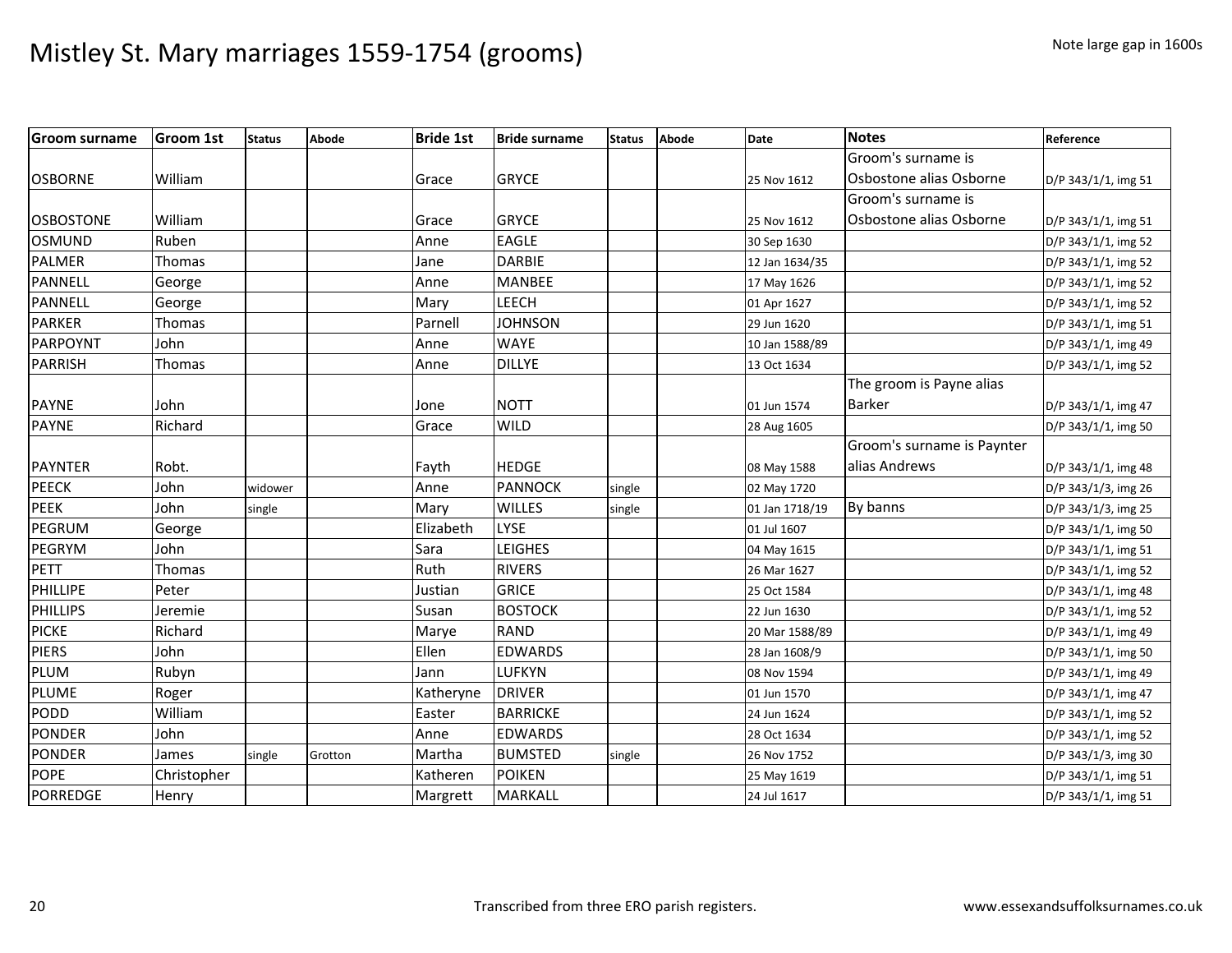| <b>Groom surname</b> | <b>Groom 1st</b> | <b>Status</b> | Abode | <b>Bride 1st</b> | <b>Bride surname</b> | <b>Status</b> | <b>Abode</b> | <b>Date</b>   | <b>Notes</b>                 | Reference           |
|----------------------|------------------|---------------|-------|------------------|----------------------|---------------|--------------|---------------|------------------------------|---------------------|
| <b>PORTER</b>        | John             |               |       | Jone             | <b>PAYNE</b>         |               |              | 31 Jul 1559   |                              | D/P 343/1/1, img 46 |
| <b>PORTER</b>        | Thomas           |               |       | Agnes            | <b>HILLES</b>        |               | Ramsey       | 30 Apr 1560   |                              | D/P 343/1/1, img 46 |
| <b>POTTER</b>        | Jeffery          |               |       | Elisabeth        | <b>FAIRESTEAD</b>    |               |              | 16 Jun 1619   |                              | D/P 343/1/1, img 51 |
| <b>POTTER</b>        | James            | widower       |       | Anna             | <b>MUNT</b>          | widow         |              | 15 Jul 1714   | By licence                   | D/P 343/1/3, img 24 |
| <b>POULING</b>       | Thomas           |               |       | Amie             | LOUTH                |               |              | 01 Nov 1628   |                              | D/P 343/1/1, img 52 |
| <b>POULTER</b>       | Hennery          |               |       | Ellen            | <b>DOWTYE</b>        |               |              | 08 Apr 1588   |                              | D/P 343/1/1, img 48 |
| <b>PRENTISE</b>      | John             |               |       | Jone             | CAVELL               |               |              | 31 Oct 1577   |                              | D/P 343/1/1, img 47 |
| <b>PUNT</b>          | Richard          |               |       | Hester           | HURRELL              |               |              | 06 Dec 1584   |                              | D/P 343/1/1, img 48 |
| PYNNELL              | Robert           |               |       | Christine        | <b>NEWMAN</b>        |               |              | 18 Jun 1602   |                              | D/P 343/1/1, img 50 |
| <b>RAINKOR</b>       | John             |               |       | Elizabeth        | <b>HART</b>          |               |              | 14 Jun 1602   |                              | D/P 343/1/1, img 50 |
| <b>RANCK</b>         | Richard          |               |       | Alice            | <b>GOSSLIN</b>       |               |              | 08 Jun 1640   |                              | D/P 343/1/1, img 53 |
| RASHBROCKE           | Robt.            |               |       | Rosse            | CRAMER               |               |              | 27 Oct 1594   |                              | D/P 343/1/1, img 49 |
|                      |                  |               |       |                  |                      |               |              |               | Bride's surname not in       |                     |
| <b>RASHBROOK</b>     | Thomas           |               |       | Annis            | ς                    |               |              | 11 May 1600   | register.                    | D/P 343/1/1, img 50 |
|                      |                  |               |       |                  |                      |               |              |               | Bride's surname not in       |                     |
|                      |                  |               |       |                  |                      |               |              |               | register. Groom's surname is |                     |
| <b>REATH</b>         | John             |               |       | Ellen            | ?                    |               |              | 16 Jun 1612   | Rye alias Reath              | D/P 343/1/1, img 51 |
| <b>RENGE</b>         | Frances          |               |       | Trephana         | GILL                 |               |              | 20 May 1624   |                              | D/P 343/1/1, img 52 |
| <b>RENGE</b>         | Frances          |               |       | Margarite        | <b>BOWLE</b>         |               |              | 29 Nov 1628   |                              | D/P 343/1/1, img 52 |
| <b>REVELL</b>        | William          |               |       | Grace            | <b>GATES</b>         |               |              | 28 Jul 1560   |                              | D/P 343/1/1, img 46 |
| <b>RICE</b>          | John             |               |       | Francys          | <b>HOLMSTED</b>      |               |              | 29 Jul 1619   |                              | D/P 343/1/1, img 51 |
| <b>RICHARDSON</b>    | John             |               |       | Tamsin           | <b>AILEWARD</b>      |               |              | 25 Nov 1613   |                              | D/P 343/1/1, img 51 |
| <b>RICHARDSON</b>    | Charles          | single        |       | Eliz.            | LEFEVER              | single        |              | 10 Oct 1735   |                              | D/P 343/1/3, img 28 |
| RIDDLESDALE          | John             |               |       | Alice            | POWLING              |               |              | 22 May 1622   |                              | D/P 343/1/1, img 51 |
| <b>RIVERS</b>        | William          |               |       | Faith            | <b>PAINTER</b>       |               |              | 26 Nov 1617   |                              | D/P 343/1/1, img 51 |
| <b>RIVETT</b>        | James            |               |       | Alise            | <b>WICKES</b>        |               |              | 30 Aug 1621   |                              | D/P 343/1/1, img 51 |
| <b>RIVETT</b>        | Edward           |               |       | Elizabeth        | <b>NEEVE</b>         |               |              | 20 Dec 1631   |                              | D/P 343/1/1, img 52 |
| <b>ROBERTSON</b>     | John             |               |       | Mawdlen          | <b>FYTTELL</b>       |               |              | 29 Jun 1559   |                              | D/P 343/1/1, img 46 |
| <b>ROBERTSON</b>     | Edward           |               |       | Susanna          | <b>FENNELL</b>       |               |              | 07 Feb 1608/9 |                              | D/P 343/1/1, img 50 |
| <b>ROBISON</b>       | John             | single        |       | Barbara          | <b>EVANS</b>         | single        |              | 29 Sep 1745   |                              | D/P 343/1/3, img 29 |
| <b>ROCHESTER</b>     | John             |               |       | Jone             | <b>BROKE</b>         |               |              | 28 Nov 1564   | The groom is a gent.         | D/P 343/1/1, img 47 |
| <b>ROFFE</b>         | John             |               |       | Margaret         | <b>RAND</b>          |               |              | 02 Oct 1570   |                              | D/P 343/1/1, img 47 |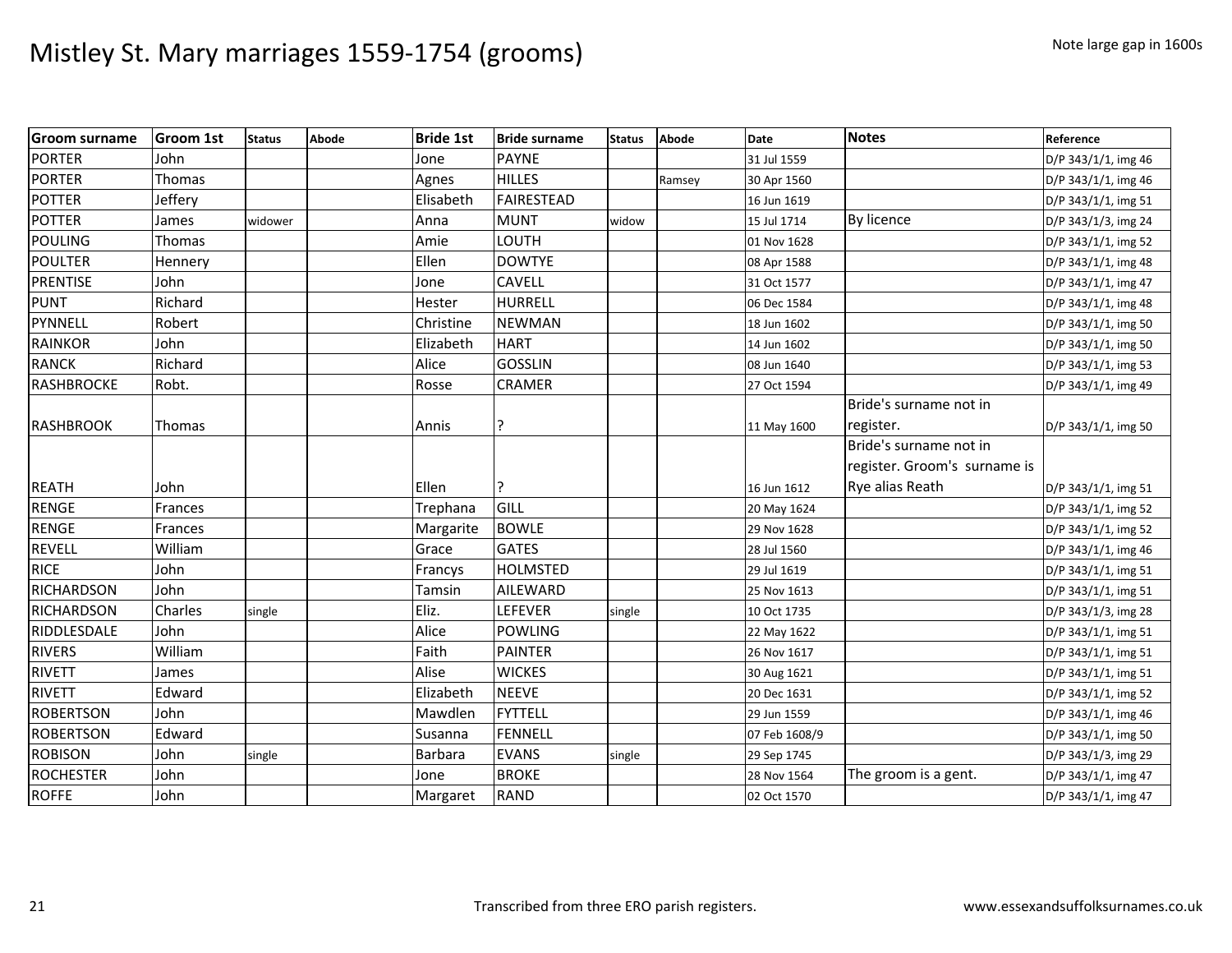| <b>Groom surname</b> | <b>Groom 1st</b> | <b>Status</b> | Abode            | <b>Bride 1st</b> | <b>Bride surname</b> | <b>Status</b> | <b>Abode</b> | Date           | <b>Notes</b>                 | Reference           |
|----------------------|------------------|---------------|------------------|------------------|----------------------|---------------|--------------|----------------|------------------------------|---------------------|
|                      |                  |               |                  |                  |                      |               |              |                | Were married at the Chappell |                     |
| <b>ROISE</b>         | James            |               |                  | Elizabeth        | <b>DANIELL</b>       |               |              | 08 Jul 1624    | [in Manningtree]             | D/P 343/1/1, img 52 |
| <b>ROLFE</b>         | Richard          |               |                  | Rose             | RAND                 |               |              | 13 Jun 1570    |                              | D/P 343/1/1, img 47 |
| <b>ROLFE</b>         | John             |               |                  | Mary             | <b>WING</b>          |               |              | 14 Aug 1651    |                              | D/P 343/1/1, img 53 |
|                      |                  |               |                  |                  |                      |               |              |                | Were married at the Chappell |                     |
| <b>ROOKE</b>         | William          |               |                  | Avis             | LEECH                |               |              | 22 Sep 1619    | [in Manningtree]             | D/P 343/1/1, img 51 |
| <b>ROTHE</b>         | John             |               |                  | Elizabeth        | <b>BROWNE</b>        |               |              | 03 Jun 1564    |                              | D/P 343/1/1, img 47 |
| <b>ROWED</b>         | Symon            |               |                  | Agnes            | <b>HURTE</b>         |               |              | 04 Oct 1574    |                              | D/P 343/1/1, img 47 |
| <b>ROYSE</b>         | John             |               |                  | Marion           | <b>WAYE</b>          |               |              | 19 Jan 1561/62 |                              | D/P 343/1/1, img 46 |
| <b>RUDLAND</b>       | Henry            |               |                  | Rose             | <b>MEDLAR</b>        |               |              | 01 May 1610    |                              | D/P 343/1/1, img 51 |
| <b>RUSHBROOKE</b>    | Robert           |               |                  | Phenana          | <b>WARNER</b>        |               |              | 07 Nov 1625    |                              | D/P 343/1/1, img 52 |
| <b>RUSSELL</b>       | Amos             |               |                  | Winifride        | <b>GRAVES</b>        |               |              | 14 Apr 1634    |                              | D/P 343/1/1, img 52 |
| <b>RUSSELS</b>       | John             | single        | <b>Bradfield</b> | Sarah            | <b>SAMFORD</b>       | single        | Mistley      | 29 Sep 1719    | By banns                     | D/P 343/1/3, img 26 |
| <b>RYCE</b>          | John             |               |                  | Elizabeth        | <b>HOLMSTEDD</b>     |               |              | 01 Apr 1616    |                              | D/P 343/1/1, img 51 |
|                      |                  |               |                  |                  |                      |               |              |                | Bride's surname not in       |                     |
|                      |                  |               |                  |                  |                      |               |              |                | register. Groom's surname is |                     |
| <b>RYE</b>           | John             |               |                  | Ellen            |                      |               |              | 16 Jun 1612    | Rye alias Reath              | D/P 343/1/1, img 51 |
| <b>SACKER</b>        | Samuel           | single        |                  | Eliz.            | <b>BRIDGES</b>       | single        |              | 21 Nov 1752    |                              | D/P 343/1/3, img 30 |
| <b>SADLER</b>        | Richard          |               |                  | Anne             | <b>HEARNE</b>        |               |              | 26 Jun 1632    |                              | D/P 343/1/1, img 52 |
| SALLER               | Edward           |               |                  | Elizabeth        | <b>BOOTH</b>         |               |              | 16 Nov 1697    |                              | D/P 343/1/2, img 8  |
| SAMON                | John             |               |                  | Jone             | <b>BLAND</b>         |               |              | 16 Mar 1579/80 |                              | D/P 343/1/1, img 48 |
| <b>SANDERS</b>       | William          |               |                  | Sarra            | <b>HOMES</b>         |               |              | 04 Dec 1588    |                              | D/P 343/1/1, img 48 |
| <b>SANDERS</b>       | Thomas           |               |                  | Grace            | <b>BATMAN</b>        |               |              | 03 Oct 1592    |                              | D/P 343/1/1, img 49 |
| SAY                  | Giles            |               |                  | Elizabeth        | <b>COOKE</b>         |               |              | 31 May 1621    |                              | D/P 343/1/1, img 51 |
| SAYER                | Aquila           |               |                  | Margaret         | <b>DAWSON</b>        |               |              | 13 Nov 1606    |                              | D/P 343/1/1, img 50 |
| SCOT                 | Edward           |               |                  | Dinah            | <b>EMANS</b>         |               |              | 09 Oct 1745    |                              | D/P 343/1/3, img 29 |
| <b>SECKER</b>        | John             | single        |                  | Susanna          | LEWS                 | single        |              | 09 Oct 1711    | By licence                   | D/P 343/1/3, img 23 |
| <b>SEPPINES</b>      | Edmund           |               |                  | Margarett        | PERIMAN              |               |              | 01 Nov 1576    |                              | D/P 343/1/1, img 47 |
| SERJEAUNT            | John             |               |                  | Elizabeth        | <b>TINGATT</b>       |               |              | 14 Nov 1622    |                              | D/P 343/1/1, img 51 |
| <b>SHADE</b>         | John             | single        | Mistley          | Elizabeth        | <b>SPINKS</b>        | single        | Manningtree  | 31 Aug 1718    | By banns                     | D/P 343/1/3, img 25 |
| <b>SHEDD</b>         | John             | widower       |                  | Eliz.            | <b>COE</b>           | single        |              | 17 Oct 1721    |                              | D/P 343/1/3, img 26 |
| <b>SHEPHARD</b>      | Thomas           |               |                  | Mary             | <b>BRETTON</b>       |               |              | 19 Nov 1630    |                              | D/P 343/1/1, img 52 |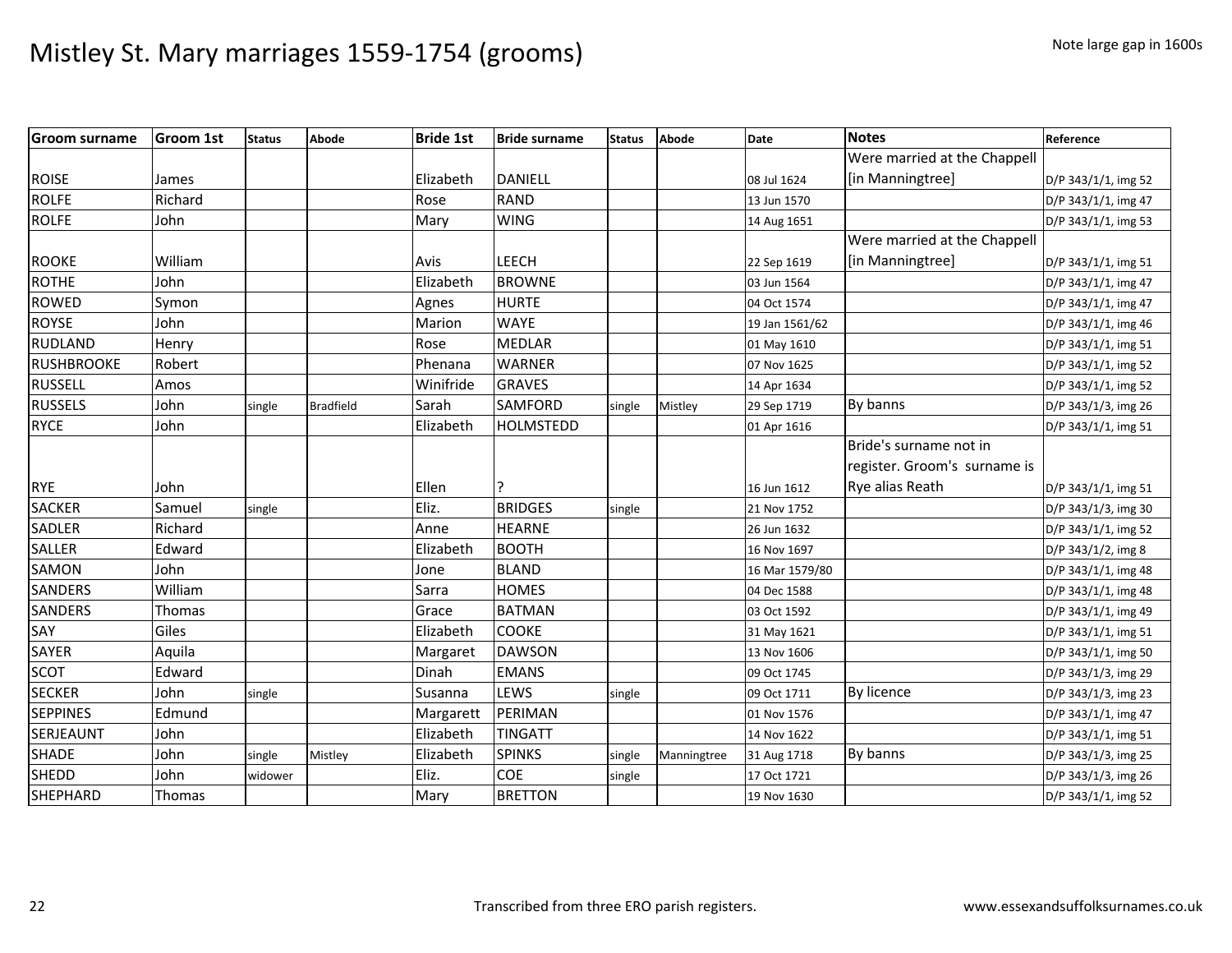| <b>Groom surname</b> | <b>Groom 1st</b> | <b>Status</b> | Abode   | <b>Bride 1st</b> | <b>Bride surname</b> | <b>Status</b> | <b>Abode</b> | <b>Date</b>    | <b>Notes</b>                 | Reference           |
|----------------------|------------------|---------------|---------|------------------|----------------------|---------------|--------------|----------------|------------------------------|---------------------|
| <b>SHEPHEARD</b>     | Ralfe            |               |         | Olyf             | <b>GAME</b>          | widow         |              | 04 Apr 1597    |                              | D/P 343/1/1, img 49 |
| <b>SHIRLOCKE</b>     | John             |               |         | Margrett         | <b>ROLFE</b>         |               |              | 17 Oct 1611    |                              | D/P 343/1/1, img 51 |
|                      |                  |               |         |                  |                      |               |              |                | Were married at the Chappell |                     |
| <b>SILVESTER</b>     | Jeremie          |               |         | Marie            | <b>HAMME</b>         |               |              | 01 Nov 1621    | [in Manningtree]             | D/P 343/1/1, img 51 |
| <b>SINCKLEARE</b>    | Thomas           |               |         | Mary             | <b>MEDCALFE</b>      |               |              | 12 Apr 1624    |                              | D/P 343/1/1, img 52 |
| <b>SLADE</b>         | James            |               |         | Ann              | <b>HEDGE</b>         |               |              | 14 Sep 1613    |                              | D/P 343/1/1, img 51 |
| <b>SMALWOOD</b>      | Thomas           |               |         | Alice            | <b>METHAM</b>        | widow         |              | 10 Oct 1589    |                              | D/P 343/1/1, img 49 |
| <b>SMALWOOD</b>      | John             |               |         | Margarite        | <b>COOKE</b>         |               |              | 22 Oct 1626    |                              | D/P 343/1/1, img 52 |
| <b>SMITH</b>         | Mathew           |               |         | Elizabeth        | <b>BENNES</b>        |               |              | 18 Sep 1627    |                              | D/P 343/1/1, img 52 |
| <b>SMITH</b>         | William          |               |         | Judith           | <b>BLOWERS</b>       |               |              | 24 Nov 1628    |                              | D/P 343/1/1, img 52 |
| SMITH                | William          |               |         | Marie            | TILL                 |               |              | 09 May 1636    |                              | D/P 343/1/1, img 53 |
| <b>SMITH</b>         | Samuel           | single        |         | Margret          | <b>FROST</b>         | single        |              | 26 Dec 1717    | By banns                     | D/P 343/1/3, img 25 |
| <b>SMITH</b>         | Samuel           | widower       | Mistley | Mary             | <b>WEBB</b>          | single        | Wix          | 02 Jun 1719    | By banns                     | D/P 343/1/3, img 25 |
| <b>SMITH</b>         | John             | widower       |         | Christian        | <b>NELSON</b>        | single        |              | 10 Dec 1723    | By licence                   | D/P 343/1/3, img 27 |
| SMITH                | George           |               |         | Mary             | <b>ALDHAM</b>        |               |              | 22 Aug 1736    |                              | D/P 343/1/3, img 28 |
| <b>SMITH</b>         | Thomas           | single        |         | Mary             | <b>FISHER</b>        | single        |              | 28 Apr 1752    |                              | D/P 343/1/3, img 30 |
| <b>SMITH</b>         | James            | single        |         | Anne             | <b>BARNS</b>         | single        |              | 18 Nov 1753    |                              | D/P 343/1/3, img 30 |
| <b>SMYTH</b>         | John             |               |         | Agnes            | LANDALL              |               |              | 29 Apr 1561    |                              | D/P 343/1/1, img 46 |
| <b>SMYTH</b>         | Umferye          |               |         | Helyne           | <b>LECHE</b>         |               |              | 15 Oct 1571    |                              | D/P 343/1/1, img 47 |
| <b>SMYTH</b>         | John             |               |         | Anne             | <b>FENN</b>          |               |              | 08 Jun 1590    |                              | D/P 343/1/1, img 49 |
| <b>SMYTH</b>         | William          |               |         | Jone             | <b>WILKENSON</b>     |               |              | 07 Jan 1592/93 |                              | D/P 343/1/1, img 49 |
| SMYTH                | John             |               |         | Grizzell         | <b>POULTER</b>       |               |              | 17 Apr 1620    |                              | D/P 343/1/1, img 51 |
| SNELLING             | John             |               |         | Joane            | SORRELL              |               |              | 04 Jul 1625    |                              | D/P 343/1/1, img 52 |
| <b>SNELLINGE</b>     | John             |               |         | <b>Brigitt</b>   | <b>WILES</b>         |               |              | 17 Nov 1602    |                              | D/P 343/1/1, img 50 |
| <b>SODER</b>         | Daniel           |               |         | Elizabeth        | <b>SYDEY</b>         |               |              | 01 Apr 1700    | By banns                     | D/P 343/1/2, img 10 |
| SOOLE                | John             |               |         | Anne             | <b>REVE</b>          |               |              | 22 Jun 1602    |                              | D/P 343/1/1, img 50 |
| <b>SORRELL</b>       | George           |               |         | Jone             | <b>MARTYN</b>        |               |              | 10 Nov 1598    |                              | D/P 343/1/1, img 49 |
| <b>SPENSAR</b>       | Thomas           |               |         | Sara             | <b>BROWNE</b>        |               |              | 01 Feb 1594/95 |                              | D/P 343/1/1, img 49 |
| <b>SPENSER</b>       | John             |               |         | Jane             | <b>WHITE</b>         |               |              | 13 Feb 1616/17 |                              | D/P 343/1/1, img 51 |
| <b>SPENSER</b>       | Thomas           |               |         | Mary             | <b>ANGEIR</b>        |               |              | 19 Aug 1635    |                              | D/P 343/1/1, img 52 |
| <b>SPINKS</b>        | George           | widower       |         | Eliz.            | <b>CROSS</b>         | single        |              | 04 Mar 1711/12 | By banns.                    | D/P 343/1/3, img 23 |
| SPRENGER             | Roger            |               |         | Elizabeth        | <b>CHEESE</b>        |               |              | 01 Oct 1626    |                              | D/P 343/1/1, img 52 |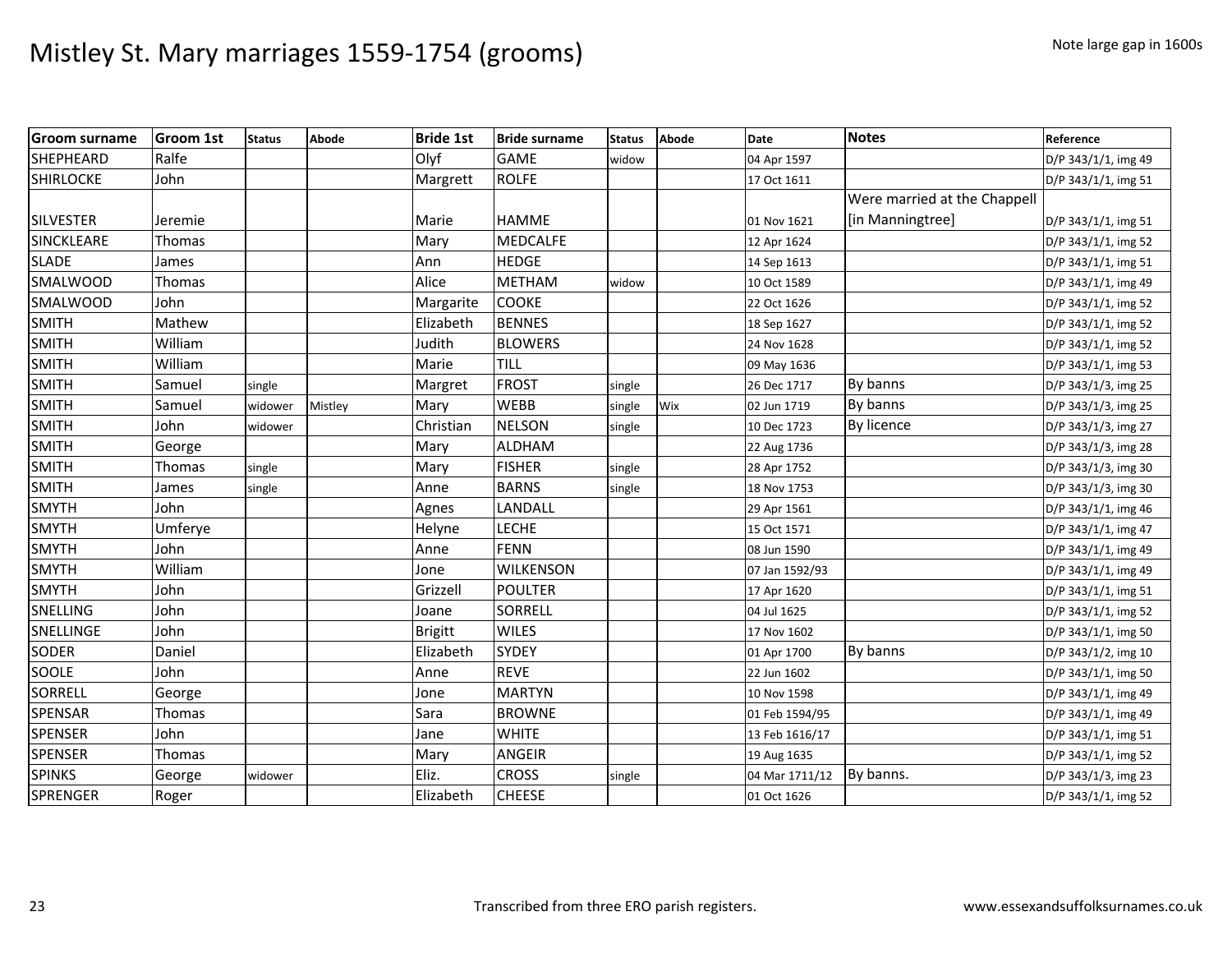| <b>Groom surname</b> | <b>Groom 1st</b> | <b>Status</b> | Abode    | <b>Bride 1st</b> | <b>Bride surname</b> | <b>Status</b> | Abode  | <b>Date</b>    | <b>Notes</b>                  | Reference           |
|----------------------|------------------|---------------|----------|------------------|----------------------|---------------|--------|----------------|-------------------------------|---------------------|
| SPRENGER             | John             |               |          | Elizabeth        | <b>RIPHAM</b>        |               |        | 01 Feb 1626/27 |                               | D/P 343/1/1, img 52 |
| <b>SPRINGETT</b>     | James            |               |          | Elizabeth        | <b>FREELOVE</b>      |               |        | 23 Jul 1639    |                               | D/P 343/1/1, img 53 |
| <b>STANNARD</b>      | John             |               |          | Sarah            | COE                  |               |        | 23 Jun 1720    |                               | D/P 343/1/3, img 26 |
| <b>STEEVENS</b>      | Richard          |               |          | Emma             | <b>KYNG</b>          |               |        | 23 May 1611    |                               | D/P 343/1/1, img 51 |
| <b>STEEVENS</b>      | John             |               |          | Susan            | <b>BENNS</b>         |               |        | 07 Dec 1615    |                               | D/P 343/1/1, img 51 |
|                      |                  |               |          |                  |                      |               |        |                | At ye coman of Mr. Pullen (by |                     |
| <b>STEPHEN</b>       | John             |               |          | Jone             | PAR[S_]E             |               |        | 10 Dec 1561    | licence)                      | D/P 343/1/1, img 46 |
| <b>STEPHEN</b>       | William          |               |          | Anne             | <b>HAVELOCKE</b>     |               |        | 28 Oct 1576    |                               | D/P 343/1/1, img 47 |
| <b>STEPHENS</b>      | Anastasius       | single        | Tendring | Mary             | <b>DAVALL</b>        | single        | Ramsey | 19 Dec 1722    | By licence                    | D/P 343/1/3, img 26 |
|                      |                  |               |          |                  |                      |               |        |                | By licence. Day of month      |                     |
| <b>STOCKLEY</b>      | William          | widower       |          | Susanna          | <b>SNAPE</b>         | widow         |        | * Jan 1714/5   | unclear.                      | D/P 343/1/3, img 24 |
|                      |                  |               |          |                  |                      |               |        |                | At the commandement of Mr.    |                     |
| <b>STONE</b>         | John             |               |          | Anne             | LANE                 |               | Wix    | 27 Jan 1561/62 | Pullen (by licence)           | D/P 343/1/1, img 46 |
| <b>STONE</b>         | John             |               |          | Margeret         | <b>FOSTER</b>        |               |        | 18 Oct 1562    |                               | D/P 343/1/1, img 46 |
| <b>STROODE</b>       | Peter            |               |          | Emme             | <b>SMALLWOOD</b>     |               |        | 06 Oct 1628    |                               | D/P 343/1/1, img 52 |
| <b>STRUT</b>         | Robert           | single        |          | Francis          | PALMAFEILD           | single        |        | 13 Nov 1715    |                               | D/P 343/1/3, img 24 |
| <b>STRUTT</b>        | William          |               |          | Ann              | SNELLING             |               |        | 12 Jul 1613    |                               | D/P 343/1/1, img 51 |
| <b>STRUTT</b>        | John             |               |          | Elizabeth        | SNELLING             |               |        | 09 Aug 1613    |                               | D/P 343/1/1, img 51 |
| <b>STRUTT</b>        | William          |               |          | Elizabeth        | <b>CATT</b>          |               |        | 11 Jun 1618    |                               | D/P 343/1/1, img 51 |
| <b>STRUTT</b>        | William          |               |          | Elizabeth        | <b>HARGRAVE</b>      |               |        | 15 Jun 1640    |                               | D/P 343/1/1, img 53 |
| <b>STYGALL</b>       | Robt.            |               |          | Agnes            | <b>TAVER</b>         |               |        | 07 Dec 1582    |                               | D/P 343/1/1, img 48 |
| <b>SUDBURY</b>       | Simon            | single        |          | Mary             | <b>DARRANT</b>       |               |        | 14 Nov 1714    |                               | D/P 343/1/3, img 24 |
| <b>SYTABYE</b>       | John             |               |          | Agnes            | <b>HAYNES</b>        |               |        | 25 Aug 1590    |                               | D/P 343/1/1, img 49 |
| <b>SYTTABIE</b>      | John             |               |          | Elizabeth        | <b>LAVENDER</b>      |               |        | 28 Jun 1580    |                               | D/P 343/1/1, img 48 |
| <b>TAILOR</b>        | Robert           |               |          | Olive            | <b>MARKES</b>        |               |        | 21 Jan 1618/19 |                               | D/P 343/1/1, img 51 |
| <b>TAILOR</b>        | Thomas           |               |          | Marie            | <b>BALLS</b>         |               |        | 01 Nov 1634    |                               | D/P 343/1/1, img 52 |
| <b>TAILOUR</b>       | John             |               |          | Mary             | <b>HAYWARD</b>       |               |        | 25 Apr 1643    |                               | D/P 343/1/1, img 53 |
| <b>TARVER</b>        | Robt.            |               |          | Elizabeth        | <b>NOTHE</b>         |               |        | 16 Oct 1585    |                               | D/P 343/1/1, img 48 |
| <b>THIMBLETHORP</b>  | Nicholas         |               |          | Elizabeth        | PYNCHBACKE           |               |        | 15 Jan 1578/79 | The groom is a gent.          | D/P 343/1/1, img 48 |
| <b>THIRMODE</b>      | John             |               |          | Jone             | <b>STONE</b>         |               |        | 06 Jul 1580    |                               | D/P 343/1/1, img 48 |
| <b>THOMSON</b>       | John             |               |          | Alice            | <b>ALLEN</b>         |               |        | 29 Jul 1591    |                               | D/P 343/1/1, img 49 |
| <b>THORNE</b>        | Willm.           |               |          | Eden             | <b>BOWLE</b>         |               |        | 23 Sep 1610    |                               | D/P 343/1/1, img 51 |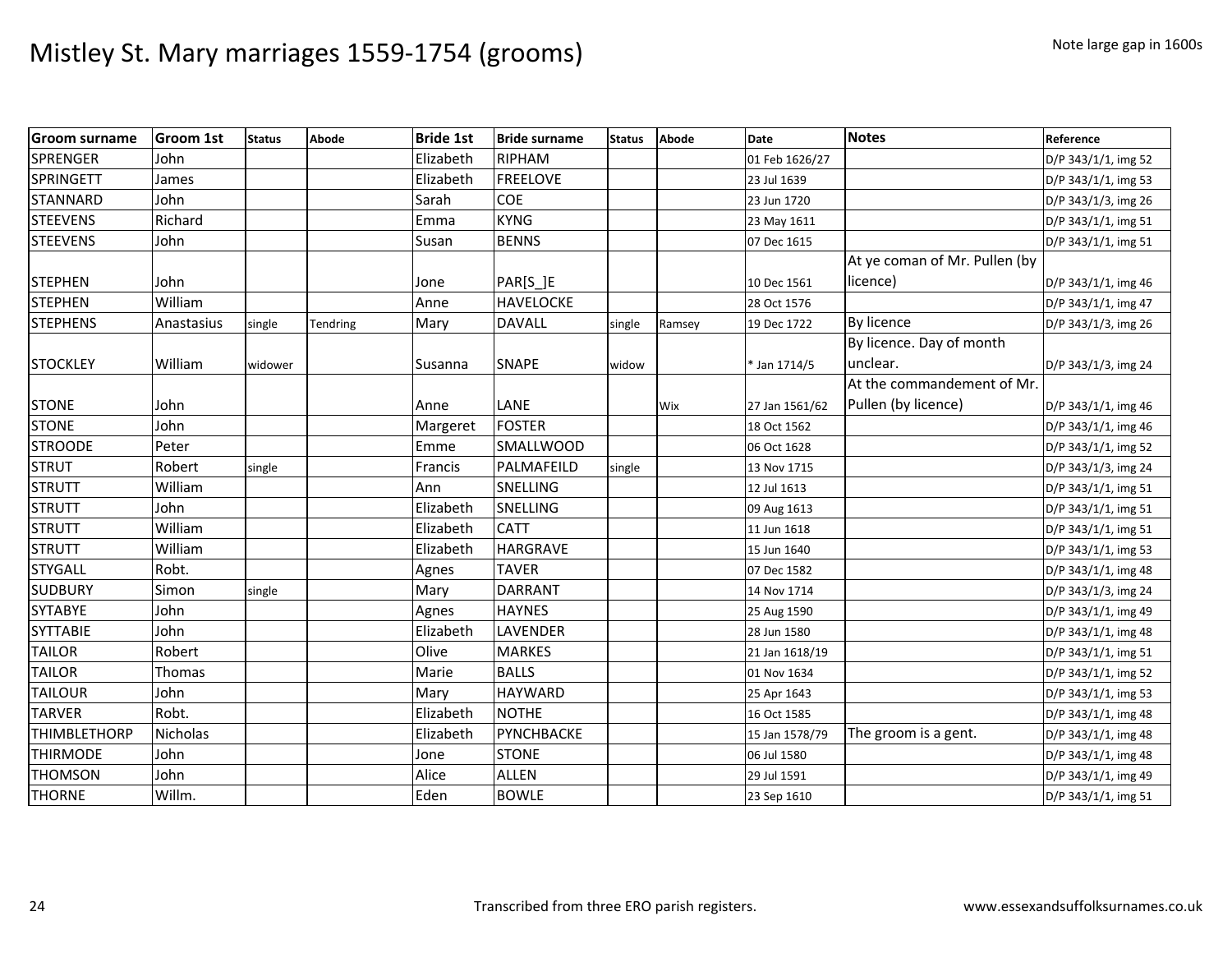| <b>Groom surname</b> | <b>Groom 1st</b> | <b>Status</b> | Abode            | <b>Bride 1st</b> | <b>Bride surname</b> | <b>Status</b> | Abode            | Date           | <b>Notes</b>                 | Reference           |
|----------------------|------------------|---------------|------------------|------------------|----------------------|---------------|------------------|----------------|------------------------------|---------------------|
|                      |                  |               |                  |                  |                      |               |                  |                | Out of place, followes 1648  |                     |
| <b>THORPE</b>        | <b>Thomas</b>    |               |                  | Sarah            | <b>WOOD</b>          |               |                  | 25 Aug 1628    | marriages.                   | D/P 343/1/1, img 53 |
| <b>THURKETLE</b>     | Robert           |               |                  | Elizabeth        | <b>WYAT</b>          |               | Manningtree      | 17 Nov 1718    | By banns                     | D/P 343/1/3, img 25 |
| <b>TILL</b>          | Thomas           |               |                  | Marye            | <b>MOTT</b>          |               |                  | 30 Jun 1634    |                              | D/P 343/1/1, img 52 |
| <b>TOOES</b>         | Robt.            |               |                  | Francis          | <b>BISHOPP</b>       |               |                  | 06 Apr 1567    |                              | D/P 343/1/1, img 47 |
| <b>TOTHAM</b>        | John             | single        |                  | Alice            | WELLS                | single        |                  | 17 Feb 1754    |                              | D/P 343/1/3, img 30 |
| <b>TRAPPS</b>        | Philemon         |               |                  | Joane            | COALE                |               |                  | 30 Nov 1619    |                              | D/P 343/1/1, img 51 |
| <b>TRENNAM</b>       | William          |               |                  | Ann              | <b>BANARD</b>        |               |                  | 26 Jul 1599    |                              | D/P 343/1/1, img 49 |
|                      |                  |               |                  |                  |                      |               |                  |                | At the comandement of Mr.    |                     |
| <b>TROWAR</b>        | Robt.            |               |                  | Katheryne        | <b>MORELL</b>        |               |                  | 18 May 1564    | Pullan (by licence)          | D/P 343/1/1, img 46 |
| <b>TURNER</b>        | William          |               | <b>Bradfield</b> | Jone             | <b>LUFKINE</b>       |               |                  | 24 Sep 1592    |                              | D/P 343/1/1, img 49 |
|                      |                  |               |                  |                  |                      |               |                  |                | Groom surname is Norman      |                     |
| <b>TURNER</b>        | John             |               |                  | Joane            | <b>EGLE</b>          |               |                  | 13 Nov 1615    | alias Turner                 | D/P 343/1/1, img 51 |
|                      |                  |               |                  |                  |                      |               |                  |                | Groom surname is Norman      |                     |
| <b>TURNER</b>        | John             |               |                  | Grace            | <b>GODFREY</b>       |               |                  | 26 May 1617    | alias Turner                 | D/P 343/1/1, img 51 |
|                      |                  |               |                  |                  |                      |               |                  |                | Groom's surname is Turner    |                     |
| <b>TURNER</b>        | Robert           |               |                  | Sara             | <b>BROOME</b>        |               |                  | 25 Apr 1622    | alias Norman                 | D/P 343/1/1, img 51 |
|                      |                  |               |                  |                  |                      |               |                  |                | Groom's surname is Norman    |                     |
| <b>TURNER</b>        | Robert           |               |                  | Hellen           | RIFEHAM              |               |                  | 30 Oct 1626    | alias Turner                 | D/P 343/1/1, img 52 |
| <b>TYLINGCERT</b>    | William          |               |                  | Mary             | <b>STEVENS</b>       |               |                  | 20 Nov 1588    |                              | D/P 343/1/1, img 48 |
|                      |                  |               |                  |                  |                      |               |                  |                | Groom's surname is Estall    |                     |
| <b>TYLL</b>          | Richard          |               |                  | Ann              | <b>RIVERS</b>        |               |                  | 01 Nov 1612    | alias Tyll                   | D/P 343/1/1, img 51 |
| <b>UFFORD</b>        | Richard          |               |                  | Jane             | <b>BALL</b>          |               |                  | 06 May 1623    |                              | D/P 343/1/1, img 51 |
| <b>UPSALLE</b>       | William          |               |                  | Cristian         | <b>GRENNE</b>        |               | <b>Bradfield</b> | 12 Sep 1560    |                              | D/P 343/1/1, img 46 |
| <b>VALE</b>          | Mathew           |               |                  | Joane            | <b>HALL</b>          |               |                  | 10 Jul 1617    |                              | D/P 343/1/1, img 51 |
| <b>VALE</b>          | Samuel           |               |                  | Dorothe          | <b>BRIGHT</b>        |               |                  | 17 Feb 1639/40 |                              | D/P 343/1/1, img 53 |
|                      |                  |               |                  |                  |                      |               |                  |                | Were married at the Chappell |                     |
| <b>WALKER</b>        | Robert           |               |                  | Anne             | PI[LT]CHER           |               |                  | 28 Feb 1619/20 | [in Manningtree]             | D/P 343/1/1, img 51 |
| <b>WALKER</b>        | Robert           |               |                  | Elizabeth        | <b>DEARSLIE</b>      |               |                  | 10 Jun 1622    |                              | D/P 343/1/1, img 51 |
| <b>WALL</b>          | Osbert           |               |                  | Agnes            | <b>COOKE</b>         |               |                  | 29 Apr 1566    |                              | D/P 343/1/1, img 47 |
| <b>WALLIS</b>        | John             | single        |                  | Catherine        | <b>HARR</b>          | single        |                  | 14 Feb 1753    |                              | D/P 343/1/3, img 30 |
| <b>WALTER</b>        | Thomas           |               |                  | Joane            | <b>FRIER</b>         |               |                  | 16 Dec 1585    |                              | D/P 343/1/1, img 48 |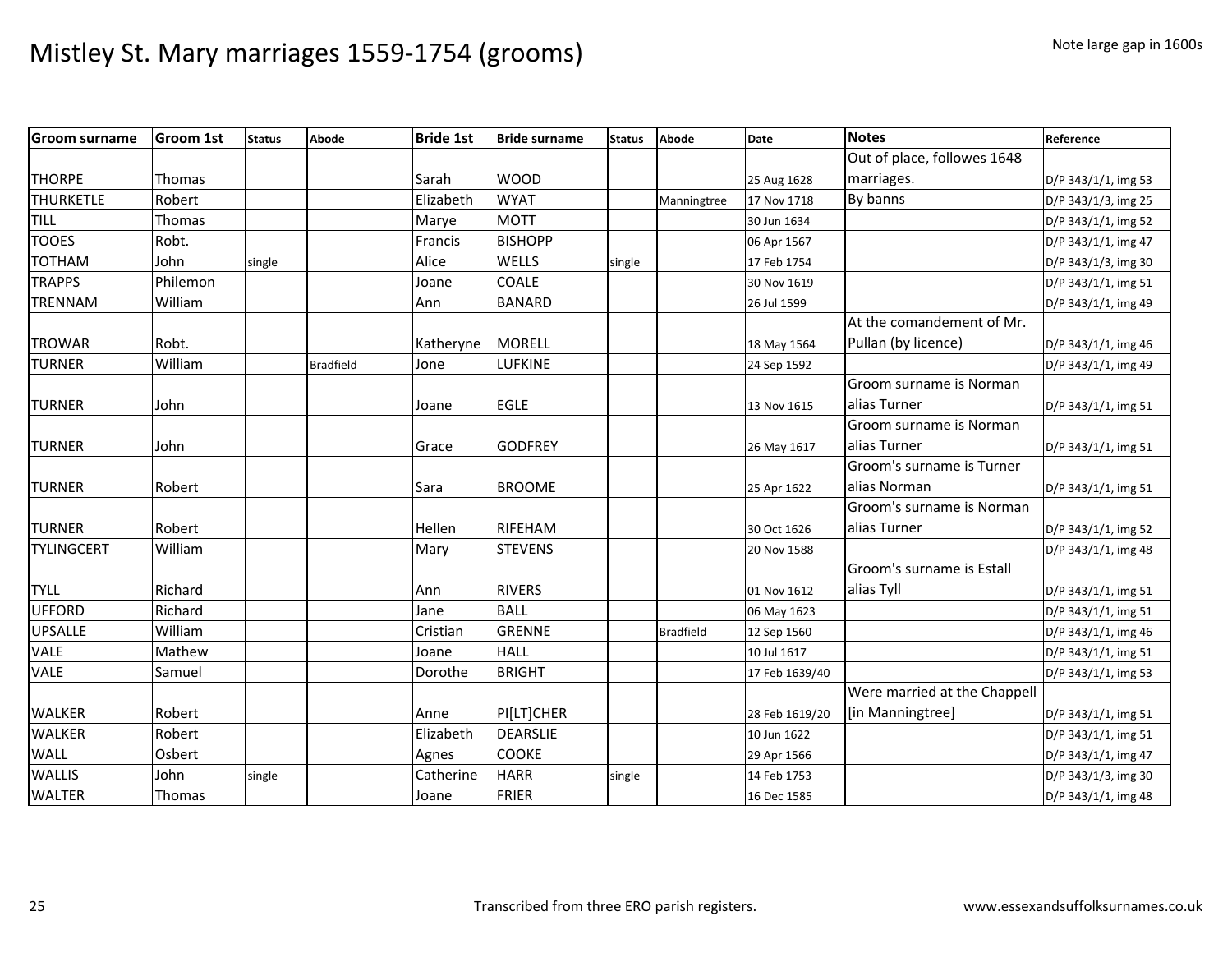| <b>Groom surname</b> | <b>Groom 1st</b> | <b>Status</b> | Abode | <b>Bride 1st</b> | <b>Bride surname</b> | <b>Status</b> | Abode | Date           | <b>Notes</b>                    | Reference           |
|----------------------|------------------|---------------|-------|------------------|----------------------|---------------|-------|----------------|---------------------------------|---------------------|
| <b>WARD</b>          | Richard          |               |       | Jone             | <b>HUSCROSSE</b>     |               |       | 15 Apr 1567    |                                 | D/P 343/1/1, img 47 |
| <b>WARD</b>          | John             |               |       | Joane            | <b>TRAPPS</b>        |               |       | 14 Aug 1634    |                                 | D/P 343/1/1, img 52 |
| <b>WARD</b>          | George           |               |       | Dorcas           | <b>WITHAM</b>        |               |       | 01 Nov 1636    |                                 | D/P 343/1/1, img 53 |
| <b>WARNER</b>        | Thomas           | widower       |       | Jone             | <b>SMYTH</b>         | widow         |       | 07 Oct 1565    |                                 | D/P 343/1/1, img 47 |
| <b>WARNER</b>        | Jonathan         | single        |       | Mary             | <b>WOODS</b>         | single        |       | 17 Sep 1722    |                                 | D/P 343/1/3, img 26 |
| <b>WARREN</b>        | George           |               |       | Jane             | <b>BLUNT</b>         |               |       | 14 Jul 1602    |                                 | D/P 343/1/1, img 50 |
| <b>WAST</b>          | John             |               |       | Mary             | <b>EAGLE</b>         |               |       | 07 Nov 1699    | By banns.                       | D/P 343/1/2, img 9  |
| <b>WATSON</b>        | Ralphe           |               |       | Elizabeth        | <b>TOMPSON</b>       |               |       | 25 Sep 1637    |                                 | D/P 343/1/1, img 53 |
| <b>WEBB</b>          | Wm.              |               |       | Eliz.            | GARIT?               |               |       | 02 Dec 1732    |                                 | D/P 343/1/3, img 27 |
| WELLES               | John             |               |       | Lettis           | <b>SMYTH</b>         |               |       | 01 May 1609    |                                 | D/P 343/1/1, img 50 |
| WELLHAM              | John             |               |       | Josanna          | <b>TARVAR</b>        |               |       | 29 Nov 1626    |                                 | D/P 343/1/1, img 52 |
| <b>WELLYS</b>        | John             |               |       | Angnes           | <b>BULL</b>          |               |       | 24 Jun 1568    |                                 | D/P 343/1/1, img 47 |
| <b>WENHAM</b>        | Ralfe            |               |       | Alis             | <b>GILBERT</b>       |               |       | 18 Jun 1573    | The bride is Gilbert alias Hall | D/P 343/1/1, img 47 |
| <b>WENHAM</b>        | Ralfe            |               |       | Alis             | <b>HALL</b>          |               |       | 18 Jun 1573    | The bride is Gilbert alias Hall | D/P 343/1/1, img 47 |
| <b>WENNAM</b>        | Thomas           |               |       | <b>Barbara</b>   | <b>HALE</b>          | widow         |       | 09 Nov 1562    |                                 | D/P 343/1/1, img 46 |
| <b>WHIGHT</b>        | Richard          |               |       | Janne            | <b>POULTER</b>       |               |       | 30 Jun 1594    |                                 | D/P 343/1/1, img 49 |
| WHIGHTHALL           | John             |               |       | Katherine        | <b>RAND</b>          |               |       | 17 Sep 1565    |                                 | D/P 343/1/1, img 47 |
| <b>WHISTLER</b>      | John             | widower       |       | Ruth             | <b>HICKS</b>         | single        |       | 31 Oct 1721    |                                 | D/P 343/1/3, img 26 |
| <b>WHITE</b>         | Edward           |               |       | Joane            | <b>DYX</b>           |               |       | 02 Feb 1619/20 |                                 | D/P 343/1/1, img 51 |
| <b>WHITE</b>         | Richard          |               |       | Agnes            | <b>WARREN</b>        |               |       | 31 Jul 1622    |                                 | D/P 343/1/1, img 51 |
| <b>WHITE</b>         | George           |               |       | Mary             | <b>ESTEY</b>         |               |       | 16 Nov 1631    |                                 | D/P 343/1/1, img 52 |
| <b>WHITE</b>         | Edward           |               |       | Joane            | <b>STONE</b>         |               |       | 15 Sep 1635    |                                 | D/P 343/1/1, img 52 |
| <b>WHITTE</b>        | John             |               |       | <b>Benett</b>    | <b>ARCHER</b>        |               |       | 27 Jun 1559    |                                 | D/P 343/1/1, img 46 |
| <b>WILES</b>         | Thomas           |               |       | Annis            | <b>HAVERINGE</b>     |               |       | 17 Sep 1592    |                                 | D/P 343/1/1, img 49 |
| <b>WILKEN</b>        | William          |               |       | Alice            | <b>DOWSETT</b>       |               |       | 30 Jun 1590    |                                 | D/P 343/1/1, img 49 |
| <b>WILKIN</b>        | William          |               |       | Susan            | <b>SNELLING</b>      |               |       | 02 Oct 1600    |                                 | D/P 343/1/1, img 50 |
| <b>WILSON</b>        | John             |               |       | Amie             | <b>ANGER</b>         |               |       | 14 Feb 1584/85 |                                 | D/P 343/1/1, img 48 |
| <b>WINGE</b>         | Thomas           |               |       | Alys             | <b>ARCHER</b>        |               |       | 28 Oct 1572    |                                 | D/P 343/1/1, img 47 |
| <b>WITHERS</b>       | Ralphe           |               |       | Anne             | <b>HALL</b>          |               |       | 12 Oct 1624    |                                 | D/P 343/1/1, img 52 |
| <b>WIX</b>           | John             |               |       | Rose             | LEAVER               |               |       | 15 Aug 1622    |                                 | D/P 343/1/1, img 51 |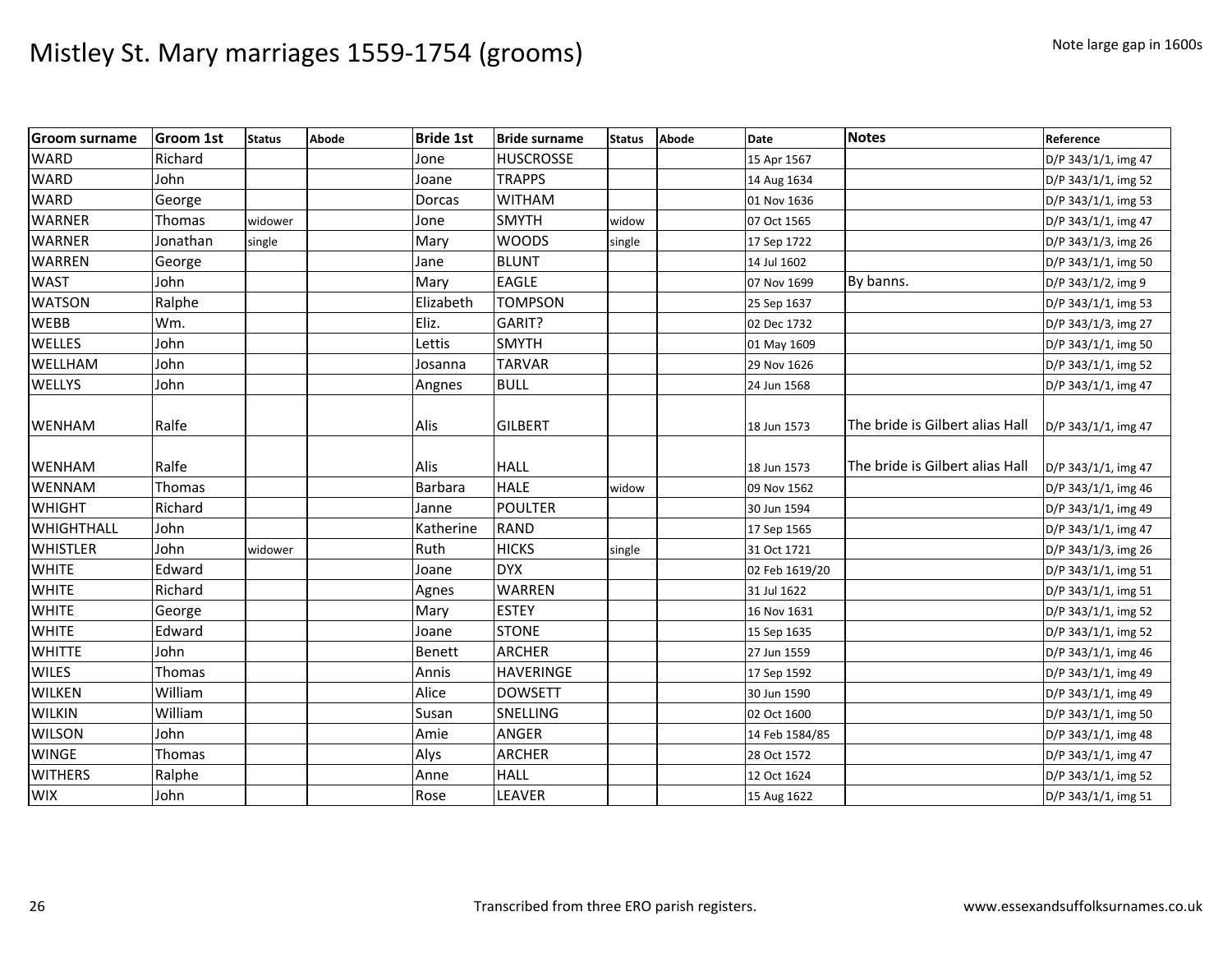| <b>Groom surname</b> | <b>Groom 1st</b> | <b>Status</b> | <b>Abode</b> | <b>Bride 1st</b> | <b>Bride surname</b> | <b>Status</b> | Abode | <b>Date</b>    | <b>Notes</b>                     | Reference           |
|----------------------|------------------|---------------|--------------|------------------|----------------------|---------------|-------|----------------|----------------------------------|---------------------|
| <b>WOLVET</b>        | Roger            |               |              | Agnes            | <b>BEALE</b>         |               |       | 13 Sep 1573    |                                  | D/P 343/1/1, img 47 |
| <b>WOLVET</b>        | John             |               |              | Agnes            | <b>SMYTH</b>         |               |       | 10 Jul 1580    |                                  | D/P 343/1/1, img 48 |
| <b>WOLVETT</b>       | Edward           |               |              | Rachel           | <b>MYLLES</b>        |               |       | 25 Nov 1576    |                                  | D/P 343/1/1, img 47 |
| <b>WOLVETT</b>       | John             |               |              | Jane             | LAMBERT              |               |       | 24 Jan 1604/5  |                                  | D/P 343/1/1, img 50 |
| <b>WOLVIT</b>        | Roger            |               |              | Margaret         | <b>GROWNE</b>        |               |       | 28 Jun 1607    |                                  | D/P 343/1/1, img 50 |
| <b>WOOD</b>          | John             |               |              | Marye            | <b>ARCHER</b>        |               |       | 08 Nov 1568    |                                  | D/P 343/1/1, img 47 |
| <b>WOOD</b>          | George           |               |              | Jone             | <b>GUTTER</b>        |               |       | 24 Sep 1577    |                                  | D/P 343/1/1, img 48 |
|                      |                  |               |              |                  |                      |               |       |                | Both servants to George          |                     |
| <b>WOOD</b>          | William          |               |              | Margret          | <b>HARDINGE</b>      |               |       | 17 Jul 1592    | Wood of Manningtree              | D/P 343/1/1, img 49 |
| <b>WOOD</b>          | Edward           |               |              | Susanna          | <b>WILKIN</b>        |               |       | 18 Aug 1607    |                                  | D/P 343/1/1, img 50 |
| <b>WOOD</b>          | William          |               |              | Annes            | <b>HAULE</b>         |               |       | 15 Jan 1609/10 |                                  | D/P 343/1/1, img 50 |
| <b>WOOD</b>          | Edward           |               |              | Anne             | SEWELL               |               |       | 08 Oct 1621    |                                  | D/P 343/1/1, img 51 |
| <b>WOOD</b>          | Edward           |               |              | Marye            | <b>WINTERFLOOD</b>   |               |       | 26 Aug 1634    |                                  | D/P 343/1/1, img 52 |
| <b>WOOD</b>          | John             |               |              | Elizabeth        | <b>GEDGE</b>         |               |       | 25 Nov 1635    |                                  | D/P 343/1/1, img 52 |
| <b>WOOD</b>          | John             |               |              | Elizabeth        | <b>WARD</b>          |               |       | 25 Oct 1638    |                                  | D/P 343/1/1, img 53 |
|                      |                  |               |              |                  |                      |               |       |                | Bride's abode: Barfold           |                     |
|                      |                  |               |              |                  |                      |               |       |                | (Bergholt - not clear if Easr or |                     |
| <b>WOOD</b>          | Thomas           |               |              | Francis          | <b>KEMBALL</b>       |               |       | 18 May 1648    | West)                            | D/P 343/1/1, img 53 |
|                      |                  |               |              |                  |                      |               |       |                | Bride's name is Crispian, but    |                     |
| <b>WOODGATE</b>      | Benjamyn         |               |              | Crispian         | <b>DICKENSON</b>     |               |       | 02 Sep 1584    | might be "Christian".            | D/P 343/1/1, img 48 |
|                      |                  |               |              |                  |                      |               |       |                | The groom is Woodhouse           |                     |
| <b>WOODHOUSE</b>     | Thomas           |               |              | Margarett        | <b>COKE</b>          |               |       | 28 Sep 1572    | alias Kinge                      | D/P 343/1/1, img 47 |
| <b>WOODWARD</b>      | Albane           |               |              | Annis            | ANGER                |               |       | 21 Sep 1620    |                                  | D/P 343/1/1, img 51 |
| <b>WOODWARD</b>      | Albane           |               |              | Grace            | LAMLEY               |               |       | 09 Feb 1624/25 |                                  | D/P 343/1/1, img 52 |
| <b>WOODWARD</b>      | Albane           |               |              | Margarite        | <b>BAULDREY</b>      |               |       | 04 Sep 1626    |                                  | D/P 343/1/1, img 52 |
|                      |                  |               |              |                  |                      |               |       |                | Bride's abode: Barfold           |                     |
|                      |                  |               |              |                  |                      |               |       |                | (Bergholt - not clear if Easr or |                     |
| <b>WOODWARD</b>      | John             |               |              | Susan            | <b>WOOD</b>          |               |       | 18 Jan 1647/48 | West)                            | D/P 343/1/1, img 53 |
| <b>WOOLLIDGE</b>     | John             |               |              | Anne             | <b>CARTER</b>        |               |       | 26 Oct 1743    |                                  | D/P 343/1/3, img 28 |
|                      |                  |               |              |                  |                      |               |       |                |                                  |                     |
|                      |                  |               |              |                  |                      |               |       |                | By banns. Date faded. Must       |                     |
| <b>WOOLLY</b>        | Thomas           |               |              | Sarah            | <b>SPINKS</b>        |               |       | $* * 1710/11$  | be Jan, Feb or March.            | D/P 343/1/3, img 22 |